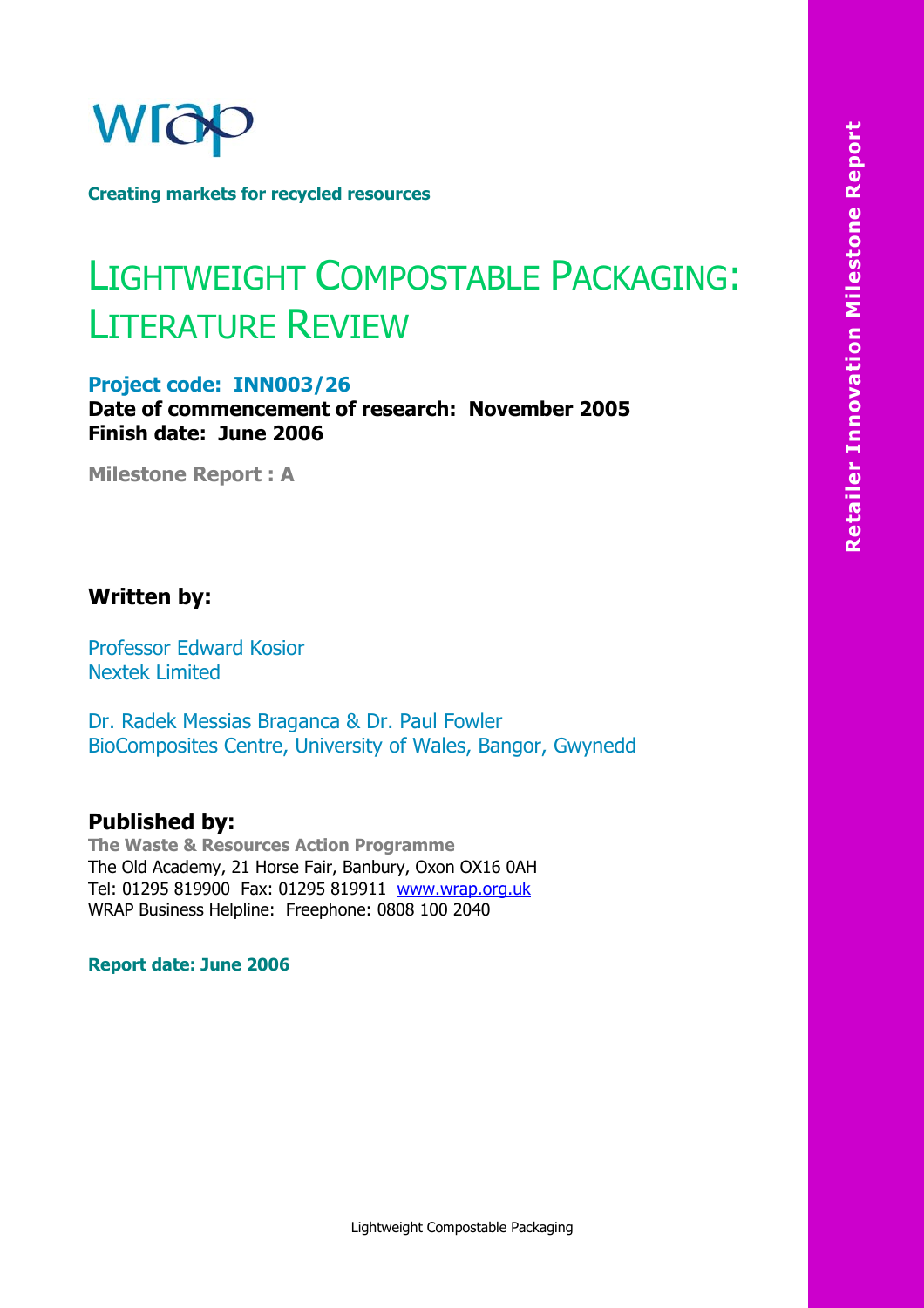## **Contents**

| 1. |                                                                                                             |  |
|----|-------------------------------------------------------------------------------------------------------------|--|
| 2. |                                                                                                             |  |
| 3. |                                                                                                             |  |
|    |                                                                                                             |  |
|    | 3.2                                                                                                         |  |
|    | 3.3                                                                                                         |  |
|    | 3.4                                                                                                         |  |
|    | 3.5                                                                                                         |  |
|    | 3.6                                                                                                         |  |
| 4. |                                                                                                             |  |
|    |                                                                                                             |  |
|    |                                                                                                             |  |
|    |                                                                                                             |  |
|    |                                                                                                             |  |
|    |                                                                                                             |  |
|    | 4.5                                                                                                         |  |
|    |                                                                                                             |  |
| 5. | Emerging biodegradable and/or renewable materials 17                                                        |  |
|    |                                                                                                             |  |
|    |                                                                                                             |  |
|    |                                                                                                             |  |
|    |                                                                                                             |  |
|    |                                                                                                             |  |
|    |                                                                                                             |  |
|    |                                                                                                             |  |
|    |                                                                                                             |  |
|    |                                                                                                             |  |
|    |                                                                                                             |  |
|    |                                                                                                             |  |
|    |                                                                                                             |  |
|    |                                                                                                             |  |
|    |                                                                                                             |  |
|    |                                                                                                             |  |
|    |                                                                                                             |  |
|    |                                                                                                             |  |
|    |                                                                                                             |  |
|    |                                                                                                             |  |
|    |                                                                                                             |  |
|    |                                                                                                             |  |
|    |                                                                                                             |  |
|    |                                                                                                             |  |
|    |                                                                                                             |  |
|    |                                                                                                             |  |
|    |                                                                                                             |  |
|    |                                                                                                             |  |
|    |                                                                                                             |  |
|    |                                                                                                             |  |
|    |                                                                                                             |  |
|    |                                                                                                             |  |
| 6. | New Packaging formats and potential for weight reduction. 40                                                |  |
|    | 6.1. Influence of additives on the mechanical and barrier properties of renewable based and major synthetic |  |
|    |                                                                                                             |  |
|    |                                                                                                             |  |
|    |                                                                                                             |  |
|    |                                                                                                             |  |
|    |                                                                                                             |  |
|    |                                                                                                             |  |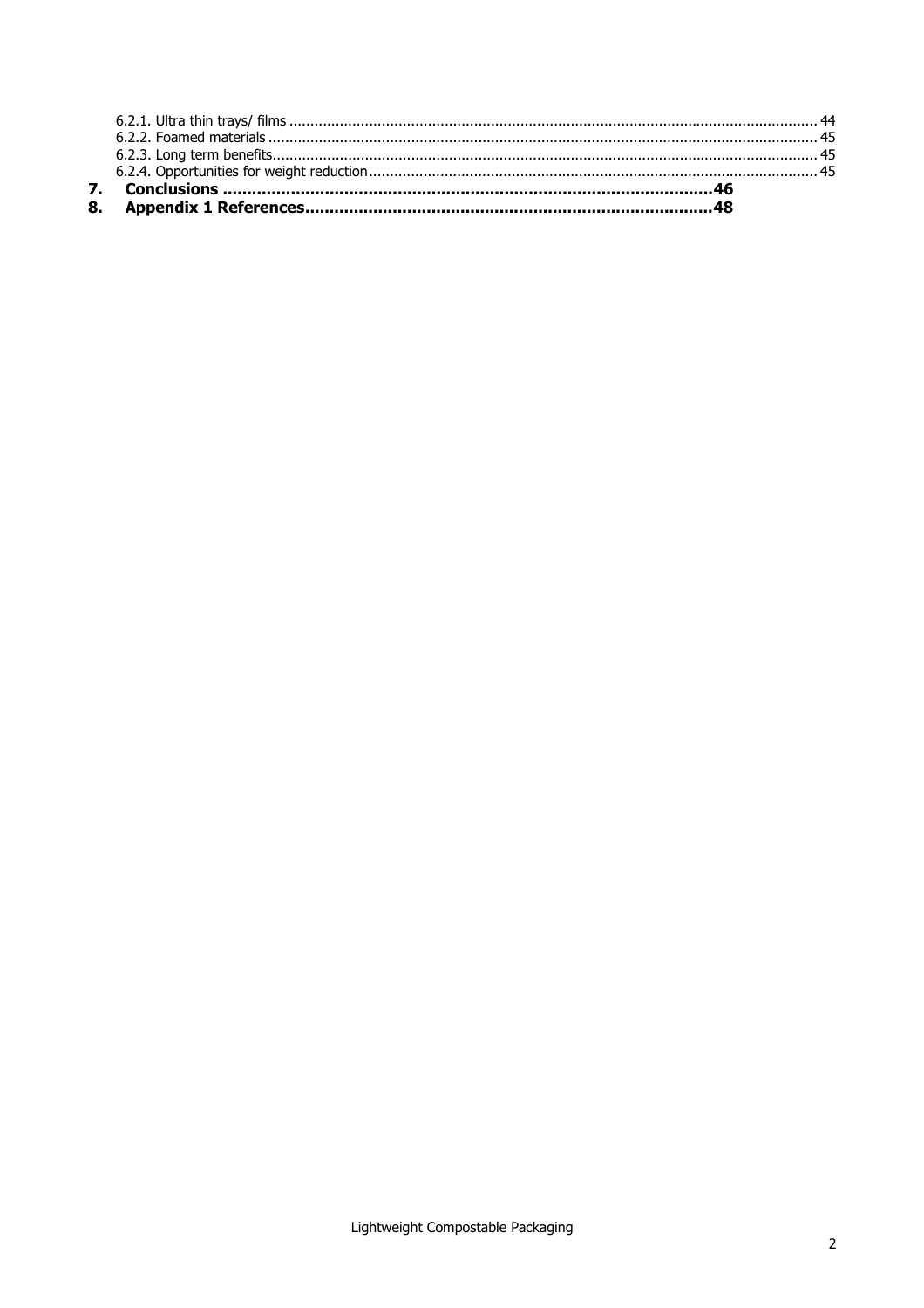## 1. Executive summary

In the UK where the total consumption of plastics amounted to 2,414 million tonnes, of which approximately 60% of which is packaging, that is discarded as soon as the package is open. Many of these plastics end-up in landfills where they will stay for centuries.

In recent years, many companies have introduced compostable polymers made from agricultural resources as substitutes of petroleum based thermoplastics. Compostable polymers are expected to lessen the environmental impacts of packaging by shrinking landfill requirements, while decreasing the dependence of non-renewable resources, provided measure that a number of barriers to their widespread use would be overcome, such as the existence of composting infrastructures, better understanding on how to use these materials in novel food packaging design that would subsequently improve retailer/consumer know-how, and a lowering of the unit price as a function of the increase of their market share.

An overview of commercially available materials shows that a number of compostable polymers exist now in the market, Polylactic acid (PLA), Polyhydroxyalcanoates (PHA), Thermoplastic starches (TPS), Cellulosic and whole plants materials, and a range of others aliphatic esters. In general, these materials are more expensive than petroleum based polymers, however analysts suggest that price of non-renewables thermoplastics is to increase drastically because of the exaustion of petroleum reserves, while the price of renewable based polymers is expected to decrease because of better processing technologies and increase of scale of production.

PLA, the most important material is presently produced from starch (by most producers), and whey residues (by Hycail in Netherland). This polymer use less fossil energy than traditional polymers, and completely compost in 45 days in a commercial composting facility. Unlike PLA, PHA will biodegrade in others environment (marine, soils, home compost), however this material use more energy than traditional plastics. Both PLA and PHA can be used to produce both rigid and flexible materials, and the commercially available resins have higher modulus than the ones of the plastics currently used in food packaging, indicating that thinner/stronger materials can be obtain. Like the PHA's, aliphatic polyesters cellulosic and TPS polymers can be composted in a variety of situations, but need lower fuel use and are far cheaper and as they don't have the same properties than the formers two classes of compounds, are expected to be used in blends that would reduce costs of materials.

Analysis of the properties of the novel renewable based materials indicate that they can be stiffer or with higher elongation than conventional plastics used in packaging, suggesting that it is plausible that weight of food packaging can be reduced by developing ultra thin materials reinforced with plants with microfibrils, or by using foamed sandwich materials.

On a short term, it is expected that Sainsbury, which consume 2000 tonnes of per year of rigid plastics for all produces, could save 300 tonnes of packaging by the introduction of ultra thin materials. If these results could be adopted by whole UK packaging sector than the saving would be 1900 tonnes (based on a 16% share of stream). Major savings, in terms of waste reduction could be achieved if foamed materials are to be used.

On a long term it is expected that technologies would be developed allowing a more systematic use of such materials in both packaging (bottles for soft drinks) and others uses (like foam for house insulation). These are expected to provide more reduction of materials going to the landfill.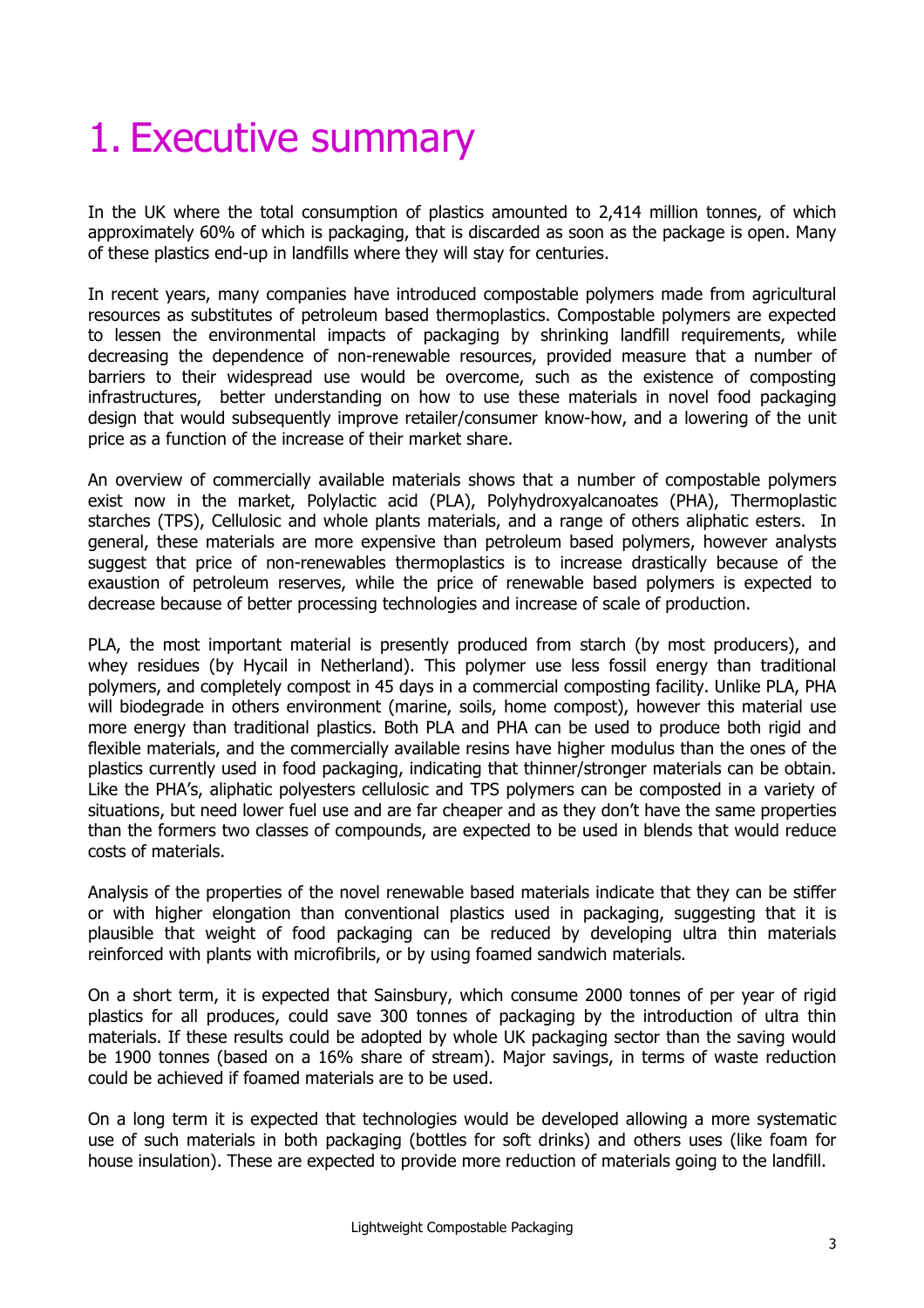# 2. Glossary of terms and abbreviations

**PE**, **Polyethylene** or **polyethene** is a thermoplastic commodity used in consumer products (over 60M tons are produced worldwide every year). Its name originates from the monomer ethene, also known as ethylene, used to create the polymer. In the polymer industry the name is sometimes shortened to **PE**, Polyethylene is classified into several different categories based mostly on its density and branching. Most important are : **High Density Polyethylene HDPE** is defined by a density of greater or equal to 0.941 g/cc.**, and Low Density Polyethylene LDPE** defined by a density range of 0.910 - 0.940 g/cc. LDPE has a high degree of short and long chain branching, which means that the chains do not pack into the crystal structure as well. It has therefore less strong intermolecular forces as the instantaneous-dipole induced-dipole attraction is less. This results in a lower tensile strength and increased ductility. LDPE is created by free radical polymerization. The high degree of branches with long chains gives molten LDPE unique and desirable flow properties. HDPE has a low degree of branching and thus stronger intermolecular forces and tensile strength.

**PP**, **Polypropylene** or **polypropene** (**PP**) is a thermoplastic polymer, used in a wide variety of applications, including food packaging, textiles, laboratory equipment, loudspeakers, automotive components, and polymer banknotes. An addition polymer made from the monomer propylene, it is unusually resistant to many chemical solvents, bases and acids.

**PS, Polystyrene** is a polymer made from the monomer styrene, a liquid hydrocarbon that is commercially manufactured from petroleum. At room temperature, polystyrene is normally a solid thermoplastic, but can be melted at higher temperature for molding or extrusion, then resolidified. Styrene is an aromatic monomer, and polystyrene is an aromatic polymer.

**PET**, **Polyethylene terephthalate** (aka **PET**, **PETE**, **PETP**,**PET-P**) is a thermoplastic resin of the polyester family that is used to make beverage, food and other liquid containers, synthetic fibers, as well as for some other thermoforming applications. It is also one of the most important raw materials used in man-made fibers. Depending on its processing and thermal history, it may exist both as an amorphous (transparent) and as a semi-crystalline (opaque and white) material. It can be synthesized by a transesterification reaction between ethylene glycol and dimethyl terephthalate.

**PVC**, **Polyvinyl chloride**, (IUPAC Polychloroethane) commonly abbreviated **PVC**, is a widelyused plastic. Polyvinyl chloride is produced by polymerization of the monomer, vinyl chloride as shown. PVC is a hard plastic that is made softer and more flexible by the addition of plasticizers, the most widely used being phthalates.

**Biodegradation** is a process where different micro organisms break down organic matter and produce carbon dioxide, water, heat and humus, which is a relatively stable organic end product.

**Composting**, refers to an industrial/ small scale (home composting) biodegradation process which proceeds through 3 phases where different communities of micro-organism predominate during various composting phases.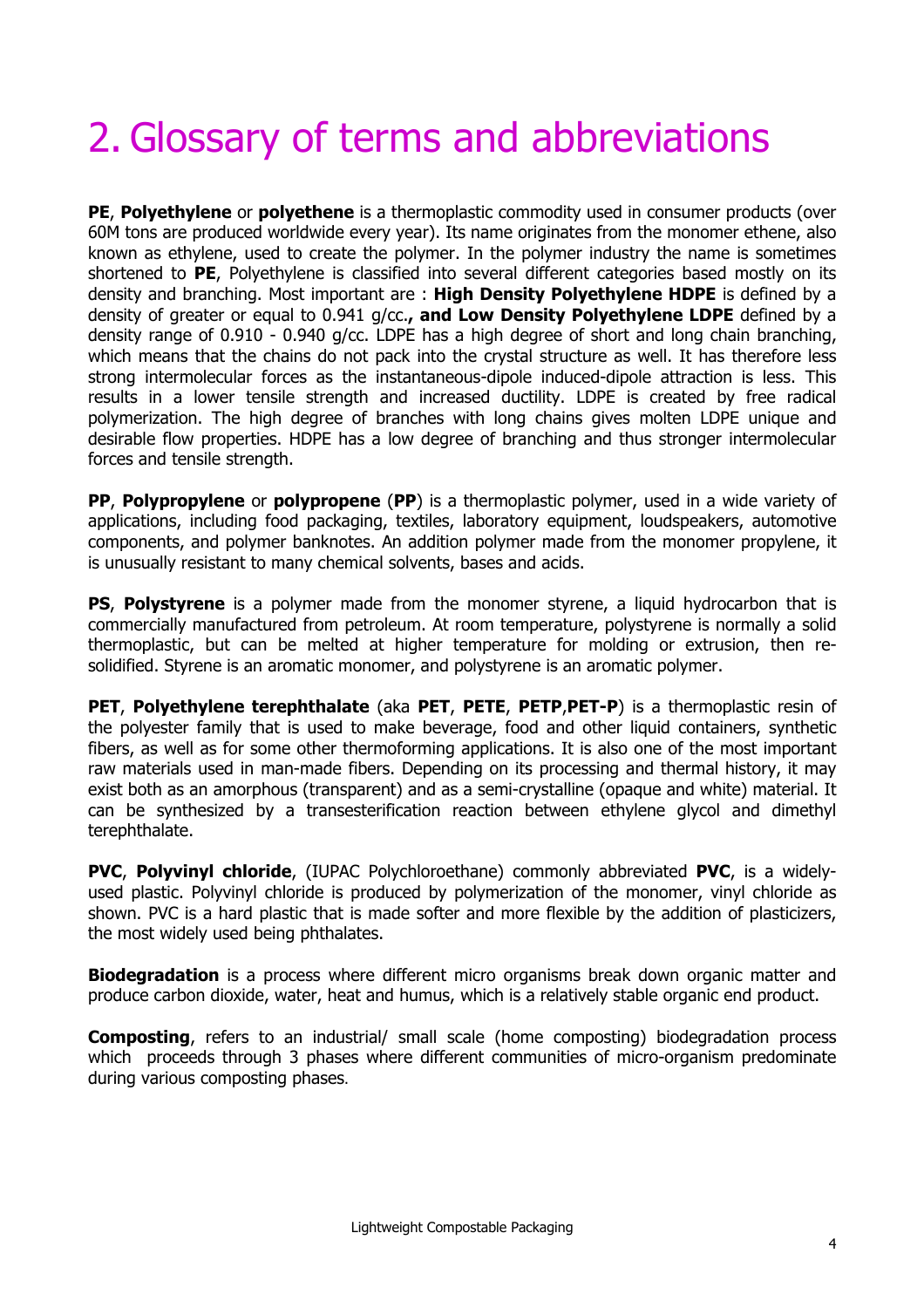## 3. Introduction

## **3.1 Objectives of the review**

This document presents the current state of the art of commercially available renewables-based polymeric materials that might be replacements of conventional polypropylene (PP), polystyrene (PS), polyethylene terephtalate (PET) and polyvinyl chloride (PVC) for use in the manufacture of light-weight packaging by thermoforming. All the alternative polymers have been selected on the basis that they are compostable according to the European Norm EN13432.

The document begins with an overview of compostability, biodegradability, presents some definitions and the current state of thinking. A brief summary of the current use of synthetic commodity polymers used in packaging is followed by an analysis of commercially available, renewable polymers. This analysis presents an overview of technology of production, existing and emerging producers (looking to production capacity, planned increases) and pricing. Finally a comparison of materials' properties is made to signpost replacement of existing materials with emerging, commercially available renewable, compostable alternatives. Because of the large number of renewables-based polymers in development, analysis is limited to products that are commercially available, or close to being manufactured on a commercial scale and are expected to be used as packaging materials, i.e. starch, cellulose and whole crop polymers, and polyesters (polylactic acid, polyhydroxyalkanoate) and a range of compostable polyesters that are presently obtained from petroleum based resources, but can be obtained from renewables (polycaprolactone, polybutylene succinate/adipate, polybutylene succinate/carbonate, polyethylene succinate, polybutylene adipate terephthalate).

Finally, the document presents some conclusions about how, using these materials, a reduction in weight of packaging waste might be achieved within the current WRAP funded period (2006- 2008), and on a medium term (i.e. next 20 years), looking additionally to ways to reduce the amount of food thrown away by consumers, and how to insure that more its collected for composting.

It is expected that polymers based on renewables, which are new in the market, would follow a similar development and uptake curve to established thermoplastic polymers, and therefore would follow a path of "material reduction"; that is, the down-gauging of film/substrate thickness, and the elimination of excess material through improved design. Down-gauging achieves the desirable combination of cost reduction and reduced environmental impact, and is a standard phase of the development of each polymer history. For example, between 1975 and 1990 the typical weight of a 1.5 litre PVC bottle fell by 27%, and that of a PET bottle fell by 33%, a typical PP yoghurt pot now weighs 7g compared with 12 g for a PS pot in the late 1960s, PE bread bags have been reduced to a thickness of 25 microns from an earlier thickness of 40 microns, the liners in cereal boxes have been downgauged by 12%, metallised film used in US multilayer snack food packs has been downgauged by 12 %. Because design/tooling learning from petroleum based plastics is transferred earlier in the products maturation curve, it is also expected that downgauging potential of biopolymers would be designed at an earlier stage.

An additional example of the potential of new bio-derived plastics in lighter/stronger materials is illustrated by the fact that Mazda, in May 2006, $^1$  announced the use of a new bioderived polymer to manufacture parts. In contrast to current petroleum-based polypropylene plastics, the new bioplastic also has comparatively higher rigidity, resulting in thinner moulds and fewer materials used. The newly-developed material is stronger--it has three times the shock impact resistance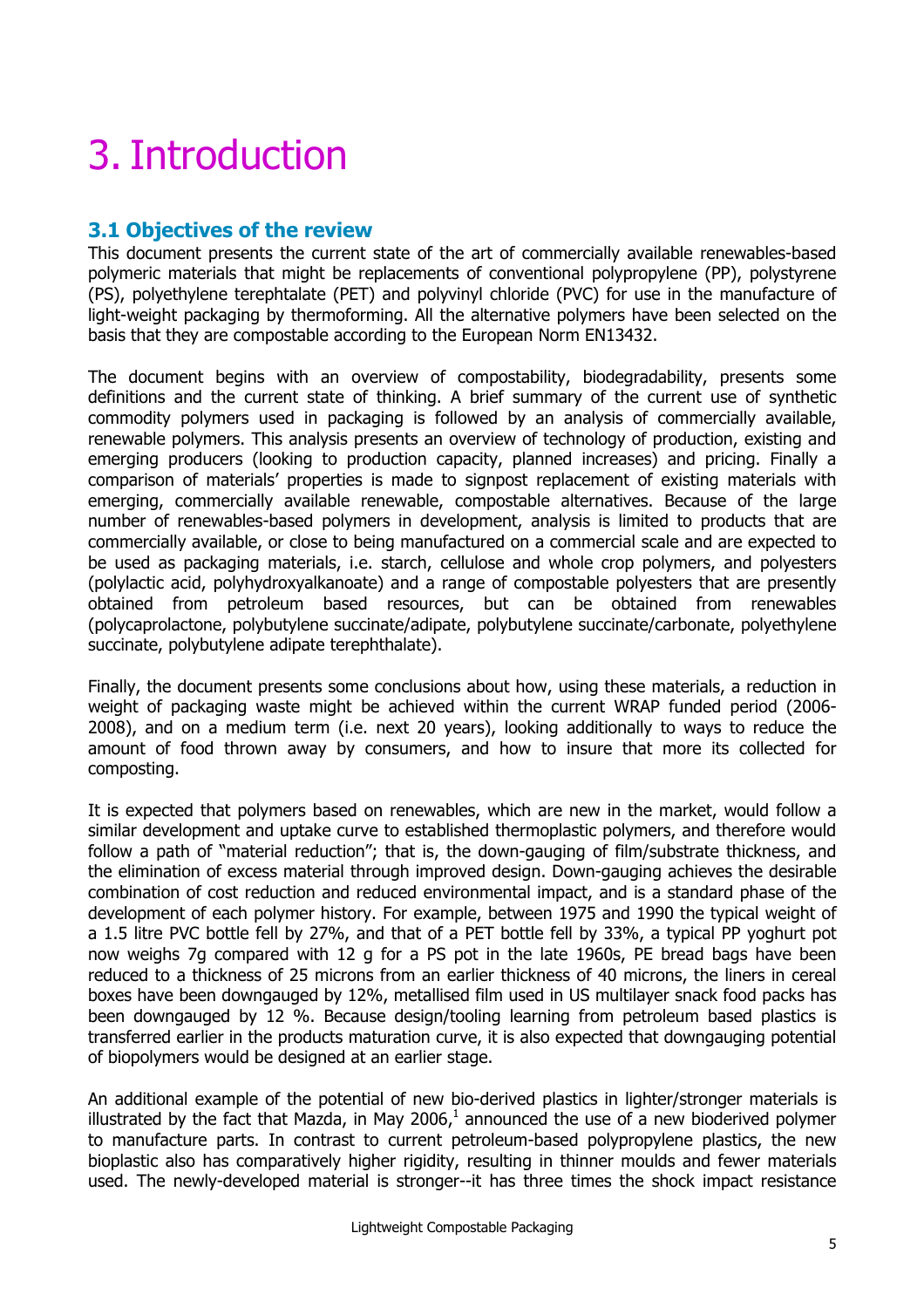along with 25 percent higher heat resistance when compared to competitive materials. The novel bio-material also uses 30% less energy than polypropylene.

## **3.2 Compostability**

The terms biodegradation, biodegradable materials and compostability are much used and abused by the layperson and purported experts alike. Here terms are used as defined by the standard EN13432, and as reported in the "Abreviation and Glossary of terms" parts of the report.

Attempts have been made to try to standardise a set of conditions, time scales and degradation products under which an item may be said to biodegrade. Only one European Standard currently exists for packaging materials, EN13432.

The standard is aimed at indicating the characteristics of the compostable packaging and the test methods needed to verify the conformity of the packaging under study with the requirements. This standard sets out a series of parameters under which a test specimen should be submitted to check for its biodegradability. These are done in 4 steps. In the first step, the material and all the components included are characterised and identified to guaranty absence of negative effects on the final compost.: ex. heavy metals. In the step two biodegradability is tested using small pieces in an aquatic or mature compost environment by measuring the carbon dioxide formed. This provides data for the calculation of the degree of biodegradation, which is defined as the ratio of the carbon dioxide produce to the calculated theoretical maximum value. Then, in the step three the product is tested for disintegration in fresh compost or mature compost, or in activated vermiculite under optimal conditions. **EN13432** standard stipulate the parameters which amount to active aeration of the item in compost at an elevated temperature (58 C +/-2 C) over a period of three months constitute conditions of composting. If after the three month period, the material is disappeared to carbon dioxide and water then the material is said to be biodegraded under active composting conditions. It is then decided if products are sufficiently disintegrated in composting establishments. The final step const in subjecting the material to a maturing stage of 3-6 months, afterwards for eco-toxicity and soil improvement.

At the present time, there are today no international/European standards for home compostable materials, or which include test methods and requirements related to home composting.

Test methods proposed by EN13432 and certifications refer to industrially compostable plastics.

## **3.3 Home compostability - concept and testing**

 Home composting implies that organic materials are transformed into humus by bacteria and other microorganisms under aerobic conditions similar to industrial composting. There are however a number of major differences. The time scale is different-composting cycle in industrial system is composed of a 3 months thermophilic phase, followed by a 3 months maturation phase. In home composting such time scale may not be so crucial, as longer periods may be acceptable. Control of humidity and temperature is not so clear cut, as it is accepted that these parameters may not only be lower, due to heat exchange with ambient temperature, and deficient aeration due to location of compost bins. The European Norm EN13432 for the Compostability of packaging implies the use of active composting. Active composting is the proactive management of a compost site at which the compost is turned, aerated and biodegradation is such that significant heat is generated as part of process. Indeed, the generation of heat significantly contributes to the ease and rate at which newly introduced material composts. It is unlikely that such temperatures will be sustained in a home composting situation, particularly in the winter months and/or when the compost bin is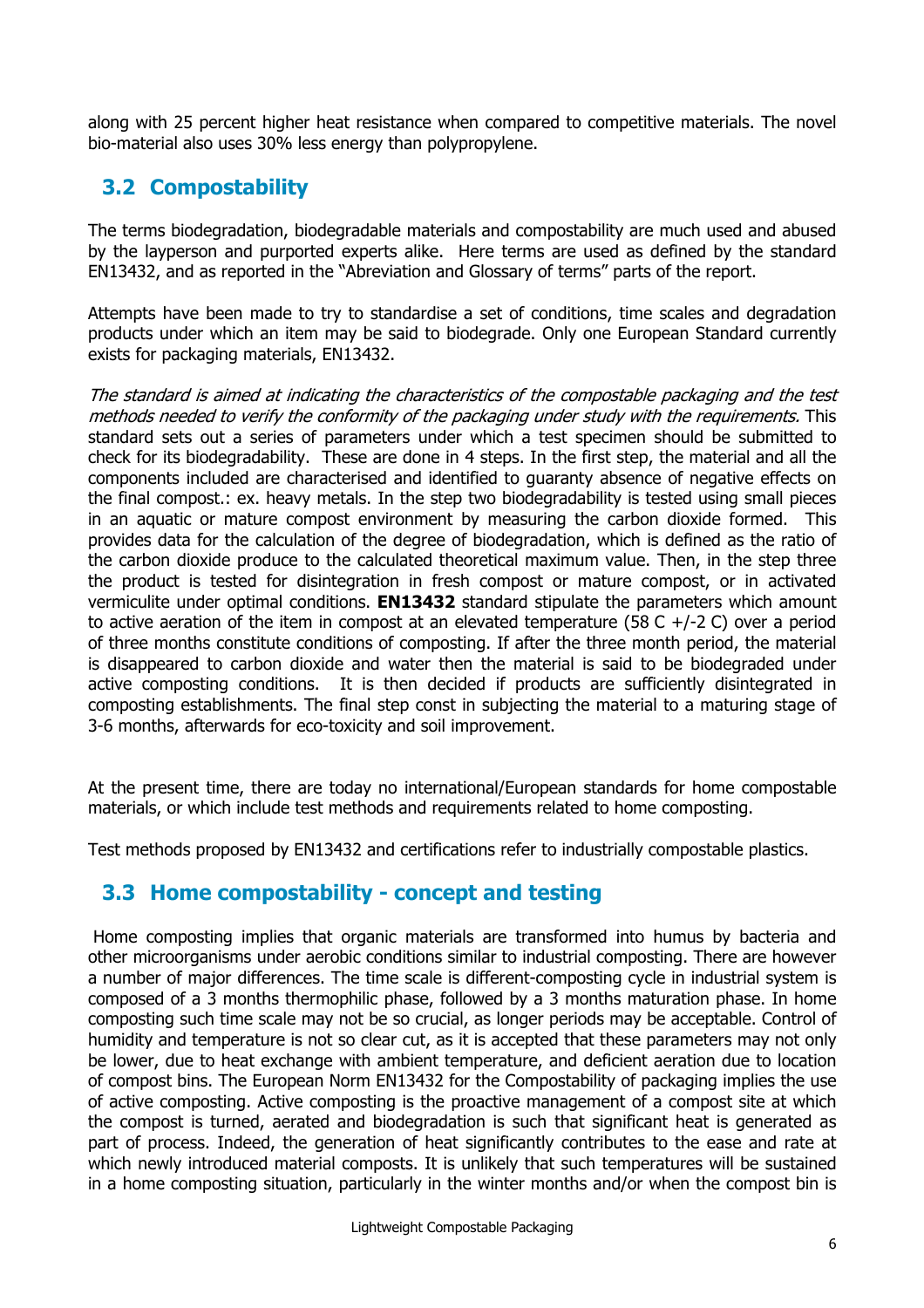not managed. The altogether less efficient composting regime envisaged in a home environment places greater demands on packaging materials to be disposed of in such an environment at the end of useful life. For example, polylactic acid, although known to be compostable in an active composting scenario, will not, in any of its current known formulations, compost in the home environment.

Development of test procedure for home compostability is independently investigated by the Biodegradable Plastics society (BPS), in Japan, by AIB Vincote (a certification company in Belgium) which have developed testing procedures and certification procedures and awards the OK Compost Conformity Mark, and by the Swedish National and Testing Institute.

The methodology proposed by the Swedish National and Testing Institute assume that the process would be similar than industrial composting, but may be subject to freezing cycles, and would be allowed to take more time. Unfortunately testing methods have been validated by comparing the model with 6 separate assays of real home-compostability of a packaging material compostable at relatively low temperature (a starch polymer called Mater-Bi) in 6. It failed to compost in one of the assays where no thermophilic phase was obtained.

This raise the question of the behaviour in real life home composting situation of others materials that are reported to be home compostable, but would need temperature that would be higher than Mater-Bi.

## **3.4 Oxo-degradable polymers**

Another element should be taken in consideration in packaging that may be compostable is the introduction in the market of oxodegradable and photodegradable polyethylene materials. In this case polyethylene is modified with proprietary chain breakers additives that designed for a "controlled lifetime". These in adequate environment catalyse oxidative or photochemical degradation of the polyethylene, which then fragments quickly and then undergoes degradation. More details can be obtained at the Oxo-biodegradable Plastics Institute (OPI) (www.oxobio.org). In the UK such technology is provided by Symphony Plastics and Ciba Speciality, and as been adopted for carrier bags by Co-OP (a retail and service group with strong ethical and environmental profile) Somerfield (a medium size supermarket chain) and (Tesco).<sup>2</sup> Symphony material is also sold by the Soil Association. In the US quality of such materials is guaranties by ASTM 6954 04, which has no equivalent in Europe. At the present a commission from BSI is discussing a potential standard (BSI 8274). In Germany the use of such material has been banned.

The only independent assessment, performed in the UK, $3$  that could be found by the authors, indicate that, after composting of kerbside collection of organic waste in such PE bags, " the PE becoming increasingly visually obtrusive within the windrows", adding that "monitoring undertaken has demonstrated that although PE sacks are suitable for the collection of organic wastes, they are not compostable under open windrow conditions as a determining feature of a compostable polymer is its ability to undergo biological degradation at a rate consistent with other known compostable materials, in addition to leaving no visually distinguishable residues within the final compost product" to suggest necessary to screen the finished product after the composting process is complete, before marketing and delivery to the consumer. However, and because PE is not renewable based materials, it is not therefore focus of this review, and there is no more discussion on the subject.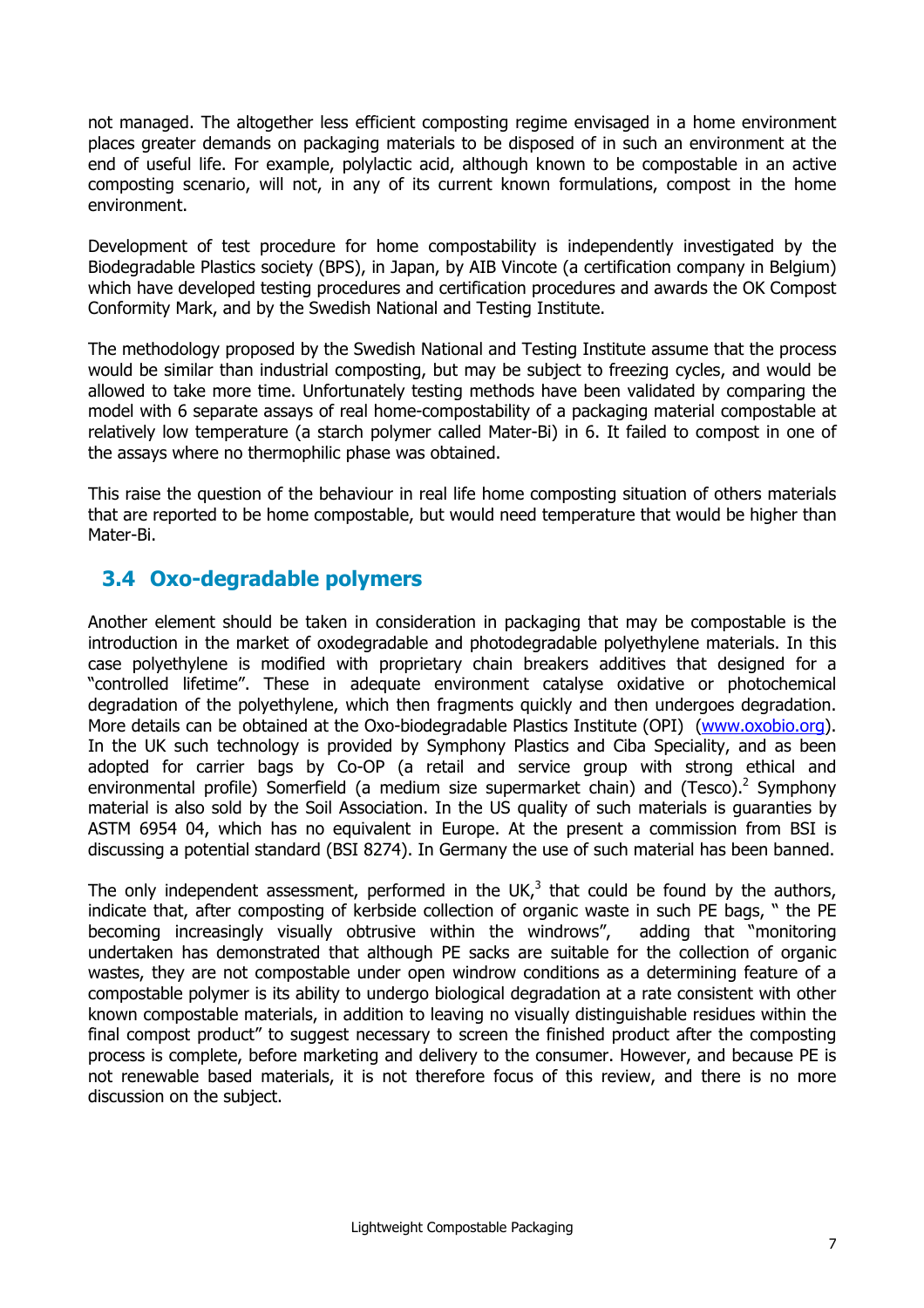## **3.5 Water soluble polymers,**

These are also polymers dissolve easily in water (are used in laundry detergent packaging) and which public perception associate with degradability. The most common of them polyvinyl alcohol which is only degraded with very specific bacteria's, $4$  and can not genuinely be considered biodegradable.

#### **3.6 Home compostability as a way to deal with packaging waste.**

Different strategies are pursued to reduce waste plastic materials landfill and it is expected that, in the UK, two of them would form all part of a global solution, recycling and compostability.

The later is regulated in the UK/EU by standards dealing with the quality of the compost (BSI PAS 100), and by measure of compostability of an eventual material in an industrial installation (EN13432).

There are no international standards to certify home compostable materials, but some national or company standards. These assume that the home compostability process would be the same than the industrial one, but could take more time (up to two years in the Swedish Standard) and have intermittent periods of freezing.

A critical question that could be raised- mainly if home compostability is to be promoted in cold regions from the UK, is to know if relatively high temperature (to  $60 \degree C$ ) could really be obtained in home composting situations. This question is very important because, as it can be seen later in more detail, some commercial materials only undergo biodegradation if submitted to such temperature.

In the study to check the methodology proposed by the standard, the Swedish Institution performed a cross study of 6 cases in real home composting situation in Norway/Sweden. In this study they used a material witch undergoes biodegradation at relatively low temperature (Materibi), but even with this material, in one case there was no biodegradation after one year, because no enough high heat could be generated to allow the suitable bacteria's to strive.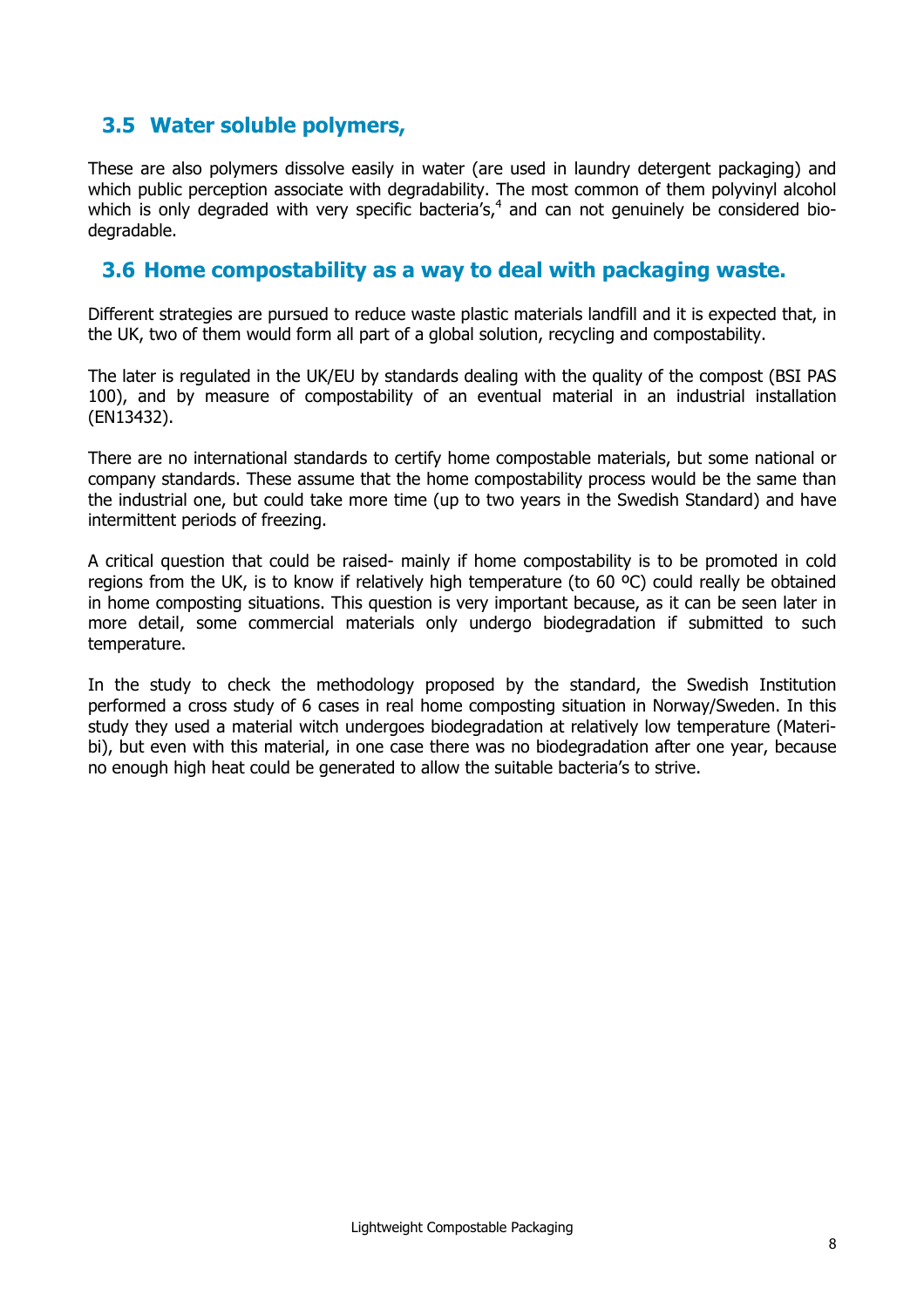## 4. Commodity plastics presently used in food packaging

## **4.1 Consumption**

Consumption of large-volume thermoplastic families [i.e. polyethylene (PE), polypropylene (PP), polyvinyl chloride (PVC), polystyrene (PS & EPS) and polyethylene terephthalate (PET)] amounted to 26 million tonnes in Europe in 2003 (68% of total plastics' consumption). A major share of these is used in packaging. Many of these demonstrated substantial growth, in particular PET with 11% higher volumes over two years.

A similar situation exists in the UK where the total consumption of plastics amounted to 2,414 million tonnes, with a major share of polyolefins (LDPE/LLDPE), HDPE, OPP, PP and unspecified (79%) (Figure 1).





(source WRAP, May 2006) <Paul.Davidson@wrap.org.uk>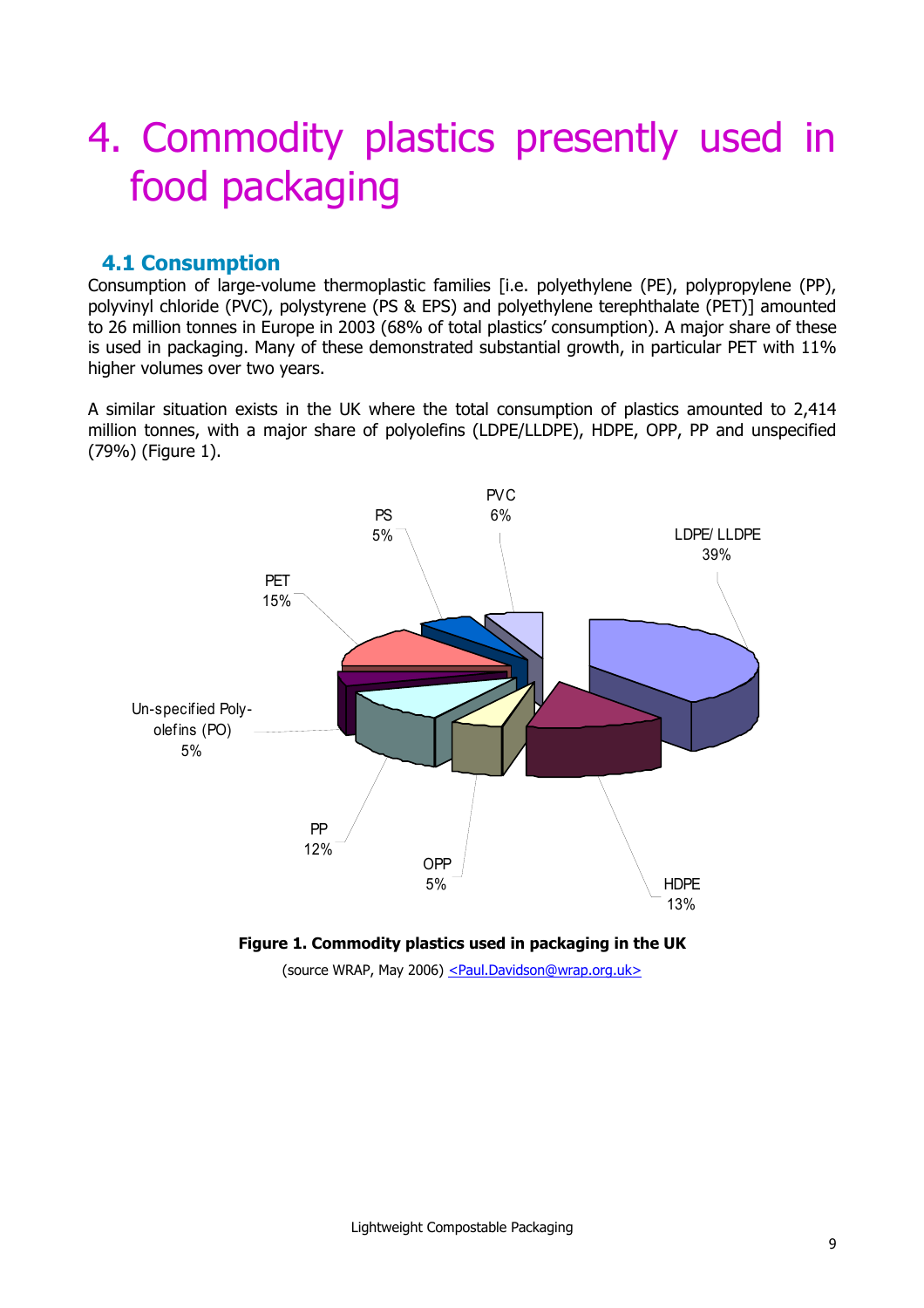## **4.2. Price structure of commodity thermoplastic polymers**

The price ranges of commodity polymers are shown in Figure 2 and Table 1 and are logarithmic as a function of the volume of sales. It is expected that emerging prices of new polymers would also fit the regression curve; that is, the price of novel commercial biopolymers would decrease as their sales increase.



**Figure 2** : Price of polymers as a function of volume of sales,

(Personal Communication with Biomer "Urs J. Haenggi" <haenggi@biomer.de>)

| Material                                 | <b>LDPE</b> |      |      |      |      | <b>Polystyrene Polyethylene</b><br>HDPE PP PVC (PS & EPS) terephthalate<br>(PET) |
|------------------------------------------|-------------|------|------|------|------|----------------------------------------------------------------------------------|
| <b>Average price</b><br>(E/kg)<br>(2005) | 0.85        | 0.92 | 0.80 | 0.80 | 0.90 | 1.15                                                                             |

**Table 1.** The average prices of commodity polymers; (Source:www.polymer-age.co.uk)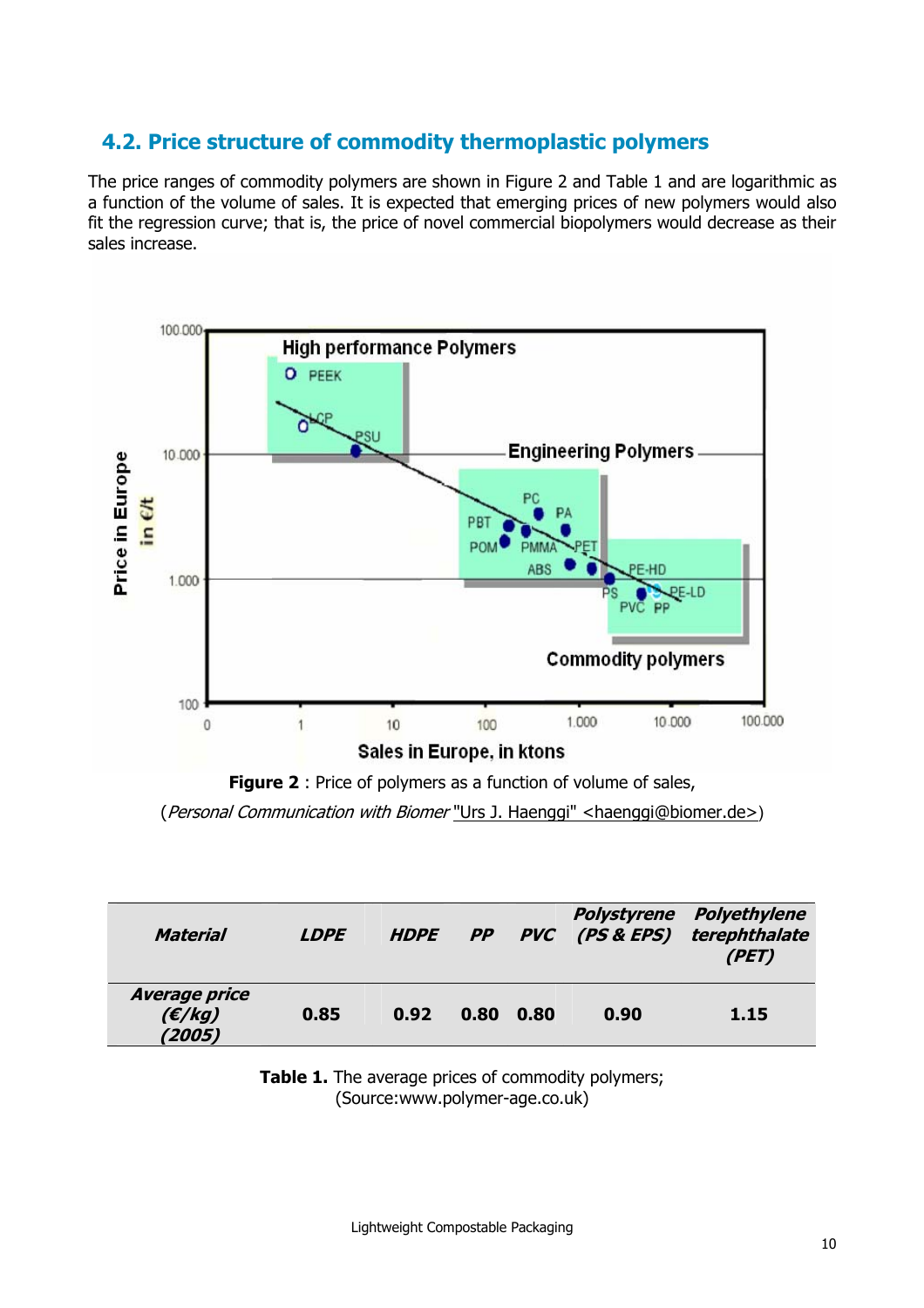The prices of all synthetic polymers are a linear function of the price of petroleum and the latter has been increasing in the last years. Figure 3a (from www.wtrg.com) illustrates the variation of petroleum price from 1947 to 2004



**Figure 3** The variation of petroleum price with time, (Source www.wtrg.com)

Nobody can accurately predict the variation of the price of petrol in the next few years, but most answers are related to the extraction/depletion of the reserves, and the security of supply. World reserves of oil are estimated at roughly  $1-1.5 \times 10^7$  tonnes, more or less 40 years of consumption at the present rate. However these values do not allow an easy correlation to the rate of petrochemical resource extraction and depletion. Many schools of thinking have emerged to try to predict this rate, some optimistic, others pessimistic with a range of opinions in between.

The optimist school, based mainly at the Massachusetts Institute of Technology, estimates that possible production/depletion is a function of the technical progress which would allow a better exploitation of existing reserves (by, for example, reduction of drilling costs, improvement of oil recovery and better geological estimates). Such technical progress is exemplified by oil extraction in Venezuela where, in the 1980s, extraction of heavy crude was considered feasible only when the price per barrel reached USD50. However, technological advances have reduced this threshold to USD15 by 2004.<sup>5</sup>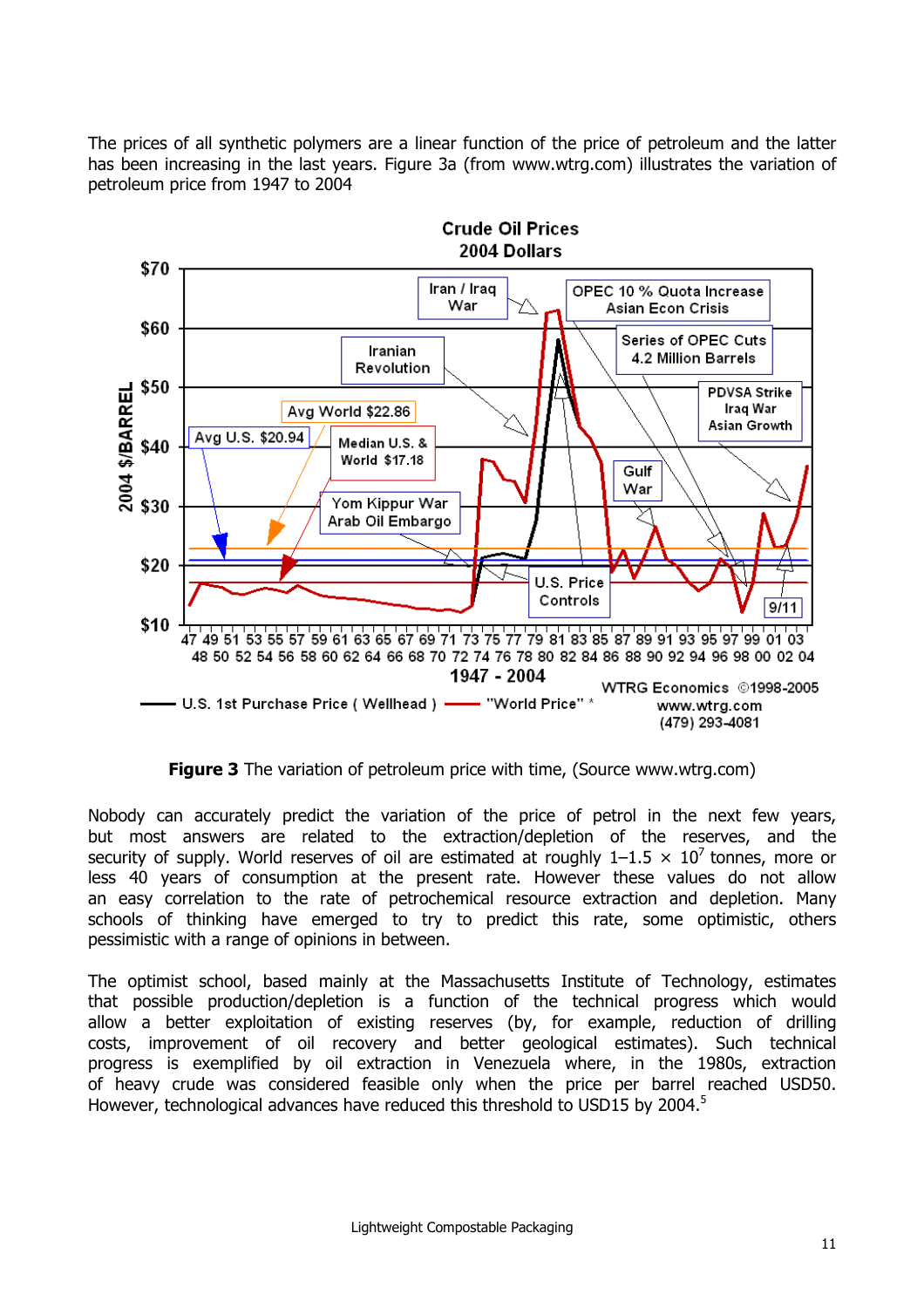

**Figure 4a** Predictions of oil reserves by the by the Association for the Study of Peak Oil & Gas **Figure 4b** Predictions of oil consumption

Conversely, the most pessimistic analysis is presented by the Association for the Study of Peak Oil & Gas, which suggests that the global production of oil had already peaked in the spring of 2004.<sup>6</sup> (see Figure 3b) Furthermore, in March 2005, the Algerian minister for energy and mines stated that <u>OPEC</u> had reached its oil production limit,<sup>7</sup> while in September 2005, British Gas raised its prices blaming falling oil reserves.<sup>8</sup>

An intermediate vision is presented by the United States Geological Survey (USGS) which estimates that there are enough petroleum reserves to continue current production rates for 50 to 100 years. In 2000, a USGS study of world-wide oil reserves predicted a possible peak in oil production around the year 2037.<sup>9</sup> The US Department of Energy predicts that global oil production will peak somewhere between 2020 and 2050, but that the output is likely to increase at a substantially slower rate after 2020.<sup>10</sup> Price speculation is likely to increase petrochemical prices before peak oil production is reached. Figure 3b shows U.S. government predictions for oil production other than in OPEC and the former Soviet Union.

The above document has now disappeared from the US Department of Energy website. A copy of the report may be accessed here:

http://www.evworld.com/library/Oil Shale Stategic Significant.pdf.

An updated version of the graph, presented in Figure 3c can be accessed at: http://www.energybulletin.net/2544.html.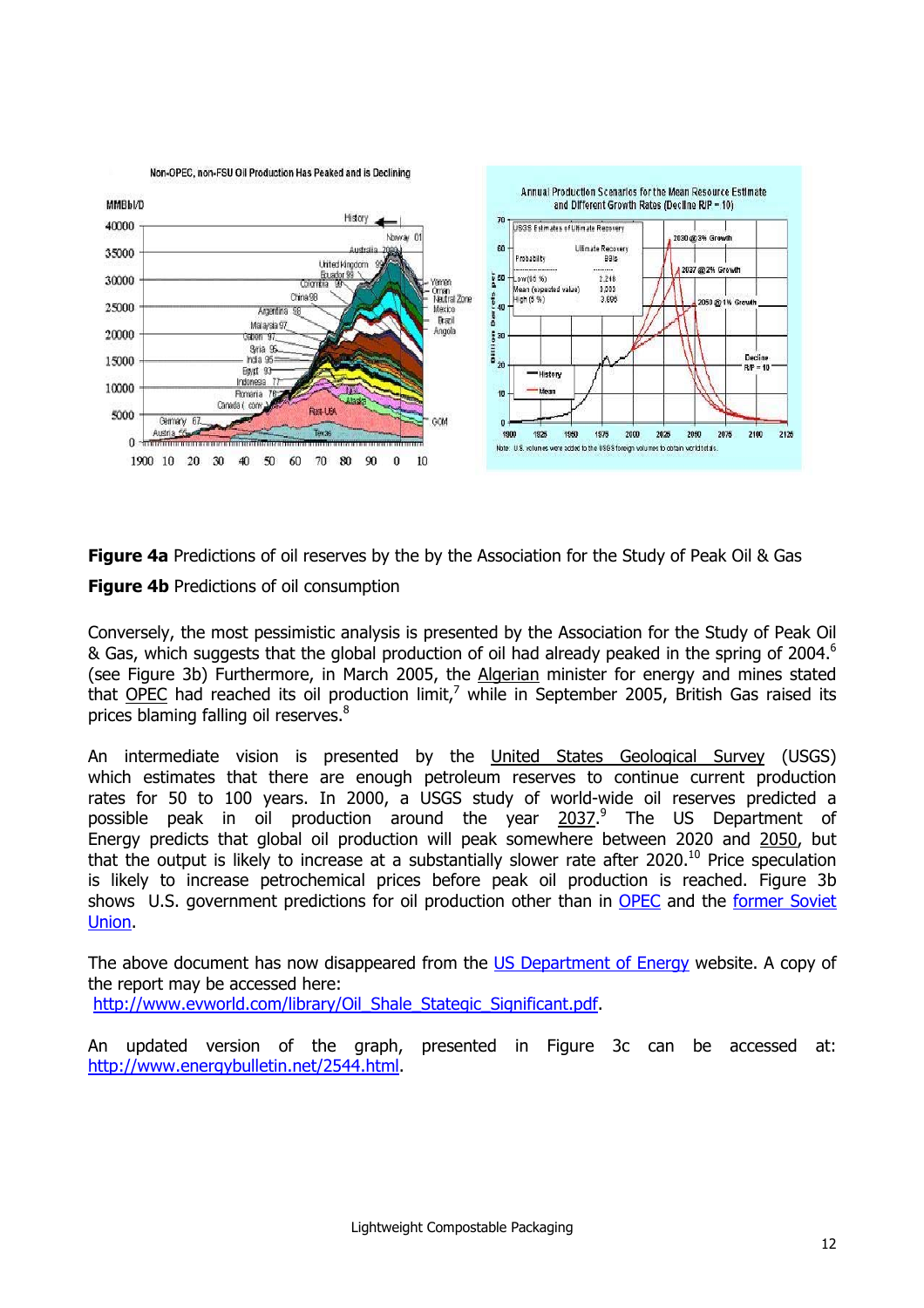It is now clear, that even if at the present moment, the price of renewable based polymer is high it may come down as their market share, and volume of sales increase (following the pattern in Figure 2), while price of the petroleum based polymers is expected to grow (with historical values presented in Figure 3a). Following oil consumption patterns expectative indicated in Figure 3b and 3c.

Another reason to focus on the sustainability of packaging polymers arises from the fact that consumption and subsequent disposal of petrochemical based resources leads to increased carbon dioxide emissions, $11$  with concomitant effects on global warming. Thus, continued increase in petrochemical production requires an increased exploitation of non-conventional sources, suggesting market opportunities for new, renewable-based polymers.

#### **4.3. Packaging uses of thermoplastic polymers**

In the UK, plastics are used in packaging for a variety of end-uses, with the preponderance of bottles, films, bags & sheets, thermoformed packs and injection moulded articles, as shown in Figure 4.



**Figure 5** The end-uses of plastics used in packaging in the UK, (Source WRAP, May 2006) <Paul.Davidson@wrap.org.uk>

These can be related to the properties of the basic commodity polymers as described in Table 2, overleaf.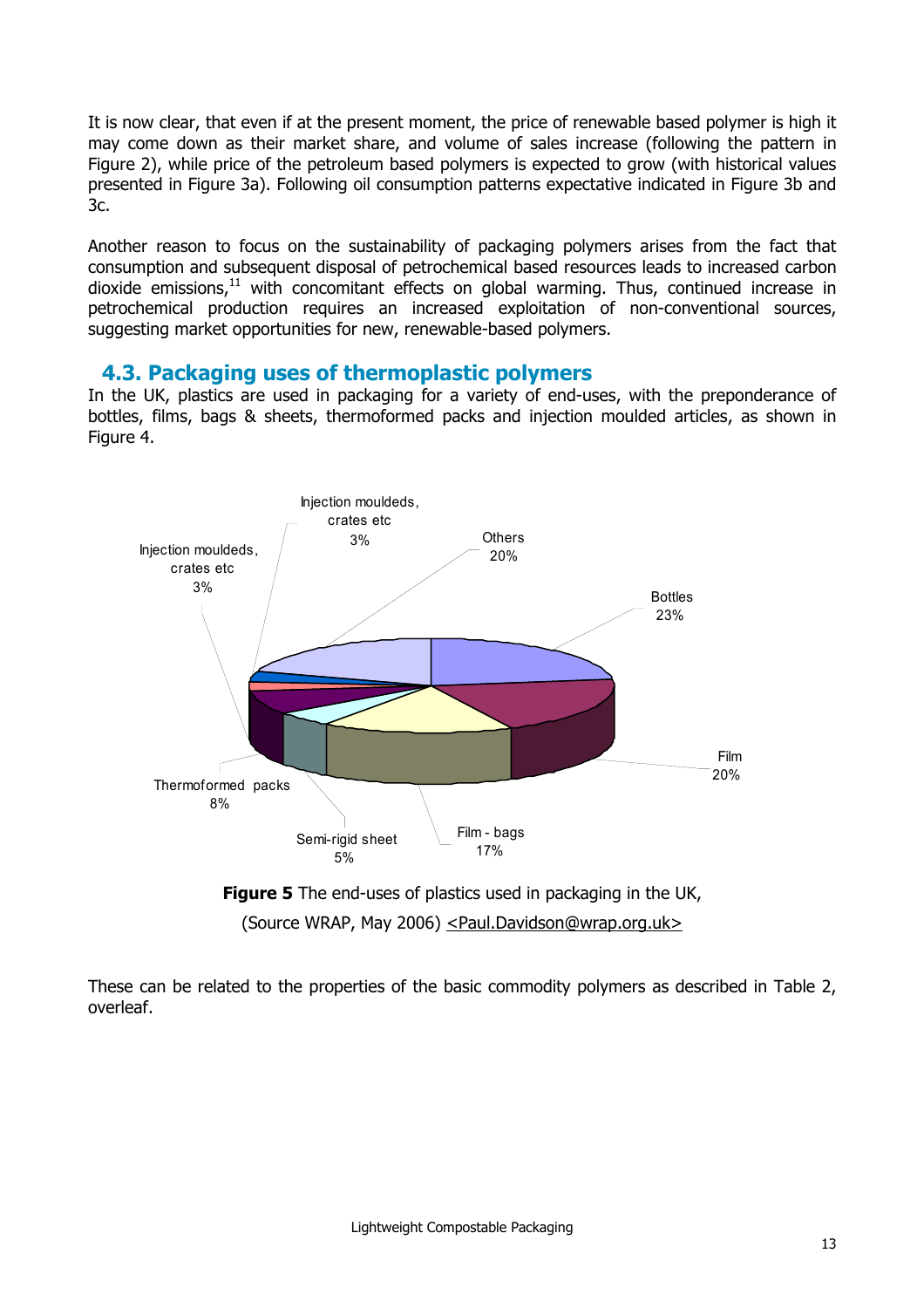| <b>Plastic type</b><br><b>End use in food</b>               |                                                                                                                                                                                                                    | <b>Basic properties</b>                                                                                                                                                                                                                                    |  |  |  |
|-------------------------------------------------------------|--------------------------------------------------------------------------------------------------------------------------------------------------------------------------------------------------------------------|------------------------------------------------------------------------------------------------------------------------------------------------------------------------------------------------------------------------------------------------------------|--|--|--|
|                                                             | packaging                                                                                                                                                                                                          |                                                                                                                                                                                                                                                            |  |  |  |
| Low<br>density<br>polyethylene<br>(LDPE)                    | Pallets,<br>film,<br>bags,<br>coatings,<br>containers, squeeze bottles, carrier<br>bags used in multilayer films,<br>coating for disposable paper cups-<br>not recyclable                                          | High resistance to puncture/tear protection &<br>heat sealability (used in multilayer films to<br>improve other materials), low permeability to<br>water                                                                                                   |  |  |  |
| density<br>High<br>polyethylene<br>(HDPE)                   | Containers, housewares, industrial<br>wrappings and films for water<br>sensitive products such as dry<br>foods, in multilayer films to protect<br>water sensitive EVOH used for<br>packaging oxygen sensitive food | Lower water permeability; inert to acids,<br>oxygen/carbon dioxide diffusion rate. Tough<br>and flexible<br>and used<br>in films.<br>More<br>crystalline, and higher density than LDPE, it is<br>stronger and stiffer and it is also used in<br>containers |  |  |  |
| (OPP)                                                       | Multilayer films                                                                                                                                                                                                   | Biaxially oriented PP films have modifier<br>dramatically<br>incorporated<br>that<br>improves<br>resistance to moisture transmission, act as<br>barrier against moisture and flavour loss.                                                                 |  |  |  |
| <b>Polypropylene</b><br>(PP)                                | Film, microwave-proof containers,<br>ice cream cups, lids, most thin<br>walled containers are those used<br>for butter, margarine and yoghurt.                                                                     | Lower vapour and oxygen permeability.<br>Inert to acids, good strength, stiffness fatigue<br>resistance.<br>Flavour loss barrier,<br>clarity<br>superior to LDPE. Oriented PP has higher<br>strength and does not need impact modifiers.                   |  |  |  |
| <b>Polyethylene</b><br>terephthalate<br>(PET)               | Bottles, films, trays, boil-in-the-bag                                                                                                                                                                             | High strength, high softening point. Available<br>in moulded form, rigid clear, tough, creep<br>resistance, wide range temperature resistance<br>(-40-200 °C). Gas barrier superior to PVC/PE<br>but lower than polyacrylonitrile                          |  |  |  |
| <b>Polystyrene</b><br>general<br>purpose                    | Rigid packaging, cosmetics packs,<br>lids thermoformed containers, trays<br>and boxes                                                                                                                              |                                                                                                                                                                                                                                                            |  |  |  |
| <b>Polystyrene</b><br>(high impact)                         | Thermoformed containers, yoghurt<br>pots, ice cream cups, cream,<br>cheese cartons, molded containers<br>and lids, trays and boxes<br>thermal insulation, cups, plates,                                            | Hard/rigid, opaque translucent, strength up to<br>purpose<br>times general<br>grade; other<br>7<br>properties<br>similar<br>to<br>general<br>purpose<br>polystyrene<br>Insulating material                                                                 |  |  |  |
| <b>Polystyrene</b><br>(EPS)<br><b>Polyvinyl</b><br>chloride | disposable fast-food packaging<br><b>Bottles</b><br>for<br>edible<br>oil,<br>thermoformed foil packaging of                                                                                                        | 22%<br>oil<br>resistance,<br>Clarity,<br>maximum<br>plasticiser content, no phthalates,<br>needs                                                                                                                                                           |  |  |  |
| (unplasticised)<br>Polyvinyl<br>chloride                    | chocolate and biscuits, cap sealing<br>Cling film, shrink wrapping of pre-<br>packaged<br>fruit<br>meat,<br>and                                                                                                    | impact modifier to increase strength<br>Flexible, clear/opaque, durable, weatherproof,<br>good impact strength, stretchable PVC-                                                                                                                           |  |  |  |
| (plasticised)                                               | vegetables.<br>Used<br>package<br>to<br>biscuits and chocolate                                                                                                                                                     | polyvinylidene chloride in multi-layer film,<br>used as coating to improve the barrier<br>properties of others films                                                                                                                                       |  |  |  |
| <b>Polyamide</b><br>(PA)                                    | Films for packaging of foods such<br>as oil, films for vacuum packed<br>food, cheese and boil-in-the-bag<br>products, for high temperature<br>engineering applications                                             | Low gas permeability, translucent, steam<br>sterilisable, high lipids barrier, creep resistant                                                                                                                                                             |  |  |  |

**Table 2.** The uses of thermoplastics in food packaging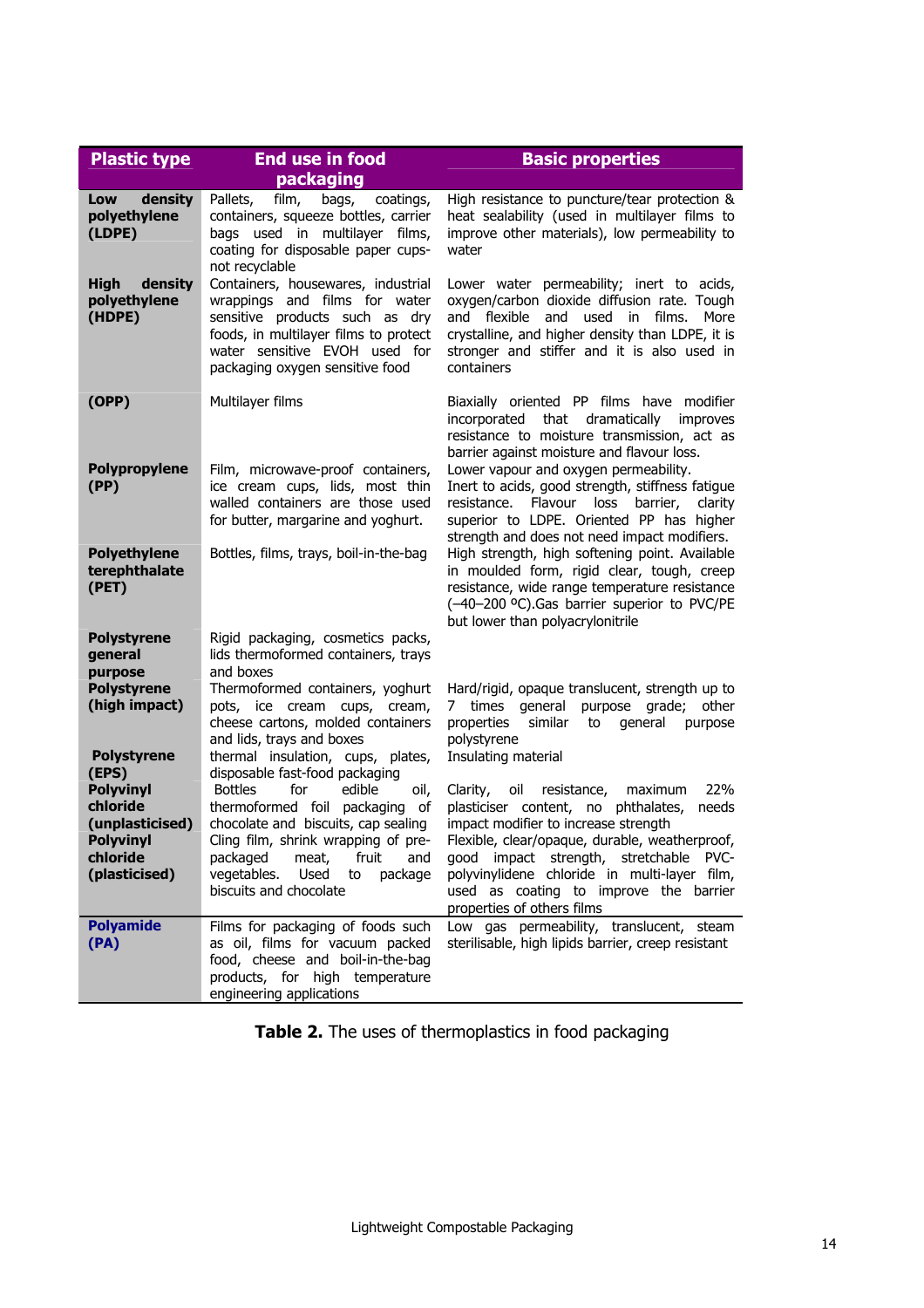## **4.4 Basic properties of thermoplastic polymers**

The thermo-mechanical properties of packaging films (Table 3) are as important to the application as are the barrier properties. Adequate mechanical strength throughout the service life of a packaging application is necessary to ensure the integrity of a film. Thermal properties are important not only because of polymer processing technologies but also because of food preparation conditions (sterilisation steps), storage conditions (for freeze packed food), and cooking conditions (in the case of microwave packed food).

The main purpose of packaging is not only to protect the product from its surroundings, but also maintain the quality of the product for its shelf-life, while addressing communication, legal and commercial demands.

In the subsequent discussion, a number of material properties of renewable based polymers are to be compared with their synthetic counter parts, such as physical and thermo-mechanical properties (for example, melt flow index, Vicat temperature (both related to processability of the polymer), tensile strength, elongation, tear strength, puncture resistance and sealability (related to the mechanical feature of the packaging), migration/absorption, chemical resistance (related to the ability to be in contact with such media without deterioration).

|                                                 | <b>LDPE</b> | <b>HDPE</b> | PP   | <b>PVC</b>  | <b>PET</b>       | PS             |
|-------------------------------------------------|-------------|-------------|------|-------------|------------------|----------------|
| <b>Physical properties</b>                      |             |             |      |             |                  |                |
| Melt flow rate $(g/10 \text{ min})$             | $0.8 - 6$   | $0.3 - 1.8$ | 1.25 | $1.3 - 1.4$ |                  | 8              |
| Density $(g/cm3)$                               | $0.91 -$    | $0.92 -$    | 0.91 |             | 1.37             | 1.04           |
|                                                 | 0.94        | 0.96        |      |             |                  |                |
| <b>Mechanical properties</b>                    |             |             |      |             |                  |                |
| Tensile strength at yield                       | $7.6 -$     | $21 - 42$   | 36.3 | 47          | 110              | 48             |
| (MPa)                                           | $22.1^{a}$  |             |      |             |                  |                |
| Elongation at yield (%)                         | 600         | 600-900     | 12   | 100         | $50 -$           | $\overline{2}$ |
|                                                 |             |             |      |             | 350 <sup>c</sup> |                |
| Flexural Modulus (MPa)                          | $150 -$     | 1300        | 1520 | $2200 -$    | 2750             | 3500           |
|                                                 | 213         |             |      | $2900^{d}$  |                  |                |
| Izod impact J/m, 23 °C                          |             |             | 55   |             | 59               | 21             |
| <b>Thermal Properties</b>                       |             |             |      |             |                  |                |
| HDT (°C)                                        | 49          | 80          | 108  |             | 67               | 106            |
| Vicat softening point (°C)                      | $94 - 120$  | $121 - 129$ | 156  |             | 78               | 99             |
| <b>Optical properties</b>                       |             |             |      |             |                  |                |
| Haze $(\% )$                                    | $9 - 12$    |             |      | 15          |                  |                |
| Gloss $(% )$                                    | $26 -$      |             |      |             |                  |                |
|                                                 | $100^{b}$   |             |      |             |                  |                |
| <b>Barrier propertes</b>                        |             |             |      |             |                  |                |
| Oxygen transmission cc-                         | $0.72 -$    | $0.3 - 0.4$ |      |             | $3 - 6$          | 4              |
| mm/in <sup>2</sup> -24h-atm @ 20 <sup>o</sup> C | 239         |             |      |             |                  |                |
| & 0% RH                                         |             |             |      |             |                  |                |
| $CO2$ transmission<br>CC-                       | N/a         | 400-700     | N/a  | N/a         | $15 - 25$        | N/a            |
| mm/in <sup>2</sup> -24h-atm @ 20 °C             |             |             |      |             |                  |                |
| & 0% RH                                         |             |             |      |             |                  |                |
| <b>WVTR</b><br>Moisture<br>vapour               | N/a         | 130-185     | N/a  | N/a         | $1 -$            | N/a            |
| transmission<br>rate<br>q-                      |             |             |      |             | 2.08             |                |
| mil/100 in <sup>2</sup> day                     |             |             |      |             |                  |                |

**Table3.** Some thermo-mechanical properties of commodity films; (Source MatWeb online, average value: a) 12.5MPa; b) 75%; c) 130; d) 2650)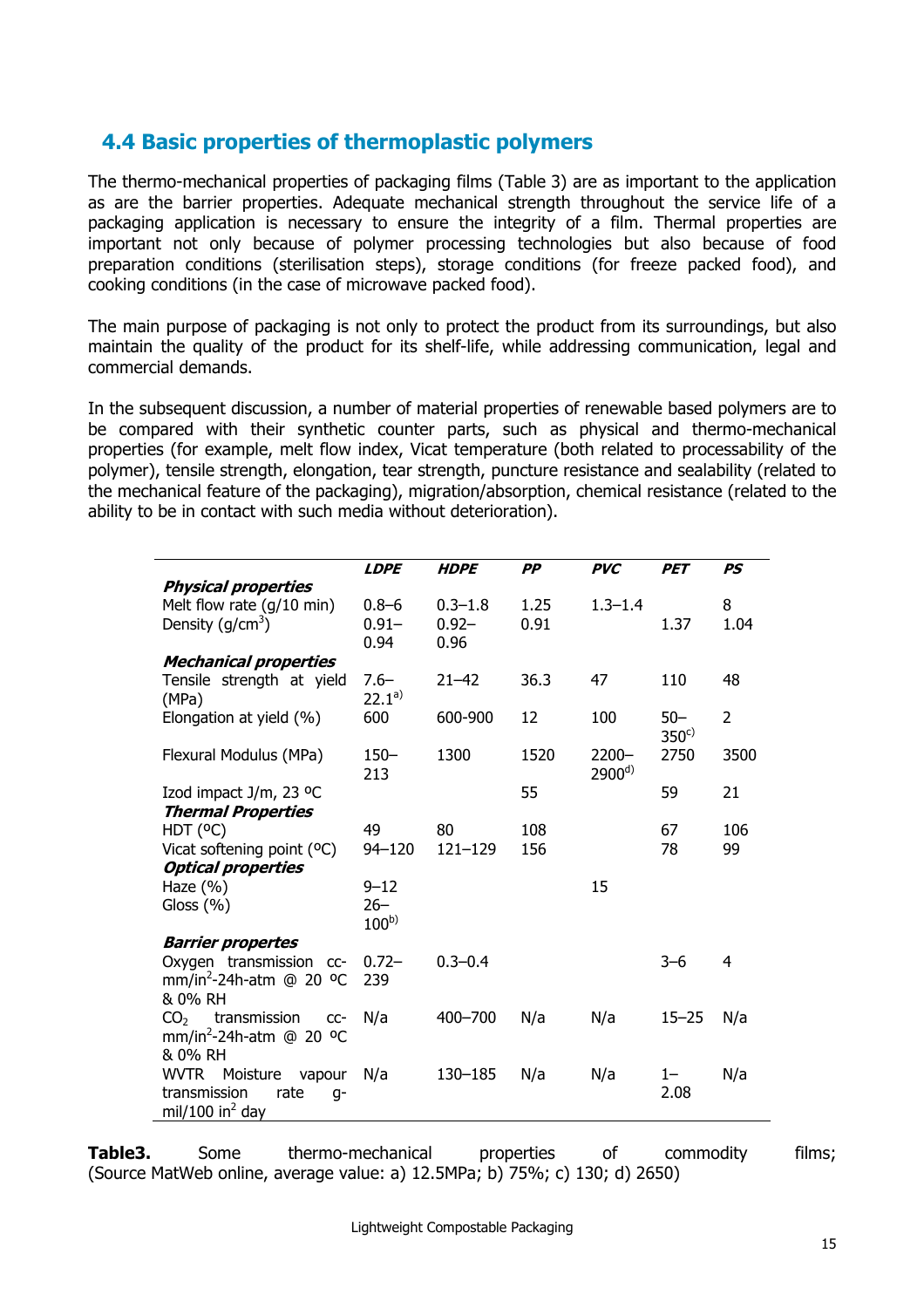## **4.5. Thermo-mechanical properties**

The first step in moulding thermoplastic polymers is, in a factory, to melt the polymer to introduce it gradually into the mould. A measure of processability in this stage is the melt flow index (MFI), a measure of the melt flow rate, i.e. an indication of the flowability of a polymer melt. Thermoformed products that are to be analysed in more detail in this report, are obtained in a two stage process. First, the polymer (with some additives) is used to obtain a sheet, which is subsequently softened by heat and moulded to obtain a finished packaging product. The Vicat softening point is the temperature at which a load can penetrate up to 1 mm, and characterise the temperature at which thermoforming can be performed.

Adequate mechanical strength throughout the service life of a packaging application is necessary to ensure the integrity of a film. Thermal properties are important not only because of polymer processing technologies but also because of food preparation conditions (sterilisation steps), storage conditions (for freeze packed food), and cooking conditions (in the case of microwave packed food).<sup>12</sup> Interactions between hydrocolloids, and small molecules, including water, plasticisers, lipids and others additives dispersed in the space of the matrix contribute to the thermo-mechanical parameters of the films.

Among the many thermo-mechanical properties of plastic materials are tensile properties. Tensile testing provides data on yield strength, fracture strength (ultimate tensile strength), modulus of elasticity (Young modulus), and elongation at break.<sup>13</sup> The maximum tensile strength is the maximum tensile stress that a film can sustain. Strain is the maximum change in the length of a test specimen before breaking. Elastic modulus is the fundamental measure of film stiffness.<sup>14</sup> Additives, and plasticisers in general, affect mechanical properties (as the content of plasticiser increases, tensile strength decreases and elongation increases).

## **4.5 Barrier properties**

The barrier properties of packaging materials are as important to the application as are the thermo-mechanical properties A key characteristic of glass and metal packaging materials is their high barrier properties to gases and vapours. While polymers can provide an attractive balance of properties such as flexibility, toughness, lightweight, formability and printability, they do allow the transport of gases and vapour to some extent. The selection of a barrier polymer for a particular application typically involves trade offs between permeation, mechanical and aesthetic properties as well as economic and recycling considerations.15 Quality and shelf life are reduced when the packaged product, through interactions with the outside environment, gains or loses moisture or aroma, takes up oxygen (leading to oxidative rancidity) or becomes contaminated with microorganisms.16,17

### **2.5. Summary on information on commodity plastics used in food packaging**

Plastics used are accountable for 2,414 million tonnes tonnes per year of landfill waste in the UK. They are mostly from five chemical families (polyethylene, polypropylene, polyvinyl chloride, and polyethylene terephthalate).

These are used to produce a range of flexible, and rigid packaging materials (see Table 1) due to their thermo-mechanical and barrier properties, and their price.

Studies suggest that these prices may soon increase due to the exhaustion of petroleum resources; non-petroleum based polymers, that would be less influenced by such price changes are promoted as alternatives and have the advantage to be compostable.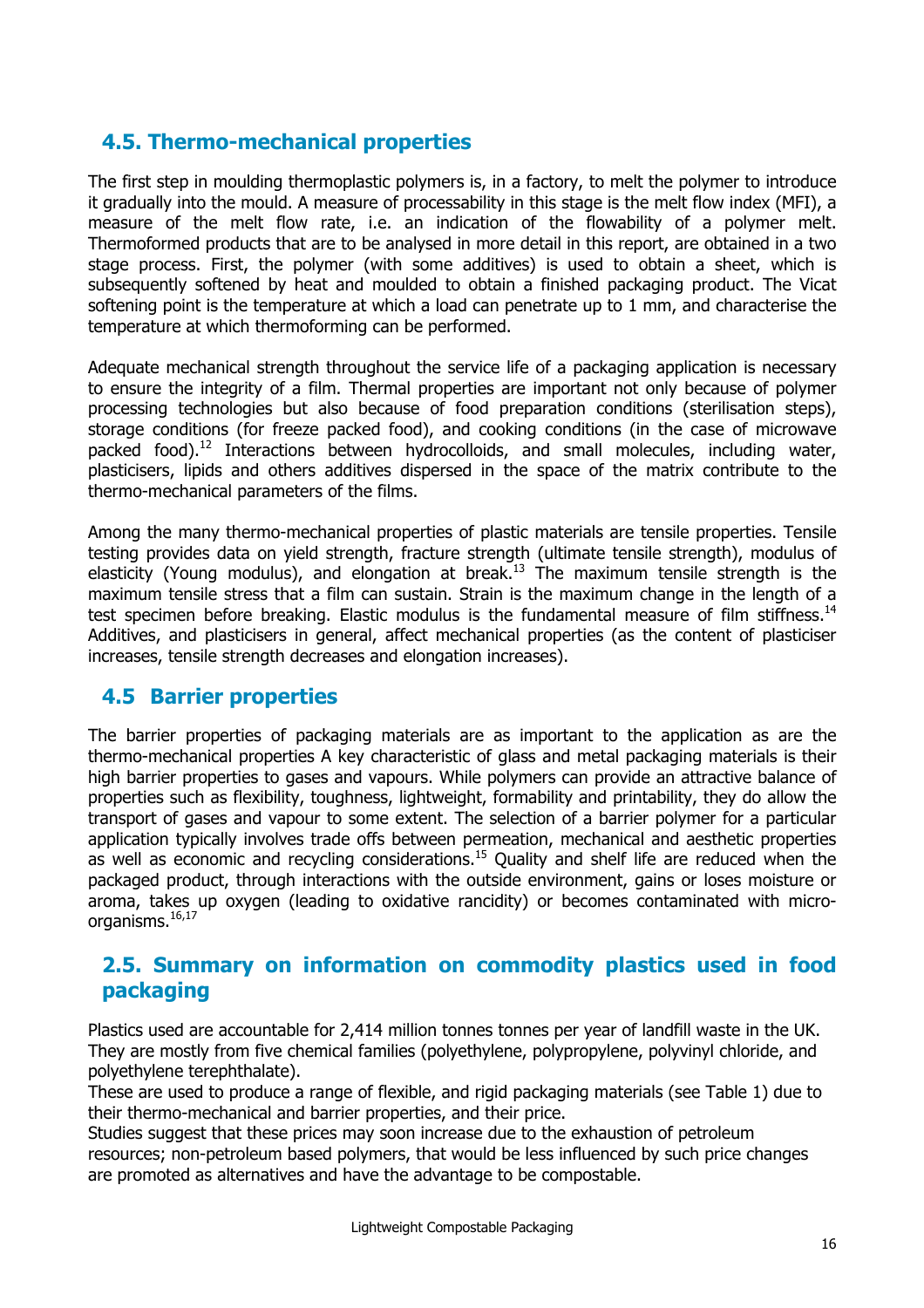## 5. Emerging biodegradable and/or renewable materials

Biodegradable and compostable materials can be from either biobased or petroleum (nonrenewable) source.

The later are mainly a range of polyesters, that are described in detail in the point 3.5 of the report, while an overview of the former category of renewable based (biobased) polymers is presented in the Figure , as the concept cover natural polymers extracted from biomass, polymers that are obtained by synthesis of bioderived monomers, or polymers produced by microorganisms. In this review, polymers which are not available in commercial scale, or on which there is no indication of commercial uptake, or that are not used in food related applications, are not reviewed, because they could not be used within the current WRAP funded period (2006-2008) to afford a reduction in weight of packaging waste, this include proteins, nylons, polyurethanes, and non-starch non –cellulose based polysaccharides. Paper and molded pulp paper are also not reviewed because they have been part of others Wrap reports



#### **Figure 6** Biodegradable polymers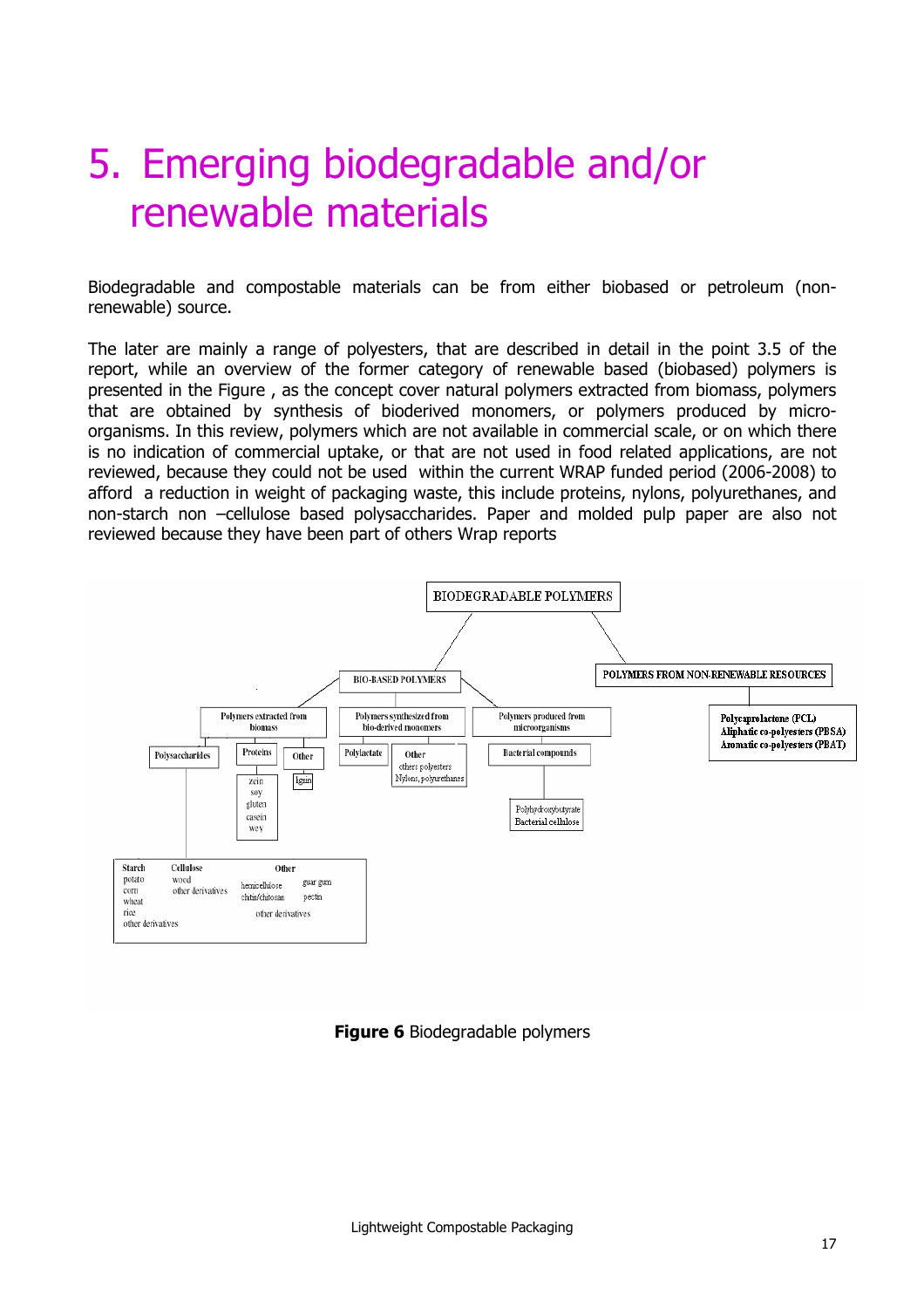## **5.1. Starch polymers**

#### 5.1.1. Technology overview

Starch is a granular material from vegetable origin that is composed of two natural polymers: amylopectin and amylose. These are polysaccharides with different molecular weights and structures (the latter being almost linear, while the former has a highly branched structure). Pure starch provides brittle and friable materials, but this can be improved by destructurisation, a process in which the granular structure of starch is destroyed by the combined use of shear, temperature and time to provide a homogeneous material with both amylopectin and amylose dispersed uniformly through the material. The properties of this destructurised starch can be improved by complexing; that is, blending with other polymers (such as polycaprolactone, polyvinyl alcohol, polylactic acid and other polyesters), nanofillers, plasticisers and fibres.

A particular process uses technology developed by Rodemburg and involves the production of partially fermented starch polymers. The raw material is potato waste slurry originating from the food industry. The slurry consists of starch (72% of the dry matter), protein (12% DM), fats and oils (3% DM), inorganic components (10%DM), and cellulose (3% DM). The slurry is held in storage silos for about two weeks to allow for partial fermentation of starch to lactic acid. The product is subsequently dried (10% water final content) and extruded to obtain thermoplastic properties. Palm oil and additives such as titanium dioxide and calcium carbonate are added in the extrusion step to improve the properties of the product.

Commercial starch thermoplastic polymers are also prepared by chemical modification of starch (ester starch which is produced in a chemical reactor, dried and subsequently extruded with a range of additives). Reactive extrusion is a particular case of technology used for starch chemical modification, in which a monomeric reactant (e.g., caprolactone, or fatty acid) is reacted with starch inside an extruder. The system has been trialled in the UK and the properties of the resulting films are reported to be similar to those of LDPE. Reactive extrusion is claimed to be used by Plantic, a starch polymer processor.

An alternative approach to the production of packaging goods from starch is the adaptation of the food industry technique of wafer baking. In this process, a batter of starch, incorporating additives, is baked to afford a rigid form product using waffle-making technology in which only the mould is changed.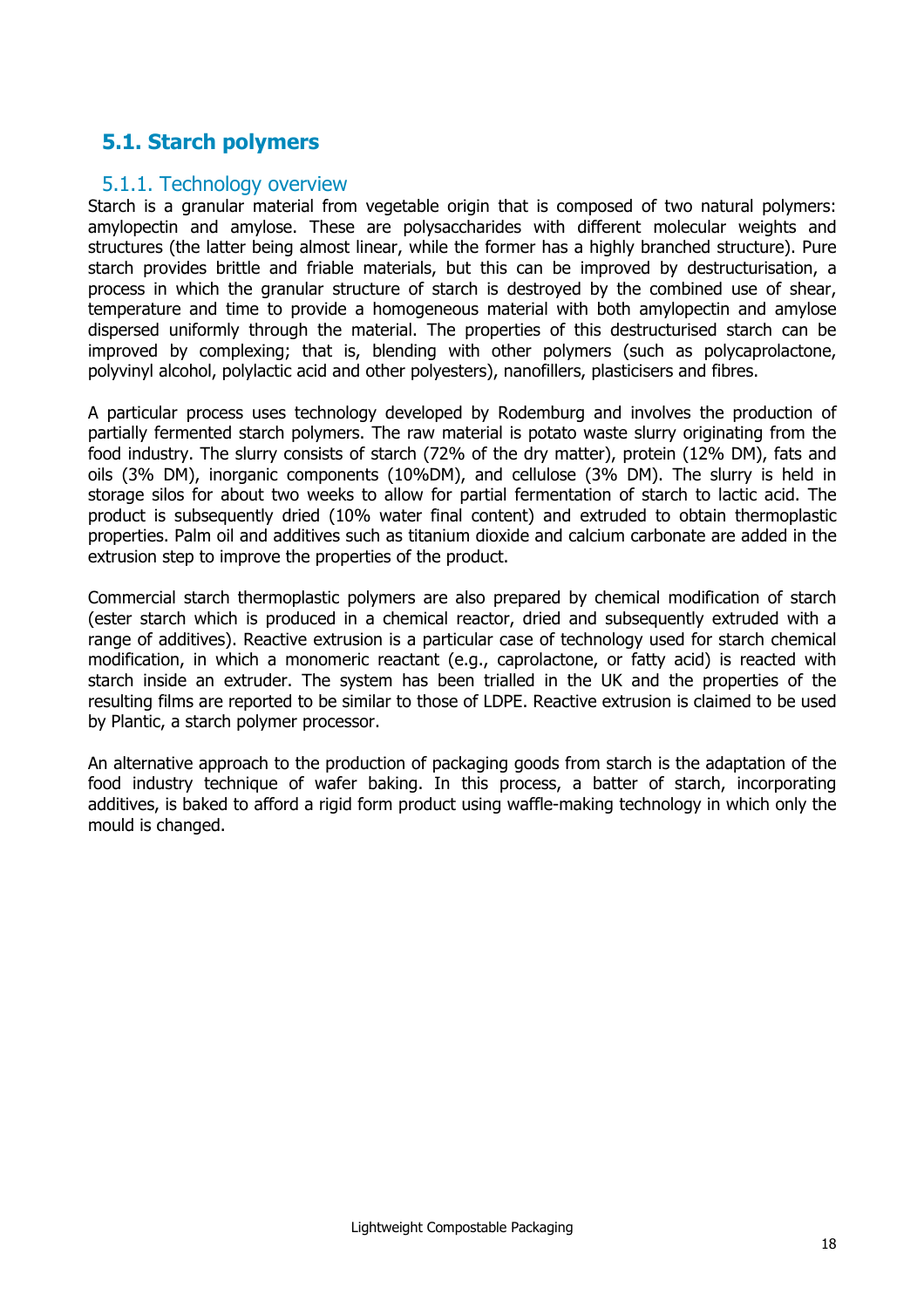### 5.1.2. Current and emerging producers

Table 4 below shows the current and emerging producers of starch-based packaging materials. Trade names, production capacities and costs per kilos are presented in those cases where the companies have disclosed them.

| Producer                                  | Region    | Trade name                      | 2006<br>Capacity<br>(kt p.a)              | 2006<br>Price<br>(E/kg) |
|-------------------------------------------|-----------|---------------------------------|-------------------------------------------|-------------------------|
| Avebe                                     | Europe    | Paragon                         |                                           |                         |
| <b>Biop</b><br>Biopolymer<br>Technologies | Europe    | Biopar                          | 10<br>(17)<br>in<br>2007, 100<br>in 2015) | 1.50-4.5                |
| <b>Biotec</b>                             | Europe    | Envar,<br>Bioplast,<br>Bioflex, |                                           | $1.50 - 4.5$            |
| Novamont                                  | Europe    | Mater-Bi                        | 20 <sup>a</sup>                           | $1.50 - 4.5$            |
| Plantic                                   | Australia |                                 | <b>NA</b>                                 | na                      |
| <b>BioPearls</b>                          | Europe    | Pearls                          | <b>NA</b>                                 | $1.3 - 4$               |
| National<br>Starch<br>and<br>Chemical     | US        | EcoFoam                         | <b>NA</b>                                 | <b>NA</b>               |
| <b>Stanelco</b>                           | Europe    | Starpol,<br><b>Bioplast</b>     | 12                                        | $1.4 - 4.2$             |
| Rodemburg<br>biopolymers                  | Europe    | Solanyl                         | 40                                        | 1                       |
| Japan<br>Cornstarch                       | Japan     | Cornpol                         | NА                                        | Na                      |
| Nihon<br>Shokukin Kako                    | Japan     |                                 | <b>NA</b>                                 | Na                      |
| PaperFoam                                 | Europe    | b)<br>PaperFoam                 |                                           | na                      |

**Table 4.** Current and emerging producers of starch-based packaging materials  $a)$  in-house production in 2002 was12 kt; licenced production elsewhere 13 kt b) baked starch

Novamont Spa, located in Novara, Italy started research in 1989 as a part of the chemical group Montedison. In 1996, Novamont was acquired by Banca Commerciale Italiana and Investitori Associati. It recently increased its capacity of production to 20,000 tpa. An additional 15,000 tpa (mostly loose fill) is produced off-site under licence agreements for which Novamont share agreement with National Starch and Chemical. The company has invested heavily in R&D and has acquired other businesses to consolidate its position as a leading company and pioneer in the field of starch based polymers. Acquisitions made include Warner Lambert's IP portofolio in 1997, the film technology company Biotec in 2001, and Eastman Easter in 2004.

Biotec Biologische Naturverpackungen GmbH is a German company that developed starch destructurisation. It produces about 2000 tpa of starch based materials. In 2005, it was bought by Stanelco and Sirap Gema, two major conglomerates involved in packaging industry.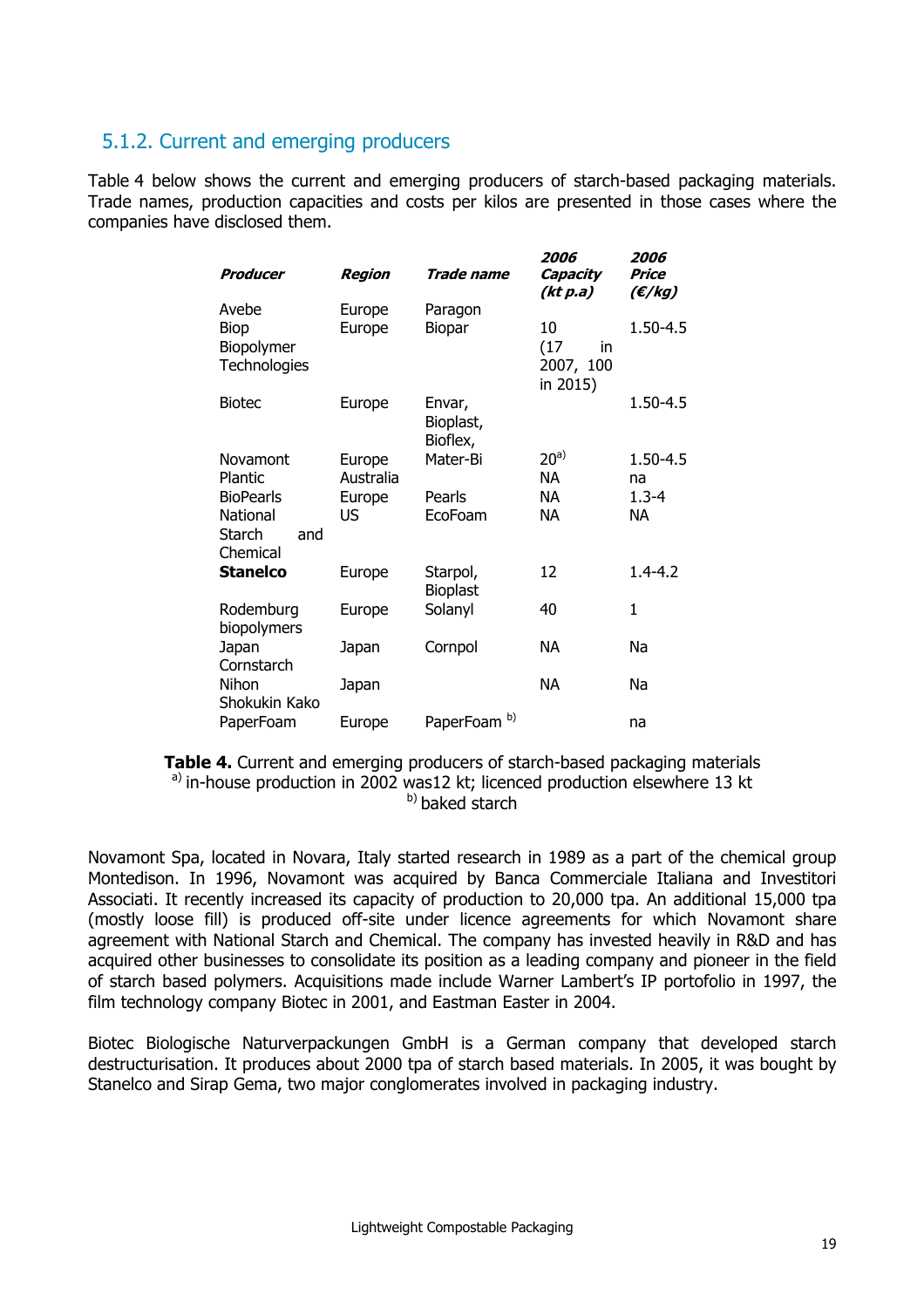BIOP Biopolymer Technologies AG is a Dresden-based company that has switched production from the Netherlands to Schwarzheide, Germany, where (in 2005) it has constructed a €7m, 10,000 tpa plant to make potato starch-based resin.

In Japan, Japan Corn Starch produces ester starch under the brand name of CornPol. The company is involved in basic R&D as well as pilot/demonstration projects. Also in Japan, Nihon Shokuhin Kako produces a modified starch under the trade name of PLAcorn.

Rodemburg is a company located in Oosterhout, Netherlands. It produces Solanyl, an extruded granule of thermoplastic potato starch, starting from by-products of the potato processing industry. The company has an installed capacity of 40,000 tpa, which would be the largest starch polymer plant worldwide, but the interviewed representative was not at a liberty to disclose any sales figures.

BioPlastics Inc, in the US, is currently manufacturing bags with LDPE-like mechanical properties by extrusion of PCL with destructured starches.

Biopearls, and Supol did not disclose their company profile.

Plantic Technologies Ltd was formed in 2001 to commercialise technology developed at the Australian Cooperative Research Centre for International Food Manufacture and Packaging Science from Queensland University (Australia). The lead products of the company are biodegradable extruded sheets and packaging containers called Plantic®, supplied to chocolate companies.

Cortex is an American company that has introduced in the market a range of biodegradable starch based materials (starch-polvesters) for packaging and agricultural applications. Its Eco Wrap<sup>TM</sup> stretch film is 60% stronger than PE stretch films, and it has developed an food packaging grade  $f_i$  film EcoFilm<sup>TM</sup> which maintain strength and usability even at very high/ very low temperatures.

Another major American company is Cereplast which is selling a range of modified starches as resins for the production of films and rigids materials.

Paperfoam (Netherlands), Biosphere (US), PotatoPak (UK) and Earthshell (US) are companies that use the wafer baking technology. They do not provide raw materials but packaging products made of starch. The first two companies are technology providers, selling turn key plants for production. The United States Department of Agriculture is providing a number of formulations to produce baked starch products in the literature, but all these companies also have proprietary formulations.

#### 5.1.3 Cost structure and expected evolutions

The current prices for modified starch polymers range from  $E1.50$  per kg for injection moulding foams to  $\epsilon$ 4.50 per kg for films and speciality products. The average price is around  $\epsilon$ 2–3 per kg. Rodemburg's polymer, Solanyl, is sold at €1 per kg. (Solanyl is cheaper than most starches based bioplastics, because its raw material, potato waste, is cheaper, its processing is simpler- see 3.1.1., but it is contaminated with a range of chemicals unsuitable for direct food contact. These results from a process known as Maillard reactions where sugars and proteins react in high temperature/pressure and shear conditions to provide a range of condensation products/aldehydes and others little known chemicals).

The cost of starch is higher in Europe than in the rest of the world. However, according to Bastioli (2003), the cost of native starch is not the overriding factor in the cost structure of polymer production, but rather the cost of the modification, an area in which there is considerable potential for improvement. Confirming this, a cost structure analysis of Biotec/ Stanelco products indicate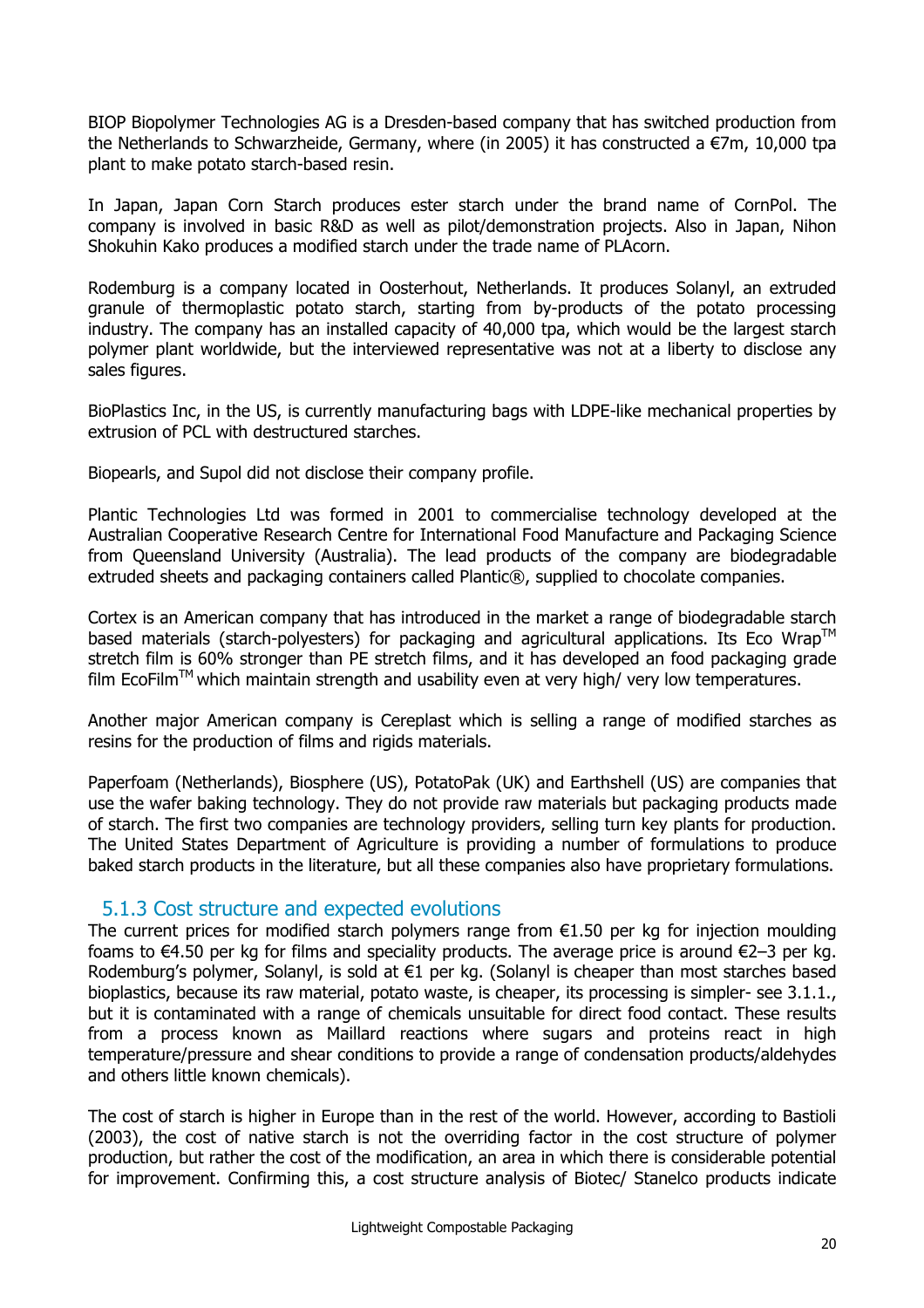that the cost of the different raw materials, and energy accounts for a small fraction of the total manufacturing cost. Companies indicate that price is expected to decrease to  $\epsilon$ 0.7-0.9 per kg, once higher sales volumes, and better/larger extruders and formulations would be developed.

## 5.1.4. Technical substitution potential

|                                     | Starch<br>(>85%)<br>CO-<br>Polyester<br>Mater-Bi <sup>a)</sup><br><b>NF01U</b> | Starch/<br><b>PCL</b><br>Mater-Bi <sup>p)</sup><br><b>ZF03U/A</b> | Starch/<br>cellulose<br>acetate<br>Mater-Bi <sup>p)</sup><br><i>ZF03U/A</i> | Starch/<br>cellulose<br>acetate<br>Bioplast <sup>b)</sup><br>GF105/30 | Ester<br>starch<br>Cornpo <sup>r)</sup> |
|-------------------------------------|--------------------------------------------------------------------------------|-------------------------------------------------------------------|-----------------------------------------------------------------------------|-----------------------------------------------------------------------|-----------------------------------------|
| <b>Physical properties</b>          |                                                                                |                                                                   |                                                                             |                                                                       |                                         |
| Melt flow rate $(g/10 \text{ min})$ | $2 - 8$                                                                        |                                                                   |                                                                             | $5 - 6$                                                               | $5 - 6$                                 |
| Density $(q/cm^3)$                  | 1.3                                                                            |                                                                   |                                                                             | 1.21                                                                  | 1.21                                    |
| Transparency                        |                                                                                |                                                                   |                                                                             |                                                                       |                                         |
| <b>Mechanical properties</b>        |                                                                                |                                                                   |                                                                             |                                                                       |                                         |
| Tensile strength at yield<br>(MPa)  | 25                                                                             | 31                                                                | 26                                                                          | 44,38                                                                 | 30                                      |
| Elongation at yield (%)             | 600                                                                            | 900                                                               | 27                                                                          | 400-500                                                               | 600-900                                 |
| Flexular Modulus (MPa)              | 120                                                                            | 180                                                               | 1700                                                                        |                                                                       | $10 - 30$                               |
| <b>Thermal Properties</b>           |                                                                                |                                                                   |                                                                             |                                                                       |                                         |
| HDT (°C)                            |                                                                                |                                                                   |                                                                             |                                                                       |                                         |
| Vicat softening point $(°C)$        |                                                                                |                                                                   |                                                                             | 65                                                                    | 105–125                                 |
| Melting point (°C)                  | 110                                                                            | 64                                                                |                                                                             |                                                                       |                                         |

Table 5 describes some physical and mechanical properties of starch-based resins.

**Table 5.** Some thermomechanical properties of starch-based polymers a) Novamont,  $b$ ) Biotec,  $c$ ) Japan Corn Starch

Potential substitution of traditional non-renewable polymers Stanelco indicated that they range of tailored PVOH/starch blends have advantageous property combinations for a wide range of packaging applications which exploit their advantageous properties beyond simple biodegradability and compostability. These fall into the following main areas:

## **5.2.Cellulosic and whole crop polymers**

#### 5.2.1. Technology overview

Cellulose is a linear homopolymer of glucosic residues comprising  $\beta$ - $(1 \rightarrow 4)$  bonds. Cellulose-based films have an extensive history and technology. A common characteristic is that such films are produced by chemical, mechanical or combinations of chemical and mechanical processing of structural plant matter to provide a sheet-like matrix. This matrix contains dispersed or partially disintegrated cell walls and may contain numerous additives to improve processing or end-use function. The most prevalent commercial form is paper and paper related constructs such as cardboard or corrugated cardboard. This report will concern itself no further with paper. Cellulose may be used to make flexible and transparent films. The best known example is cellophane, a regenerated cellulose, obtained by extrusion of an alkaline dispersion of xanthate of cellulose in an acid bath. A film is obtained after treatment with a plasticiser (glycerol) and drying. Esters and ethers of cellulose can also be obtained. Some, like cellulose acetate, propionate and butyrate are thermoplastic products of commercial importance. From an environmental point of view, these processes have been criticised because they are energy intensive, and create large amounts of carbon dioxide emissions.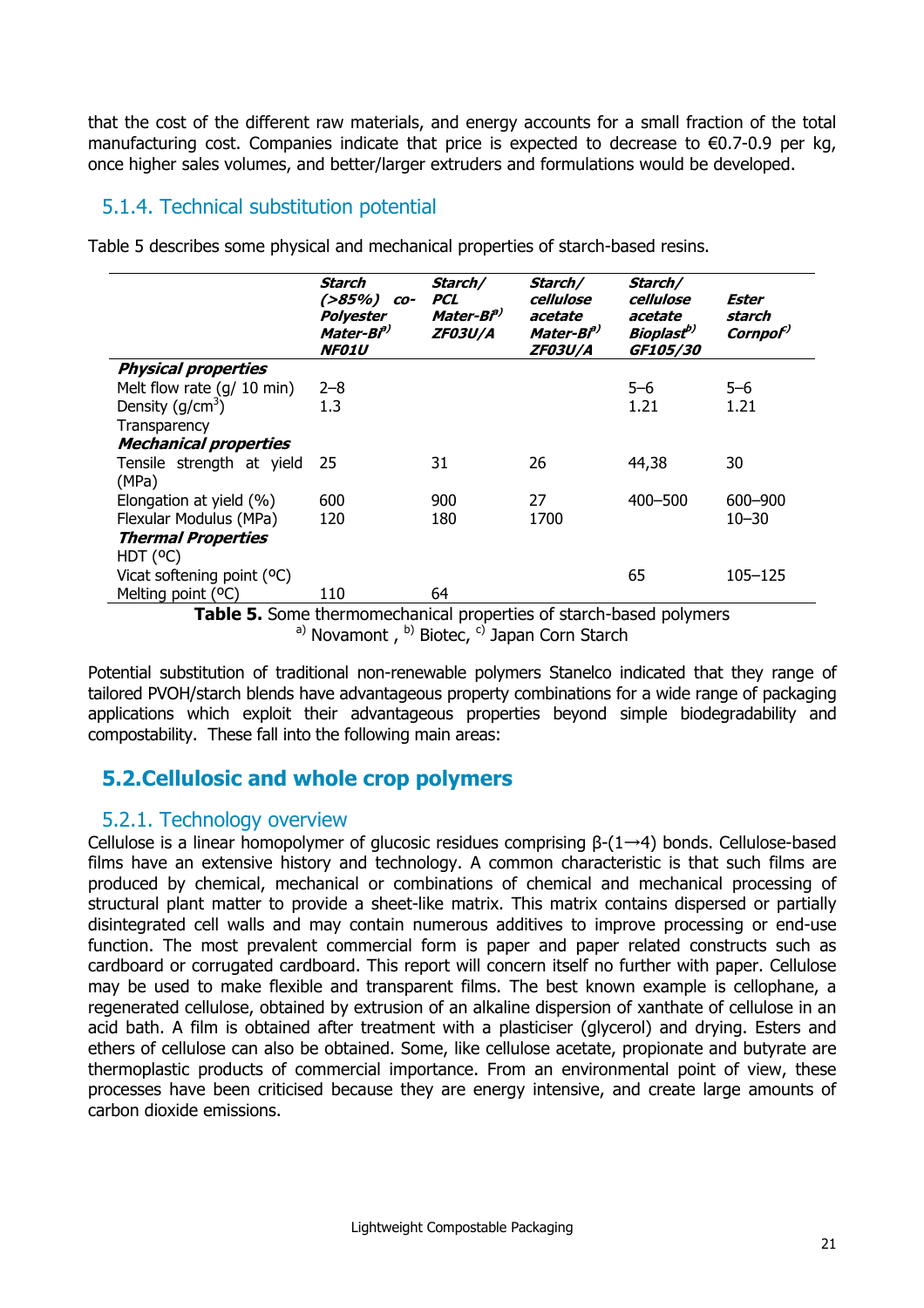## 5.2.2. Whole plant/plant waste polymers/packaging products

The processing of whole crops relies on the fact that some crops are high in natural polymers like starch/cellulose/hemicellulose/lignin that in some conditions can be extruded to a plastic material. Whole plant polymers are presently produced in the south of France, where maize is directly extruded and pelletized to give a thermoplastic material.

### 5.2.3. Existing and emerging producers

Table 6 shows current manufacturers of cellulose-based packaging materials.

| Producer           | <b>Region</b> | Trade<br>name     | 2006<br>Capacity<br>(kt p.a) | 2006<br>Price<br>$(\epsilon$ /kg) |
|--------------------|---------------|-------------------|------------------------------|-----------------------------------|
| Eastman            | US            | Tenite            |                              | Na                                |
| Lenzig             |               | Lyocell           |                              | Na                                |
| Accordis           |               | Tencell           |                              | Na                                |
| Mazzuccheli        | EU            | <b>Biocetta</b>   |                              | na                                |
| Innovia            | EU            | <b>Natureflex</b> |                              | 3.3                               |
| <b>FKuR</b>        | EU            | <b>BioFlex</b>    |                              | 2.1                               |
| Kunststoff         |               |                   |                              |                                   |
| GmbH               |               |                   |                              |                                   |
| Weyerhauser,<br>US | US            | Cellulon          |                              | 20                                |
| Ajinomoto,         | US            | N/a               |                              | N/a                               |
| Japan              |               |                   |                              |                                   |
| Vegemat,           | EU            | Vegemat           | 5                            | 1                                 |
| France             |               |                   |                              |                                   |
| Grenidea           | Asia          |                   |                              | 1                                 |
| Ecopack            | Asia          |                   |                              |                                   |

**Table 6.** Current manufacturers of cellulose-based packaging materials; a) rIn 2005 the total volume of biocellulose produced was 40,000 tons, according to a Non Food Crop Centre document, "Landscape for Biopolymers" accessed on May 2006

Innovia is a UK-based company producing high performance cellulose-based films under the brand name NatureFlex™ which are suitable for both industrial and home composting. Products have high barriers to gases and aromas. Moisture permeability can be tailored to the product's needs, allowing increased shelf life (by comparison with polyolefins) of vegetables and fruits. The films can be used in combination with other biodegradable packaging materials (e.g. peelable lid on a rigid biodegradable tray).

FKuR Kunststoff GmbH manufactures cellulose blends (Biograde) with processing characteristics and mechanical properties similar to polystyrene. The products are white or may be coloured and produced with natural fillers and a vegetable oil. They also have high thermal stability and can be moulded on standard machines with a general-purpose screw. The material is notable for its low shrinkage and virtual absence of warpage, according to the company. Up to 20% regrind can be processed without deterioration of properties.

Vegemat is a producing a whole maize based plastic (Vegemat) in the south of France. The company was established in 2003 and has introduced into the market a very cheap ( $\epsilon$ 1/kg), high flexular modulus thermoplastic material.

Grenidea and Ecopack have introduced in the UK market palm pulp molded trays.

These are produced using technology used by the paper pulp industry, but are reported to be cheaper than PS trays, with the advantage to be totally biodegradable. These are reported to be trialled by Sainsbury, Information could not be verified independently.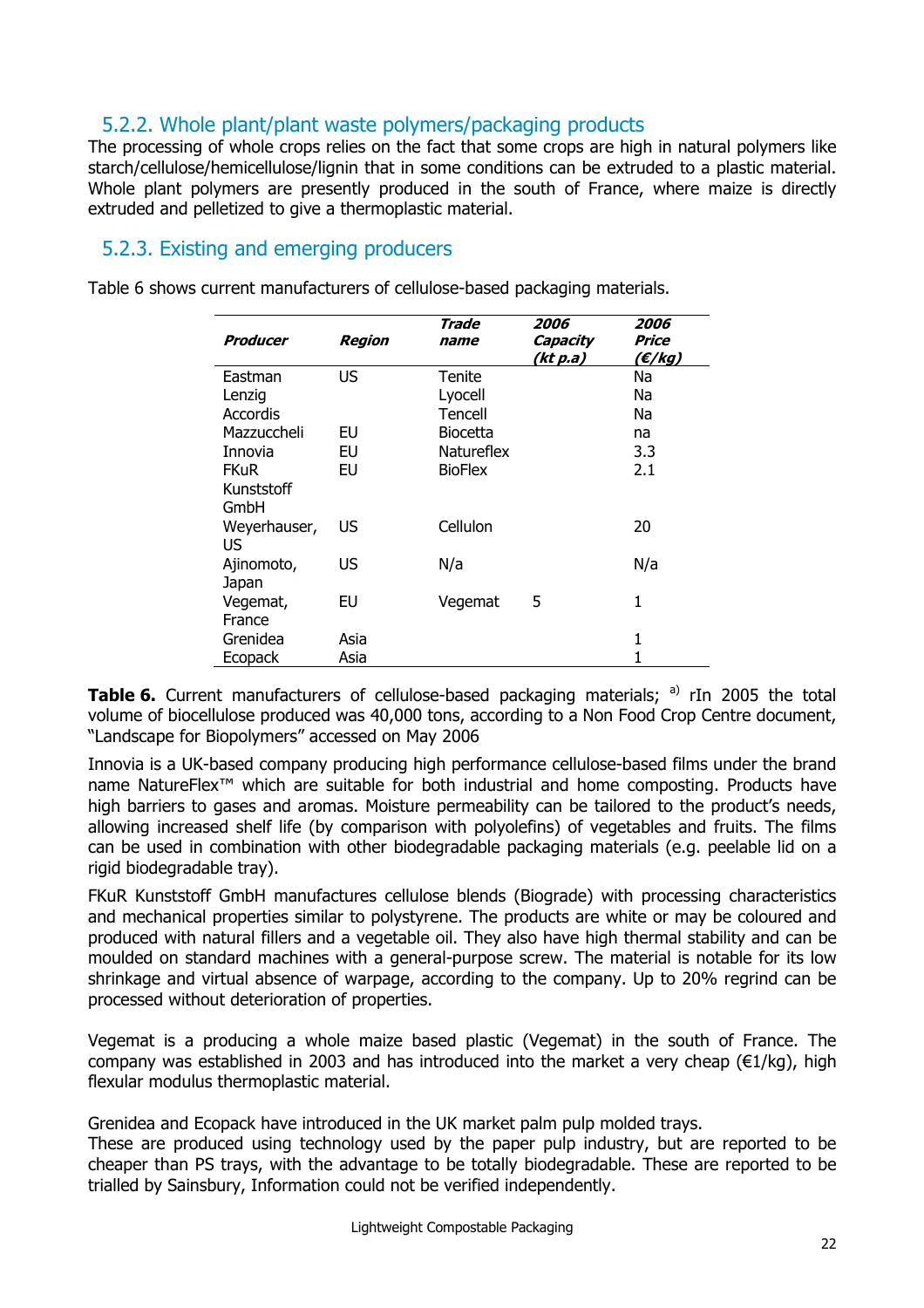## 5.2.4. Properties of cellulosic polymers

|                                     | Vegemat<br><b>E4589</b> | Biocetta | Biograde<br><i><b>200C</b></i> |
|-------------------------------------|-------------------------|----------|--------------------------------|
| <b>Physical properties</b>          |                         |          |                                |
| Melt flow rate $(g/10 \text{ min})$ | $2 - 8$                 |          | $1 - 5$                        |
| Density ( $g/cm3$ )                 | 1.45                    | 1.25     | 0.99                           |
| Transparency                        |                         |          |                                |
| <b>Mechanical properties</b>        |                         |          |                                |
| Tensile strength at yield           | - 22                    | 27       |                                |
| (MPa)                               |                         |          |                                |
| Elongation at yield (%)             | 0.67                    | 62       | 3.13                           |
| Flexular Modulus (MPa)              | 3300                    |          | 6531                           |
| <b>Thermal Properties</b>           |                         |          |                                |
| HDT (°C)                            |                         | 77       | 65                             |
| Vicat softening point (°C)          |                         | 111      | 181                            |
| Melting point (°C)                  |                         |          |                                |

Table 7 shows some thermomechanical properties of cellulose-derived polymers.

**Table 7.** Some thermomechanical properties of cellulose-based polymers

Cellulose acetate films comprise a mature industry, however the whole plant plastics and the use of agri-waste to produce packaging is also expected to increase.

## **5.3. Polylactic acid**

j

#### 5.3.1. Technology overview

Lactic acid is produced by the fermentation of carbohydrate material, usually glucose derived by hydrolysis from starch. The fermentation route can provide either enantiomer of lactic acid in high purity and dominates over chemical routes. The structure of lactic acid contains one asymmetric carbon, and can therefore exist as two stereoisomers. L-Lactic acid is present naturally in numerous organisms, whilst the mirror image D-lactic acid is very rare in nature.

Two routes are currently used to obtain polylactic acid, via polycondensation of lactic acid or via lactide (a dimer of lactic acid) ring opening. The direct synthesis of PLA by polycondensation features the typical drawbacks of step growth polymerisation, i.e. obtention of low molecular weight PLA, unsuitable for most thermoplastic applications. High molecular weight polymers are obtained in relatively low yields, and these are very sensitive to the presence of impurities such as ethanol or acetic acid arising from the fermentation process. Nevertheless, high molecular weight PLA (300,000) can be attained by employing highly pure lactic acid and removing the water formed during the polycondensation, and another solution has been provided by the use of chain extenders to couple oligomers to provide high molecular weight products.

However, ring-opening polymerisation of the lactide, as practised by Cargill, appears more advantageous.<sup>1</sup> The latter is polymerised in the presence of tin/zirconium or titanium catalysts (this technique is also used to polymerise lactones, e.g., caprolactone on the large scale). Lactide, rather like lactic acid, but now possessing two asymmetric carbon atoms within its structure can exist as three stereoisomers: L-lactide, D-lactide and the *meso*-lactide.

<sup>&</sup>lt;sup>1</sup>Mitsui has developed direct polymerisation to an industrial scale, but signed an agreement in 2001 to be supplied by Cargill for the Japanese market, according to a press release from Cargill in September 2001.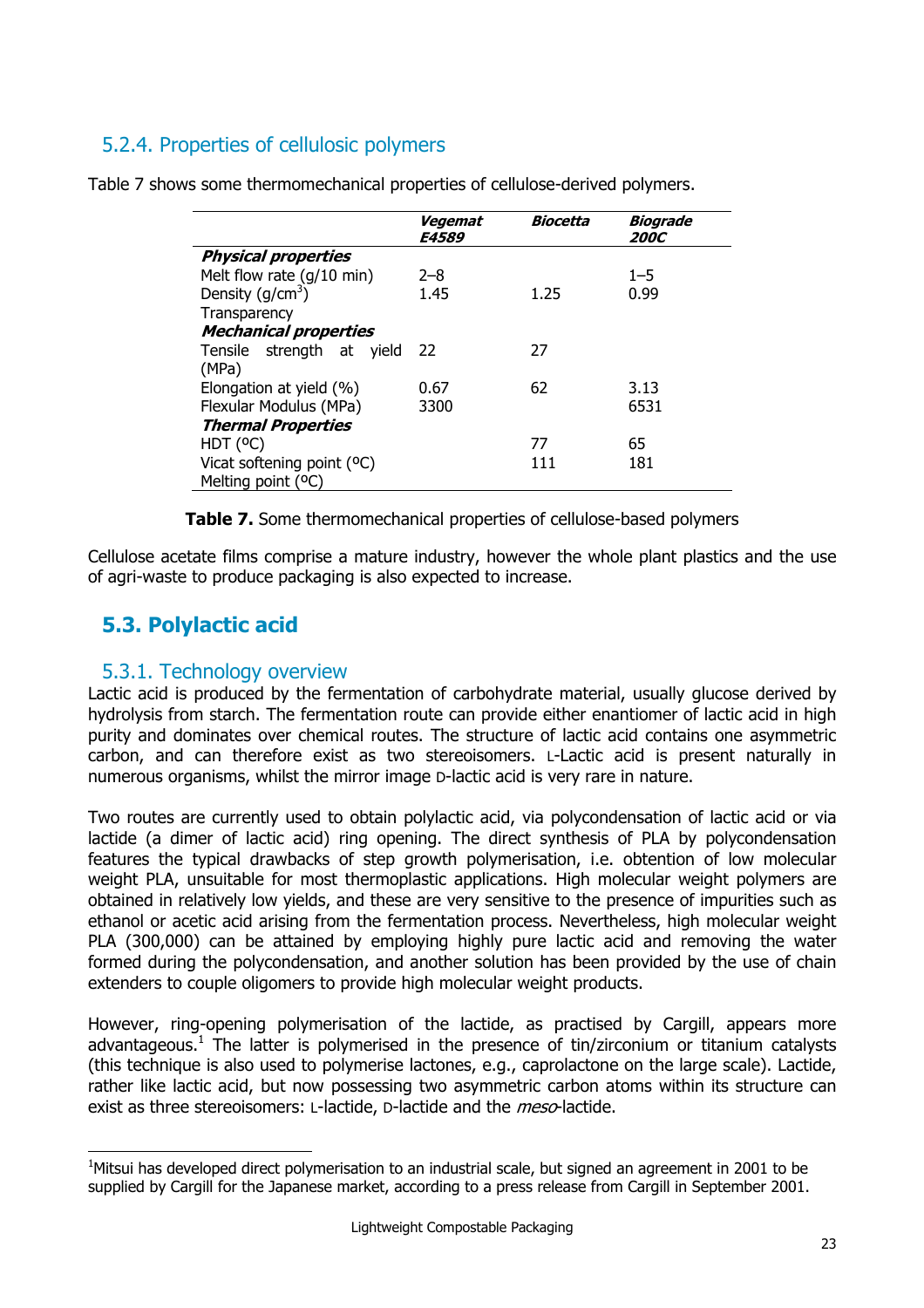Polymerisation of L-lactide affords a semicrystalline polymer with a melting point of 170–180 °C and a glass transition temperature around 60 °C. However, an amorphous material (no melting point and no glass transition temperature) is obtained from the polymerisation of the *meso* material. An overview of the process as described by Cargill to the Wall Street Journal is provided in the Figure.



**Figure 7** The production of PLA described by Cargill and reported by the Wall Street Journal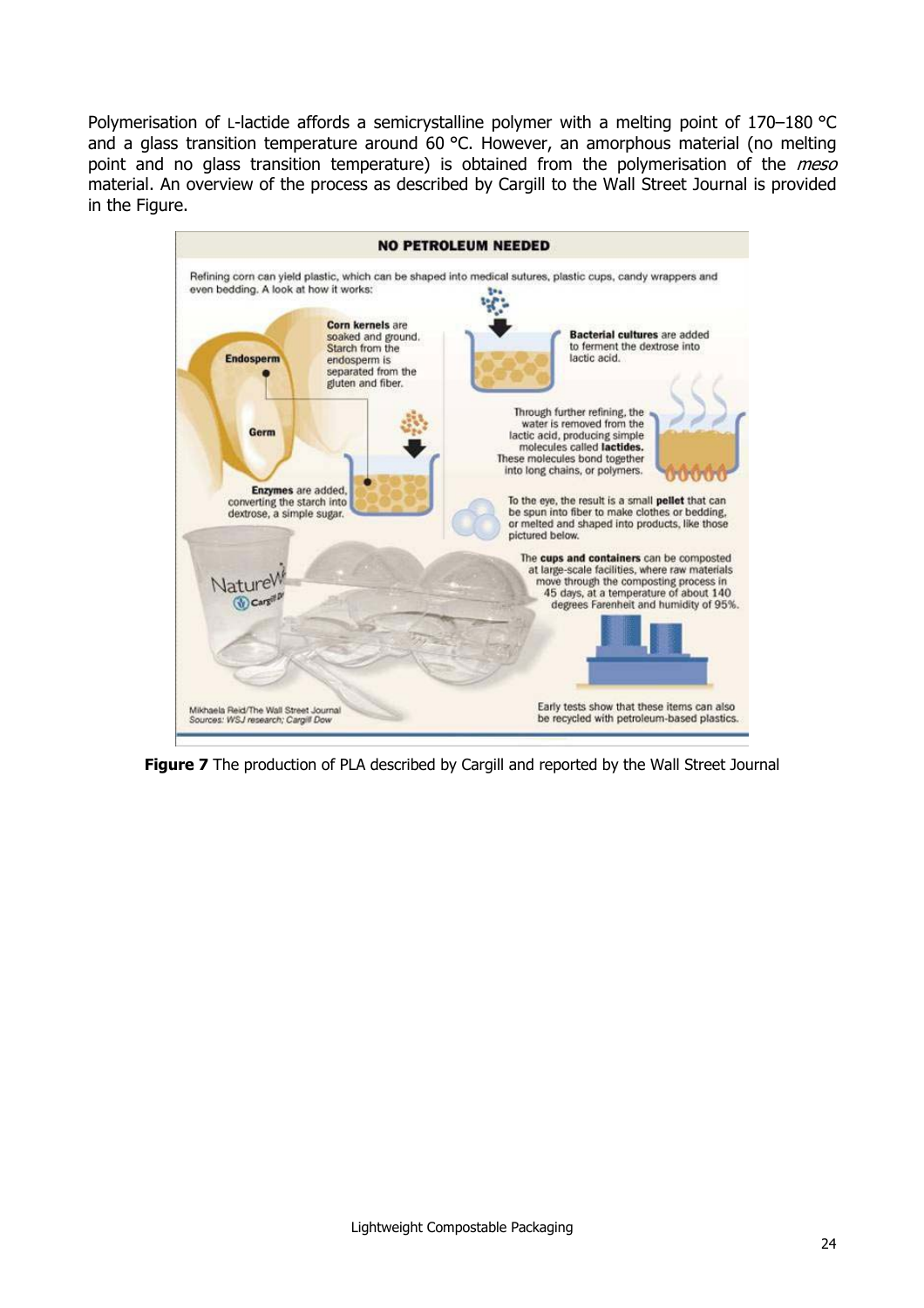#### 5.3.2. Existing and emerging producers

Table 8 summarises existing and emerging producers of polylactic acid-based plastic and packaging materials.

| Producer               | Region | Trade name         | 2006<br>Capacity<br>(kt p.a) | 2006<br>Price<br>(€/kg) |
|------------------------|--------|--------------------|------------------------------|-------------------------|
| <b>Biomer</b>          |        |                    | 0.05                         | $10 - 12$               |
| Birmingham             |        |                    | N/a                          |                         |
| polymers, Inc          |        |                    |                              |                         |
| Boehringer             |        |                    | N/a                          | N/a                     |
| Ingelheim              |        |                    |                              |                         |
| Natureworks            |        | <b>Natureworks</b> | 140                          | $1.8 - 2.4$             |
| (Cargill)              |        | (Mitsui Lacea      |                              |                         |
|                        |        | in Japan)          |                              |                         |
| Dainippon.             |        |                    | N/a                          | N/a                     |
| <b>Hycail</b>          |        | HM,<br>Hycail      | 1                            | $1.8 - 2.9$             |
|                        |        | <b>Hycail LM</b>   |                              |                         |
| Mitsubishi             |        |                    | N/a                          | N/a                     |
| <b>Plastics</b>        |        |                    |                              |                         |
| <b>FKuR Kunststoff</b> |        |                    |                              | $2.85 -$<br>3.70a)      |
| Toyota                 |        | Toyota-Eco-        | 50 (2004)                    | N/a                     |
|                        |        | Plastic            |                              |                         |
| Kaneka                 |        |                    | N/a                          | N/a                     |
| Corporation            |        |                    |                              |                         |
| Toyobo                 |        |                    | N/a                          | N/a                     |

**Table 8.** Existing and emerging manufacturers of polylactic acid-based plastic and packaging films. Manufacturers unable to supply data where figures are missing

Cargill uses corn due to its low cost/availability for its current process. Expansion plans are for two additional plants of similar capacity to the first, to be built wherever the market develops first. Combined production capacity is expected to reach 500,000 tpa. A third plant is earmarked for construction within a ten year framework. Cargill intends to use cheap biomass as the primary feedstock; that is, lignocellulosics from corn stover and to increase its sustainability profile by deriving its process energy from biomass/wind. Supply to Europe is achieved from GMO-free materials.

One of the biggest perceived barriers to the adoption of NatureWorks PLA in the EU market is that it is GM-based.

Until recently Cargill was offering two possibilities to its EU customers:

1. Have the NatureWorks PLA resin they order certified as having no genetic content;

2 Participate in a source off-set program for non-genetically modified (GM) field maize purchases; in this case for every pound of NatureWorks PLA delivered to the participating customer, NatureWorks purchase the amount of non-GM field maize needed to produce it – approximately 2.2 pounds (3.0 kilograms). Delivery of the offset amount will occur within one calendar year of an order, to account for growing seasons and the required source verification.

A third option (presently under discussion with Biotec/Stanelco in the UK) is a purchase identitypreserved NatureWorks PLA with specified seed-to-finished-product traceability. This product grade allows customers to verify the source of the dextrose and the absence of any genetic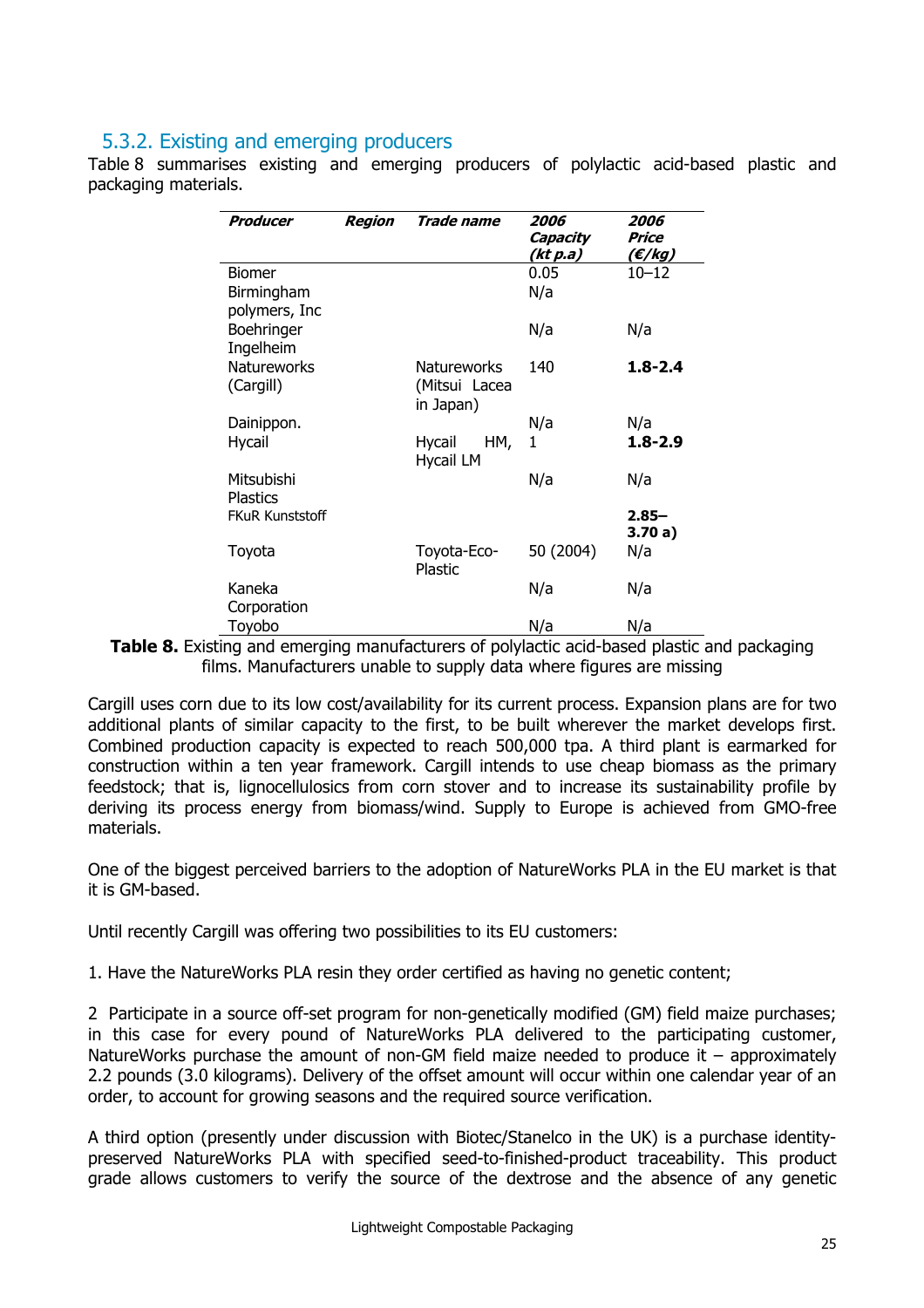material from the point of origin (delivery of the specified maize to the wet mill and segregation of materials at each manufacturing phase) through all steps of production of the resin. Terms of discussion refers to a minimum order volume and multi-year supply contracts. Independent certification is expected to be available as part of the deal as NatureWorks offers third-party certification that verifies and documents that there is no genetic material in the PLA resin customers order. Technical analysis and paperwork would be provided provided by GeneScan, Inc., which is internationally recognized by governments and non-government organizations (NGOs) as the leading authority for testing food, feed and raw materials. Program is expected to be tailored to meet specific customer documentation requirements of major end-users as Sainsbury/ Coop etc....

Due to the importance of the European market, it is believed that agreement would be reached soon between Cargill and customers requiring non-GMO products across the continent.

Hycail, a spin-out company from the University of Groningen, was set up in 1997 to investigate the production of PLA from lactose and whey permeate, a by-product of cheese manufacture. In 1998, Dairy Farmer of America was interested to add value to its whey production and acquired a share in Hycail. However, in 2006, Hycail was bought by Tate and Lyle. In December 2005, Hycail was operating a semi-commercial pilot plant producing 1000 tpa of high molecular weight PLA (Hycail HM) for pellets, films and bags, and a 10–20 tpa unit for the manufacture of low molecular weight PLA for hot-melt adhesives.

Biomer, a biotechnology company located in Krailing, Germany, has recently begun producing PLA on a small scale basis. The product is sold to converters for the production of transparent packaging films and other speciality injection moulding.

In Europe, other companies with interest in large volume PLA manufacture include the Belgian company Purac, a producer of lactic acid and derivatives, Boehringer Ingelheim, a major German producer of fine chemicals and intermediates, and Inventa-Fisher GmbH, a German engineering company, which is offering turn-key plants with capacity of 3,000 tpa.

FKuR Kunststoff GmbH manufactures PLA/co-polyester blends (Bio-Flex) and cellulose blends (Biograde). FKuR was established in 1992 to recycle plastics and launched its biopolymer business in 2000. FKuR Kunststoff GmbH, in collaboration with the Fraunhofer Umsicht Institute in Oberhausen, Germany, developed a PLA/polyester blend that reportedly processes like LDPE film. Tests show that the new Bio-Flex 219F material can be processed on conventional blown film lines without modification. The company claims easy processing results from the high compatibility of the blend components. The formulation consists of more than 10% PLA (purchased from NatureWorks LLC) plus a biodegradable copolyester and special additives.

FKuR says a special combination of compatibilisers permits coupling between the PLA and the copolyester. The compound is homogeneous, which allows the film to be drawn down to 8 microns. Film up to 110 microns thick is 90% degraded after 12 weeks in industrial composting conditions. Company has no data on home composting. Bio-Flex 219F is targeted for shopping bags, mulch film and laminates for trays. FKuR has also developed Bio-Flex grades with higher stiffness. Grade 466F (more than 20% PLA) and grade 467F (more than 30% PLA) are for shopping bags. Grade 482F, with more than 70% PLA, is for cast film. The company has capacity of more than 3,000 tpa and claim 25% p.a. growth (2005). Products range in price from  $\epsilon$ 2.85– 3.70 kg.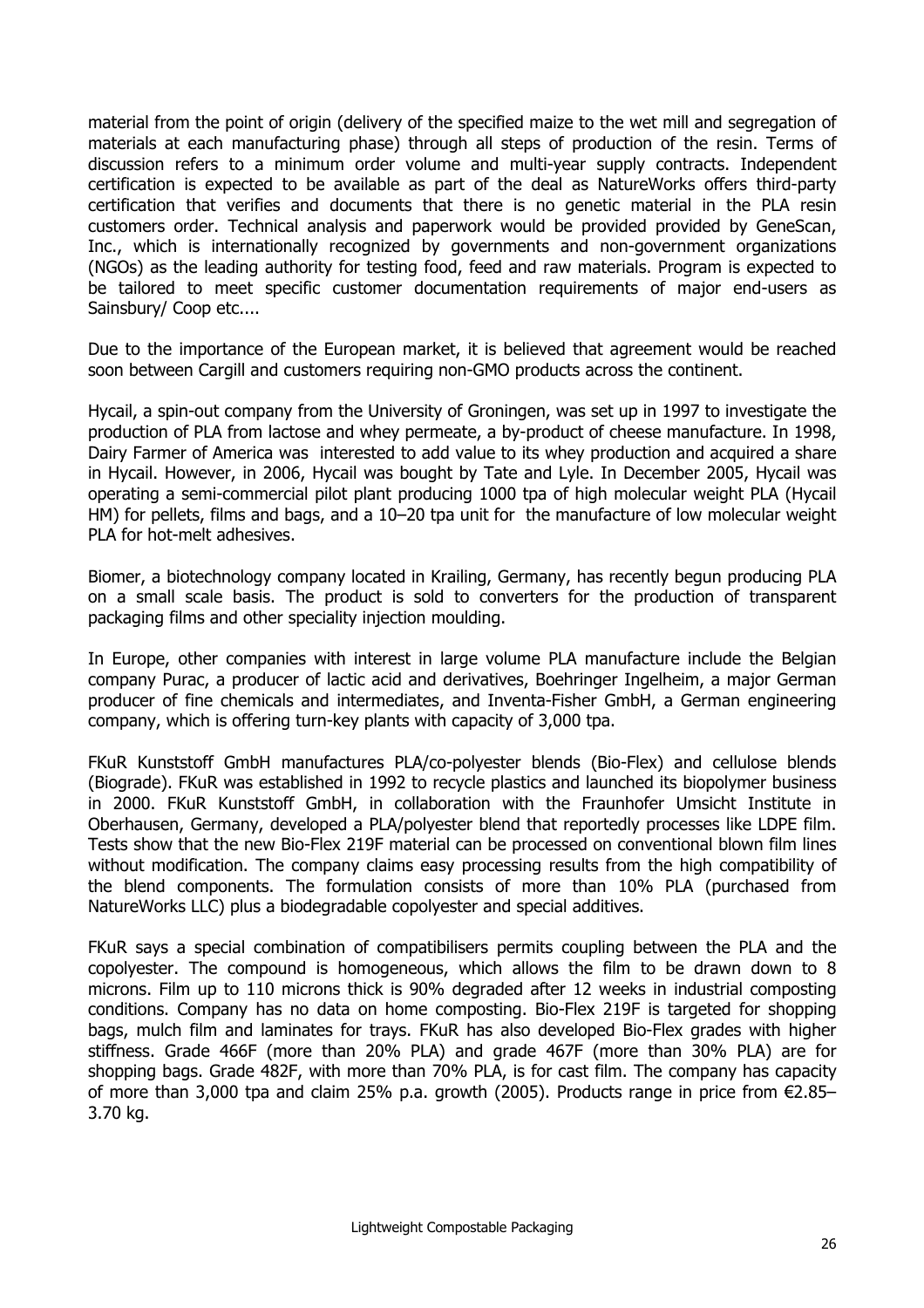In Japan, Mitsui Chemicals is selling PLA using Cargill technology under the name of Lacea. Shimadzu Corporation formerly produced PLA via the ring-opening polymerisation route, but sold the technology to Toyota Motor Corp which has now set up a pilot-facility to produce PLA using sweet potato. In its annual report of 2003, Toyota indicated that 1/4 of its future sales are planned to be of PLA, sold to itself- (i.e. for car parts manufacture) and to other users. Other companies involved in producing PLA in Japan are Kaneka Corporation and Toyobo. No information on production capacity was obtained in communications with company representatives.

Sukano (Switzerland) and Polyone (Belgium) are other compounders with PLA-formulation knowhow to: a) improve transparency of PLA based materials; b) reduce adhesion to rollers during film processing; c) reduce brittleness during cutting; d) improve punching resistance; and e) enhance thermal stability. Materials are sold for the manufacture of bags, thermoformed trays and bottles.

Stanelco/Biotec, in the UK, provide blends of PLA, with other biodegradable components have recently been developed by Stanelco (Starpol<sup>TM</sup>), Biotec (Bioplast)<sup>51</sup>. The Starpol<sup>TM</sup> and Bioplast materials both contain 60% PLA together with other unspecified components.

BASF also provide a blend, Ecovio™ containing 45% PLA together with an aliphatic/aromatic copolyester. Levels of PLA claimed by Novamont are 6-30% and by Cortec 5-50%.

Flexible grades for film blowing contain low amounts of PLA (10-30%) while stiffer grades for casting contain more than 40-70% PLA. Therefore PLA blend materials are suitable for both flexible and rigid applications, including making film, sheet, thermoformed shapes and injectionand blow-molded articles.

As described below, these blends can have significant advantages over 100% polylactic acid for many applications, e.g. lack of low-temperature embrittlement, improved barrier properties towards oxygen and carbon dioxide, faster crystallization, somewhat higher use temperatures, and easier processing. They are particularly advantageous for food packaging applications to provide completely biodegradable packaging and are significantly less expensive than other similar biodegradable materials.

The additional advantages of the blends are that they can be processed more easily and at higher output than 100% PLA without the need for equipment modification and with only minor temperature adjustments. Extrusion and die temperatures of 160-165°C are effective, which is considerably cooler than the extrusion temperatures required for 100% PLA of 180-210°C.

### 5.3.3. Expected developments in costs structure and selling price

NatureWorks, currently the only large volume supplier of PLA in Europe, supplies a large number of customers [such as, in Europe Carolex, Cedax, Folietechniek BV (all for sheets), Sidaplax, Treofan (for films), Sidaplax (labels), Autobar, Ampirica, Huhtamaki, Vitembal (for thermoformed sheets)] at the a price of £1.50/kg. The price is set at a level at which PLA is able to compete with PET, as Natureworks views it as a speciality polymer moving towards commodity polymer. After 2010, the use of lignocellulosic biomass and renewable energy in the production of polymer is expected to generate further improvements in price and competitiveness.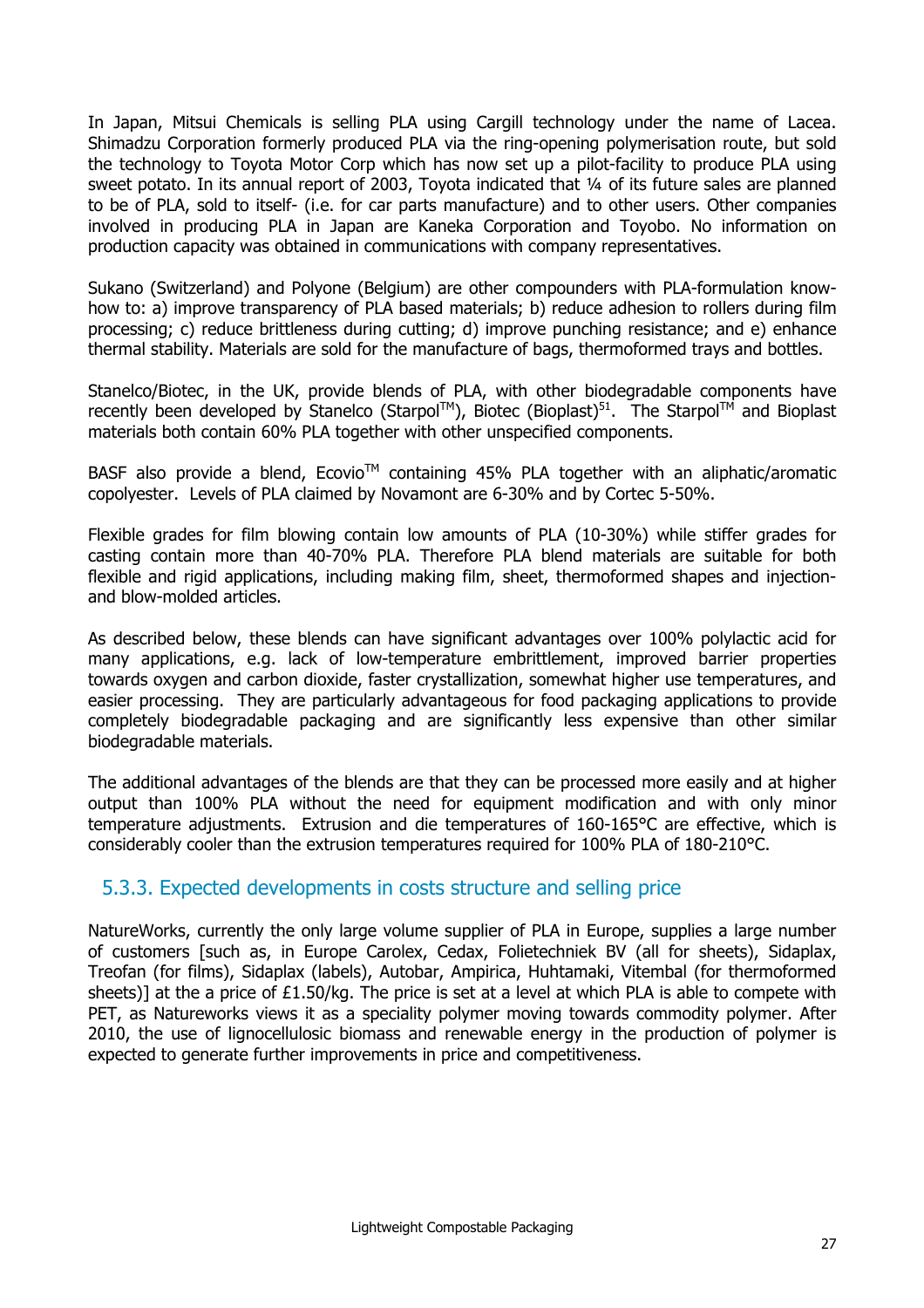## 5.3.4. Technical substitution potential

The following discussion is based on the polymer material properties of polylactic acid which are shown in Table 9 overleaf.

|                             | <b>NatureWorks</b><br>PLA | <b>Biomer L9000</b> | <b>Hycail</b><br>HM1 |
|-----------------------------|---------------------------|---------------------|----------------------|
| <b>Physical properties</b>  |                           |                     |                      |
| Melt flow rate $(g/10)$     | 4.3                       | $3 - 6$             |                      |
| min)                        |                           |                     |                      |
| Density $(g/cm3)$           | 1.25                      | 1.25                |                      |
| Transparency                | 2                         |                     |                      |
| Yellowness index            | $20 - 60$                 |                     |                      |
| Mechanical                  |                           |                     |                      |
| properties                  |                           |                     |                      |
| Tensile strength at yield   | 53                        | 70                  | 102                  |
| (MPa)                       |                           |                     |                      |
| Elongation at yield (%)     | $10 - 100$                | 2.4                 | 7                    |
| Flexular Modulus (MPa)      | 350 - 450                 | 3600                | 350                  |
| <b>Thermal Properties</b>   |                           |                     |                      |
| HDT (°C)                    | 40–45,135                 |                     |                      |
| softening<br>Vicat<br>point |                           | 56                  |                      |
| (°C)                        |                           |                     |                      |
| Melting point (°C)          | $55 - 65$                 |                     |                      |

**Table 9.** Some thermomechanical properties of polylactic acid-based polymers

It should be noted that there are very different grades of PLA due to molecular weight, macromolecular structure and degree of crystallisation. As stated earlier, PLA is known to have three possible isomeric forms. By varying the relative concentration of isomeric forms, the resin morphology can be tailored across a spectrum from always amorphous to readily crystalline. Amorphous PLA is transparent. The molecular weight of PLA varies from 100,000 to 300,000 similar to PET which varies from 170,000 to 350,000. With increasing molecular weight (as for polymers in general) strength increases due to the decrease in relative motion of the chains as they become longer. In addition, resistance to solvents increases and the melt point/glass transition temperature increases. The melt viscosity increases and the ease of fabrication (moulding, extrusion shaping) decreases.

A schematic evaluation (Table 10) of the potential for substitution was facilitated by interviews with a large production manufacturer (Natureworks), a potential large production manufacturer (Hycail) and a speciality chemical producer (Biomer). At the time of writing, Hycail has been bought by Tate and Lyle and is to be reorganised. Data reported have been cross-checked with literature reports of end-users and academia.

|                                                                 |         |  |         |  | <i>LPDE PP HPDE PS HI-PS PVC PET</i> |            |  | <i>PA</i> |
|-----------------------------------------------------------------|---------|--|---------|--|--------------------------------------|------------|--|-----------|
| Potential                                                       | $+$ $-$ |  | $+$ $+$ |  | こうきょう まいこう                           | $\sim$ $-$ |  |           |
| <b>Table 10.</b> The potential for substitution by PLA          |         |  |         |  |                                      |            |  |           |
| $(++$ = probable, + = possible, $\pm$ = doubtful, - = unlikely) |         |  |         |  |                                      |            |  |           |

#### 5.3.4.1. Bottles

Most current plastics used in the manufacture of bottles (for soft drinks and beer) is PET. PLA has high gloss and high transparency (haze of 2.1%), and mechanical properties (hardness, stiffness, low impact strength and elasticity) similar to PET. Additionally, the specific gravity of PLA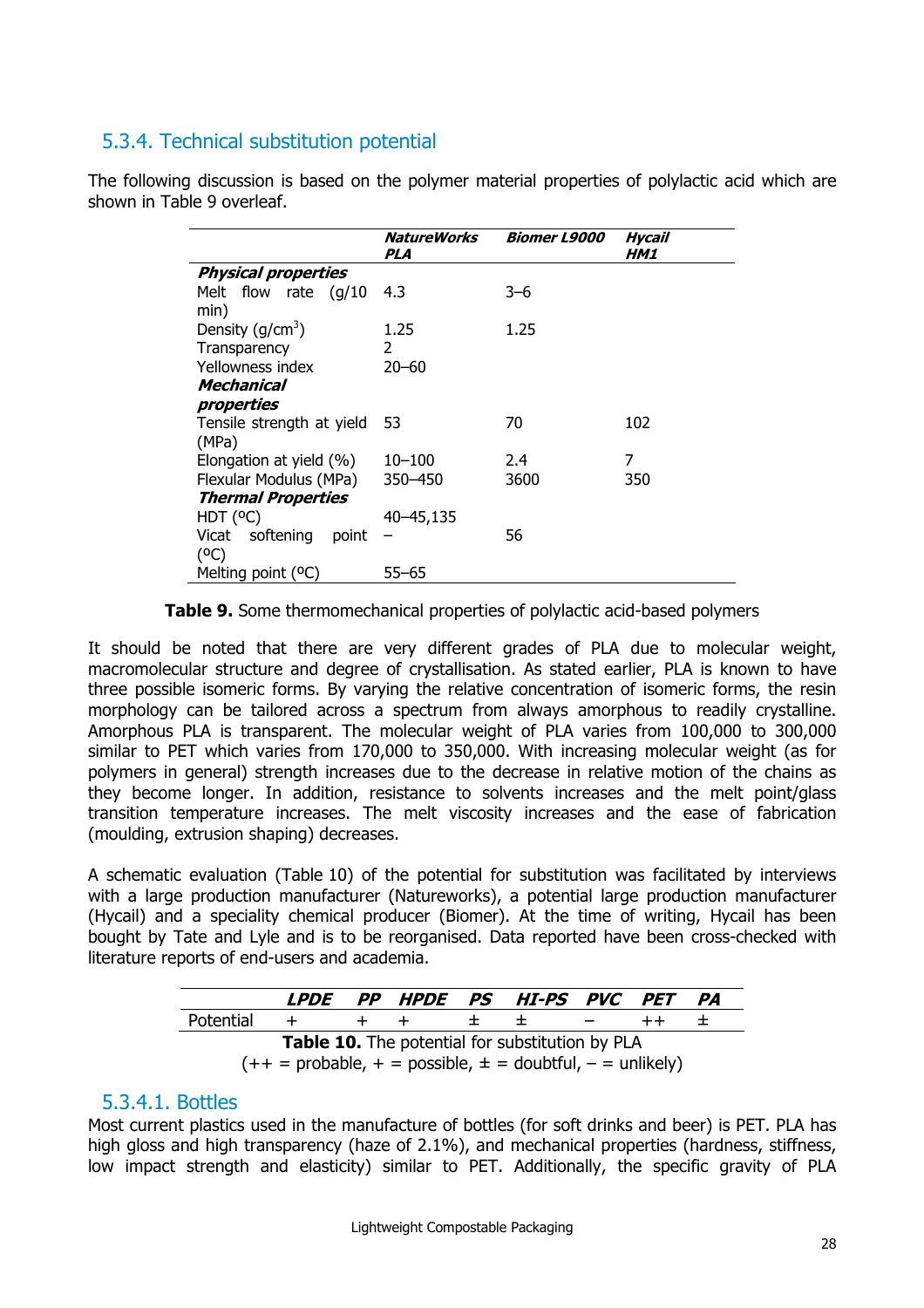(1.25 g/cm<sup>3</sup>) is lower than that of PET (1.34 g/cm<sup>3</sup>), suggesting that it would be advantageous to substitute current PET by PLA.

But substitution has been marginal (a small number of companies in the US (but not in Europe or in Japan) began to bottle water in PLA bottles in 2004–2005) because PET has better barrier properties than PLA. PLA exhibits higher transmission rates for water and oxygen by a factor of 8– 10 times compared with PET.

A recently published study by Corpoplast (a global supplier of packaging material, plant systems and services for the beverage industry that invented the stretch blow technology used to make blowable PET), shows that cycle time is slower for PLA, which needs a lower temperature but a higher mould temperature. The advantages in the process are that PLA can be blown in the same machines as PET, at higher speed, needs less heat than PET to be reheated, and pending further research, PLA may be blown at lower air pressure. However, PLA bottles have low burst pressure resistance and are instable thermally as evidence by bottle shrinkage when bottles are rinsed in aseptic applications. This implies that PLA packaging would need to a) have reinforcing feature such as ribs to prevent collapse of the side wall and b) only applications for non carbonated beverages are feasible, i.e. packaging water-but with short shelf life or cold chain applications with limited barrier requirements.

Also very recently, Toyota has published work showing that the use of nanofillers (in very small percentages) could improve drastically water & gas barriers, mechanical and thermal properties of PLA, suggesting that with some additional research restrictions to the use of PLA in the manufacture of bottles could be solved/reduced. Cargill/Corpoplast are investigating another approach, which is plasma coating with SiOx (ultra thin glass). These initial performance results look however promising, as developing PET-based bottles needed 10 years of R&D, and far shorter timeframe are expected to provide meaningful results with PLA.

Several studies have demonstrated the effect of PLA, alone or with other antimicrobials to inhibit microorganism on fresh or further processed food products. A study reported effect the anti microbial effect of 2% low molecular PLA alone and a synergetic in combination with with nisin or lactic acid against E.Coli on raw beef during irradiation and refrigerated storage. Another study shown that when applied to ground pork, ground beef or breakfast sausage inoculated with E.Coli and subjected to long term refrigerated staorage resulted in up to 1.7  $log_{10}$  reduction of the pathogen, subsequent studies have shown that low dose PLA, in combination with low-dose radiation (2 kGy), followed by long term refrigerated storage could reduce population of E.Coli and S. Typhimurium up to 99.999% on beef surfaces. The level of irradiation did not affect the tensile strength of packaging materials.<sup>18</sup>

#### 5.3.4.2. Rigid packaging materials

Thermoformed materials are generally made of PET-A (PET-amorphous), bi-axially oriented polystyrene (OPS) or styrene-butadiene styrene (SBS) polymers. PLA is as transparent as PET-A and more transparent than either PP, SBS or even OPS. The density of PLA, at 1.25 g/cm<sup>3</sup>, is lower than that of PET-A (1.34 g/cm<sup>3</sup>), but densities of PS (1.05 g/cm<sup>3</sup>) and PP (0.9 g/cm<sup>3</sup>) are well below that of PLA. Stiffness of a thermoformed article is critical for its stability and is directly proportional to the required thickness of the material. Different plastics are usually compared by way of the modulus of elasticity. Figure 6 compares the modulus of elasticity of different materials with a correction for density. General purpose polystyrene has the highest modulus of all the styrene materials. However it is very brittle and only used with special designed equipment.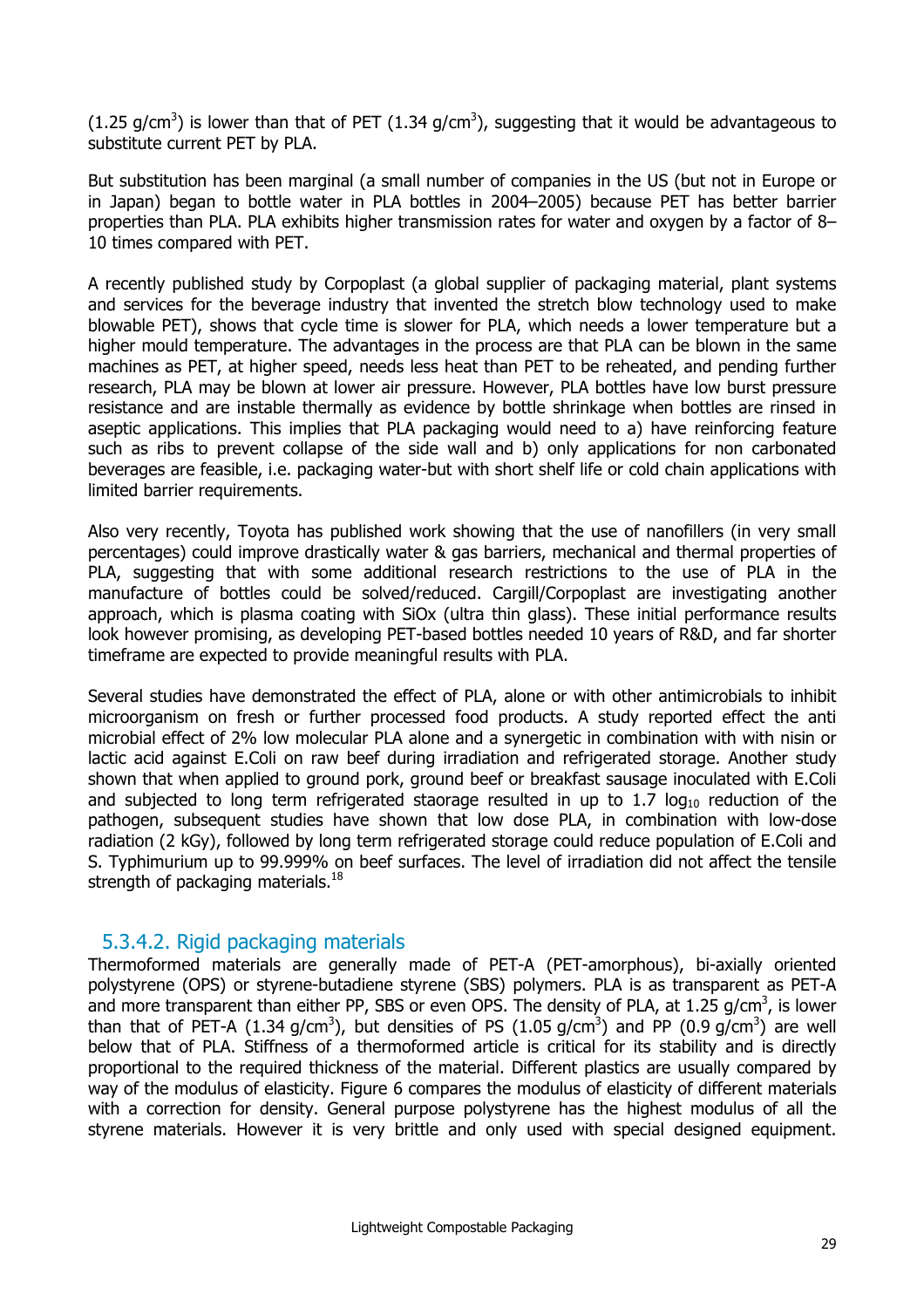At 3500 MPa, PLA has the highest modulus of elasticity of all the polymers compared. After correction for its density, PLA is neck and neck with PP. A similar position arises when the materials are price corrected, indicating that PLA is now price competitive. An additional important characteristic in thermoforming is the Vicat softening point which for PLA is the lowest, showing potential savings in energy during the moulding operation. Semicrystalline materials show greater shrinkage than amorphous materials. PET, PLA and PS are amorphous polymers, with low shrinkage. This means that PLA can be processed on existing PS and/or PET-A tools.



**Figure 8** A comparison of the modulus of elasticity of different materials with a correction for density

The main disadvantages of using PLA over other materials is that the maximum operating temperature is approximately 45 ºC, and therefore is not suitable for hot filling. It is worth to note that it is possible to increase the modulus of PLA either by manipulation of the polymer (by introducing co-monomers during the polymerisation step) or by using nano-fillers. Indeed, various reports indicate increases up to 40% by using up to 6% nano-clays.<sup>19, 20</sup>

#### 5.3.4.3. Films and flexible material

As indicated in Table 2, polyolefins, PET and PVC are used in the manufacture of different films/flexible packaging used by the food industry.

PLA compares with polyolefins (LDPE/HDPE/PP) and PVC unfavourably in terms of density and of water barrier propertybut this is compensated favourably in terms of a) flavour, odour and grease barriers (resistant to most of the oils and fats found in foodstuffs); b) stiffness and tensile strength; c) the fact that it has higher modulus (would enable the production of hard packaging and injection-blow moulded products with smaller thickness); (a discussion on minimum attainable thickness is provided in the last chapter of this review) d) good heat sealability (could be processed at 80 °C, providing a heat seal strength  $> 0.13$  bar). Compared with PP, PLA has a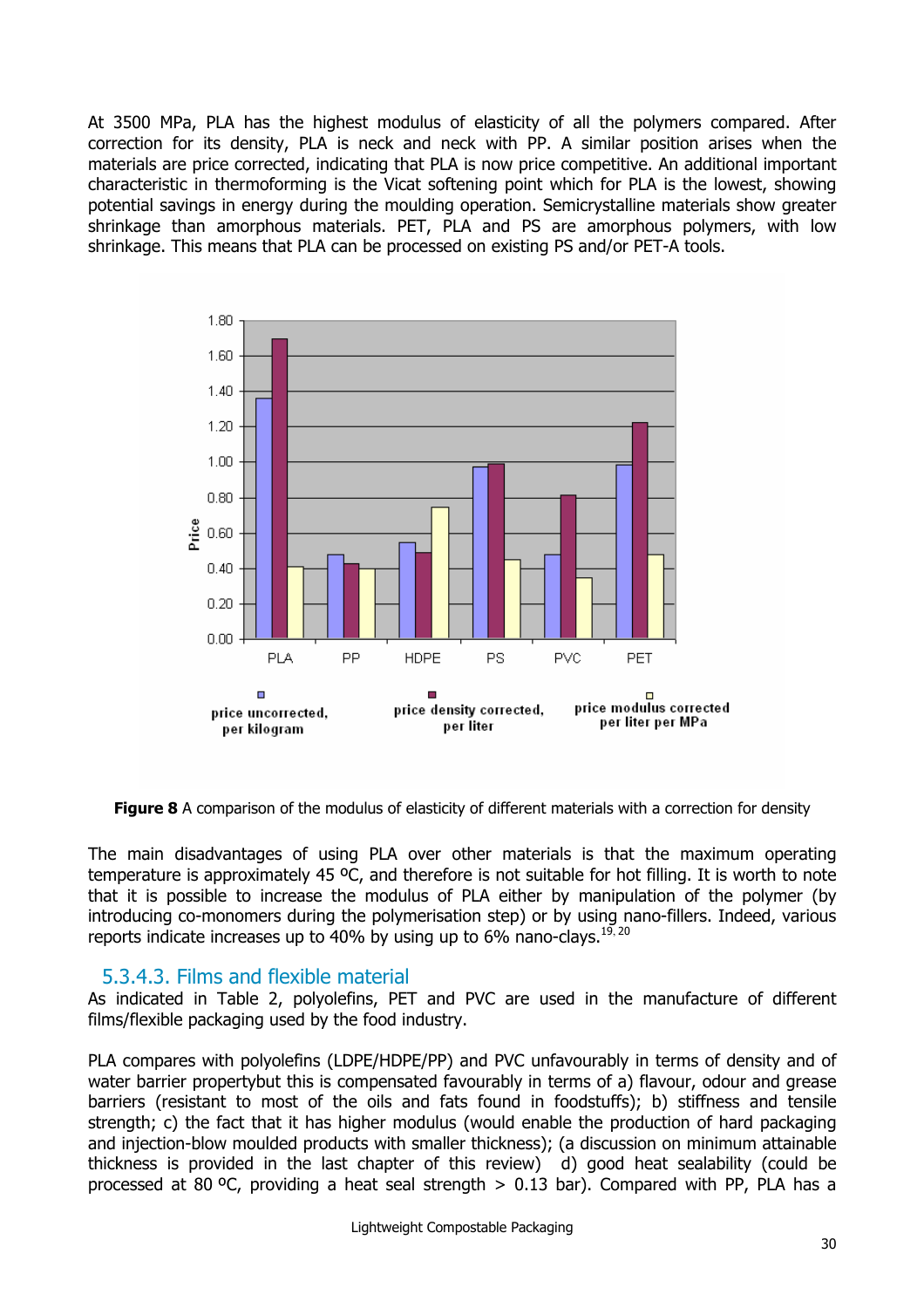smaller fatigue modulus, so it is inferior in hinges in packaging. This kind of problem can be overcome by alloying (i.e. blending PLA with other polymers). The fact that it has a lower water barrier is an advantage for packaging fruits/vegetables, as humidity in the pack can be smoothly removed, without creating haze, or fog on the film. Furthermore PLA is a polar material, with high critical surface energy and it is easier to print than commodity polymers. It is possible to print PLA using natural dyes and pigments which are metal-free and thus eligible for compostability. A partial substitution is to be expected.

#### 5.3.4.4 Foams

PLA foams have been introduced in the market first in Japan by Mitsui, $^{21}$  Unitika, $^{22}$  Kanebo ltd, $^{23}$ Toray ltd,<sup>24</sup>, JSP Corp.,<sup>25</sup> and recently by CoopBox (in Italy). From press release and patent analysis, it is understood that Unitika made maximal use of clay- nanocomposites to raise the heat resistance of the material up to 120 degrees Celsius, making it microwave-safe and hot water resistant. For reasons explained in paragraf 5, this technology is also more adequate to obtain lighter foams than the technology patented by Coopbox which use only foaming agent and matrix resin. These manufacturers are promoting foams for use in food packaging, i.e. for the use of meat, vegetables, noddles, and (in the case of Japanese companies) for the automobile and construction industries.

An interesting claim of trays made of PLA foams, is that when used to pack meat, they naturally absorb the meat juice eliminating the need of absorbent pads.

#### 5.3.5. Biodegradation and home compostability

Despite erroneous public perception, PLA is not home compostable.

It only in industrial composting situations, where the temperature is high enough (more than 60C) to initiate hydrolysis of the polymer it can be mineralised to  $CO<sub>2</sub>$ , water and a small mount of biomass, typically after a period of 4-6 weeks.

Despite the considerable number of reports concerning the enzymatic degradation of PLA and various PLA blends, $26$  there have been relatively few reports on biodegradability of PLA in soil and how addition of fillers and others polymers may affect the compost degradability of PLA except three Japonese reports, the former indicating that molecular weight which claimed that molecular weight of PLA in PLA/starch 70/30 moldings decreased by about 60% after burial in soil for 45 days versus 10% for PLA alone, while the second one claimed acceleration of PLA in blends with polyethylene glycol and cellulose.

The most recent publication from which Figure 7 was obtained.<sup>27</sup> Figure 7 shows the real picture of the recovered samples of neat PLA and three different kinds of PLA/nanoclay nanocomposites from the compost with time. There was no major difference between the first two composites and only the latter showed enhancement of the biodegradability. Up to one month, both the extent of molecular weight loss and the extent of actual weight loss were almost the same level for both pure PLA and the latter preparation. However, after one month, a sharp change occurs in the weight loss of the nano-composite, and within two months, it was completely degraded in compost. Detailed condition of the composting where however not provided in the paper.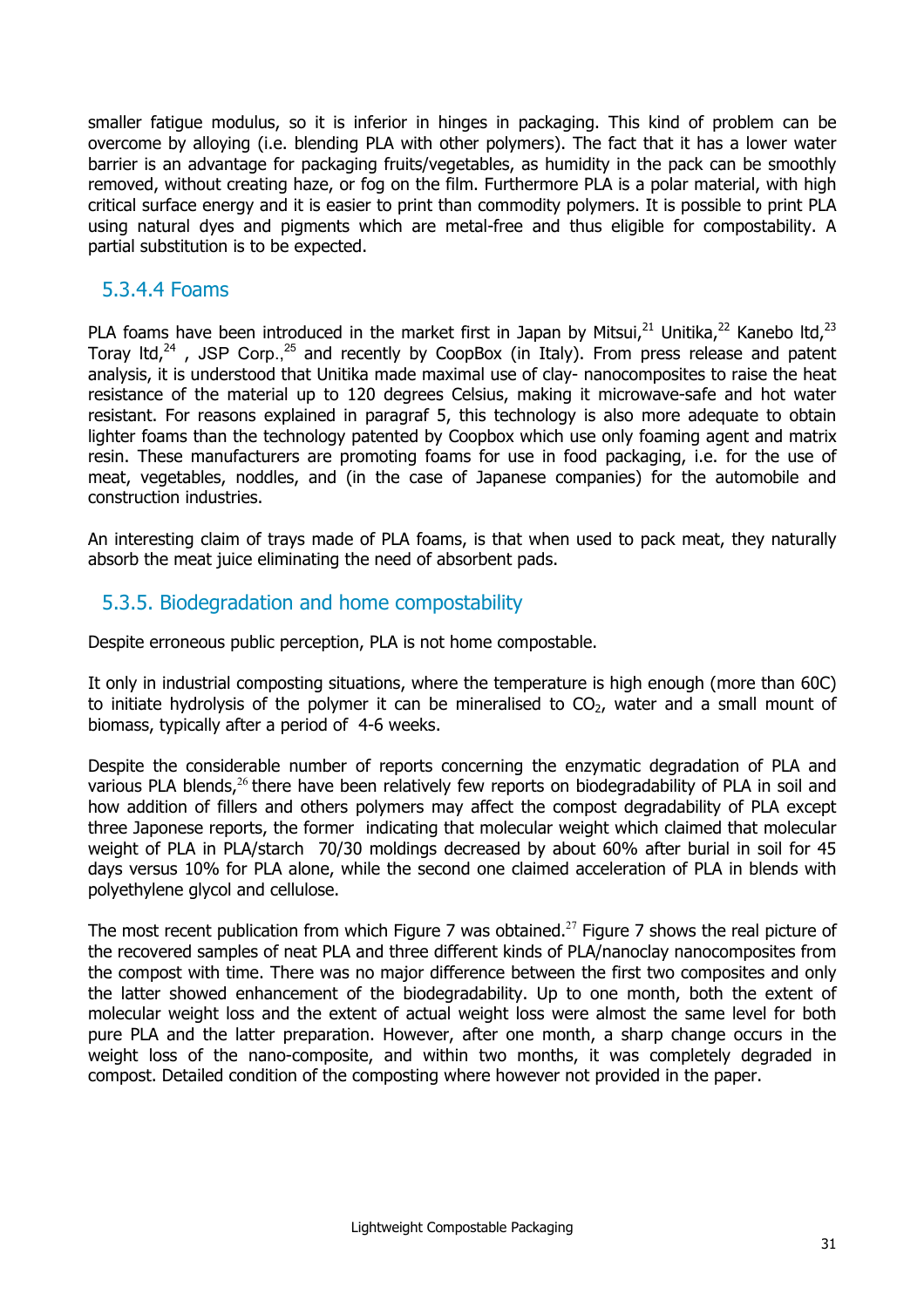

Real picture of biodegradability of pure PLA and various nanocomposites recovered from compost with time. The initial shape of the crystallized samples was  $3 \times 10 \times 0.1$  cm<sup>3</sup>

#### **Figure 9** Pictures of biodegradability patterns of different PLA nano-composites subject to composting situation.

The investigators also conducted a respirometric test to study the degradation of the PLA matrix in a compost environment.<sup>28</sup> Unlike weight loss or fragmentation, which reflects the structural changes in the test sample, carbon dioxide evolution provides an indicator of the ultimate biodegradability, that is, mineralization, of the test samples. Data obtained indicate that the biodegradability of the PLA component in the nano-composite was enhanced significantly.

Furthermore, the investigators reported that compost degradation of PLA occurs by a two-step process. During the initial phases of degradation, the high-molecular-weight PLA chains hydrolyse to lower molecular weight oligomers. This reaction can be accelerated by acids or bases and is also affected by both temperature and moisture. Fragmentation of the plastic occurs during this step at a point where the  $M_n$  (number average molecular weight) decreases to less than about 40,000. At about this same  $M<sub>n</sub>$ , microorganisms in the compost environment continue the degradation process by converting these lower molecular weight components to  $CO<sub>2</sub>$ , water, and humus. Therefore, any factor which increases the hydrolytic tendency of the PLA matrix ultimately controls the degradation of PLA. These data indicate that the incorporation of different types of nano-fillers in the PLA matrix resulted in a different mode of attack on the PLA component of the test samples that might be due to the presence of different kinds of surfactants and pristine layered silicates. Since PLA is an aliphatic polyester, it is conceivable that incorporation of different types of nanofillers resulted in a different mode of disruption of some of the ester linkages due to the presence of different kinds of surfactants and layered silicates. The disruption of ester bonds is a function of the chemical nature of the nano-filler. Therefore, this observation indicates a possible role of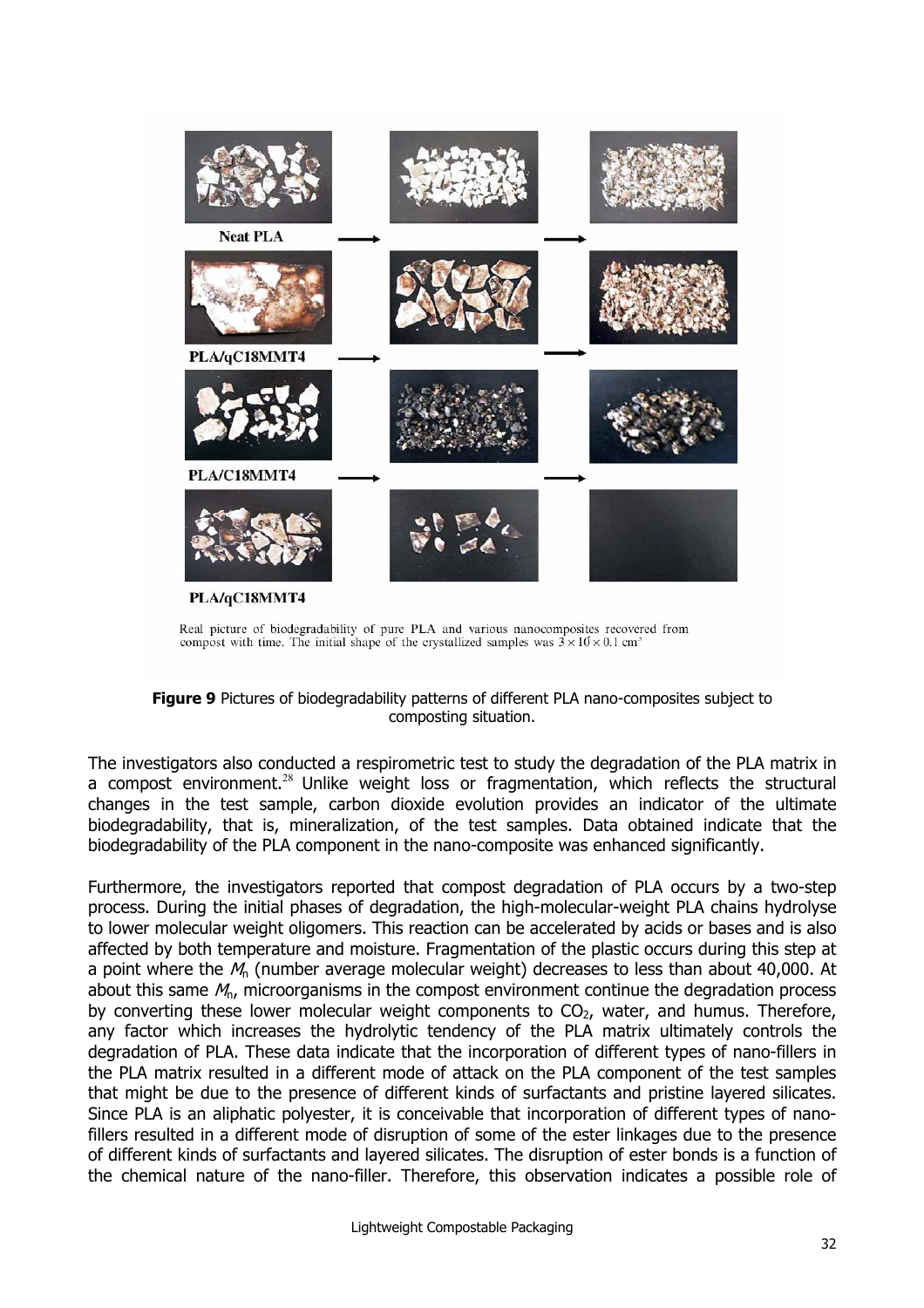nanofiller to enhance the rate of biodegradation of pure PLA and the biodegradability of PLA can be controlled by judicious choice of additives.

## **5.4. Microbially synthesised polyhydroxy alkanoates**

#### 5.4.1. Technology overview

#### 5.4.1.1. Poly-3-hydroxybutyrate (PHB)

Poly-3-hydroxybutyrate (PHB) is a biopolyester accumulated as a reserve of carbon and energy by a number of bacteria. It is located in the cytoplasm in the form of granules of approximately 0.5 µm size. Under suitable conditions, up to 90% polymer can be accumulated with respect to bacteria dry mass.

Isolation of the PHB requires breaking the cell walls by means of mechanical shear or enzymatic digestion followed by extraction of the polymer. This can be performed by means of washing in a centrifuge. PHB was produced on the kilogram scale in the 1960s, but its stereo-chemical regularity led to progressive crystallization with aging, thus making it brittle. This has been overcome by incorporation of co-monomers by grafting or by the use of suitable formulations (plasticizers and others additives).

#### 5.4.1.2. Polyhydroxybutyrate-co-3-hydroxyvalerate (PHBV)

In the 1970s, PHBV (polyhydroxybutyrate- $co$ -3-hydroxyvalerate) was successfully produced by using specific additives in the growth medium. Such an approach, whilst it improves the properties of PHB, is not cost effective, because the copolymer costs are higher, and its toxicity to the bacterium leads to lower production yields and also its presence affects PHB crystallization kinetics, which results in longer processing cycle times.

Nevertheless, PHB could be toughened by the process of annealing by conditioning in an oven, a process that widens its application possibilities. By comparison to PHB, which melts at 180 °C, the melting point of PHBV can be lowered to 137 °C by the introduction of 25% hydroxyvalerate. This greatly improves thermoplastic processability. In addition, mechanical stability is improved by an order of magnitude.

#### 5.4.1.3. Polyhydroxybutyrate-co-hexanoate (PHBH)

Procter & Gamble and Kaneka have introduced a range of polyhydroxybutyrate-co-hexanoate, PHBH, under the trade mark of Nodax. The properties of Nodax are a function of the concentration of the hexanoate, which vary from hard with some flexibility (4%), hard elastic (6%), soft elastic (8%) to soft rubbery (18%), allowing to manufacture a range of materials (injected moulded, films, or fibres).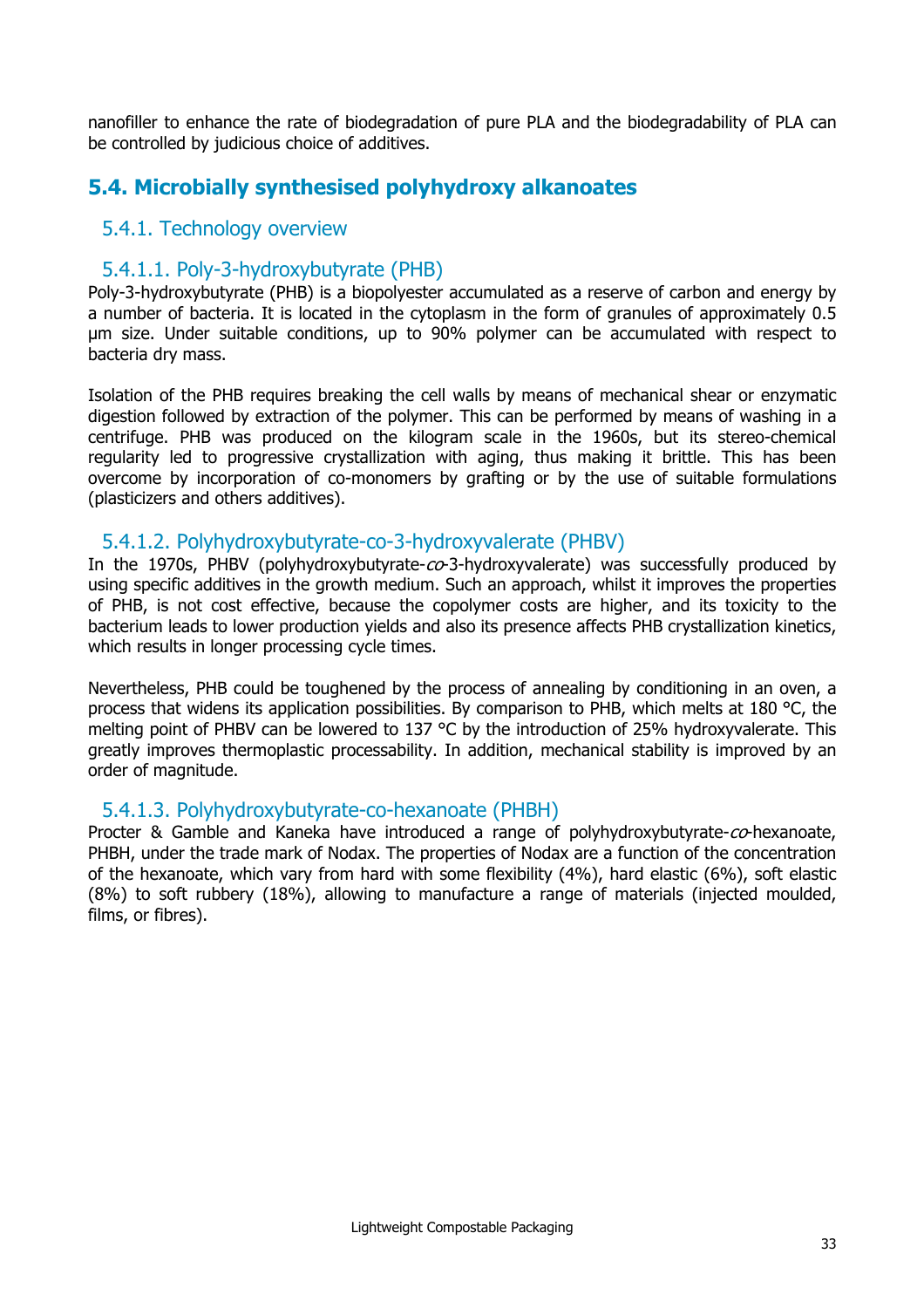## 5.4.2. Current and emerging producers

| Producer                               | <b>Region</b>           | Trade<br>name | 2006<br>Capacity<br>(kt p.a) | <i><b>2015</b></i><br>Capacity<br>(kt p.a) | 2006<br>Price<br>(€/kg) | <i><b>2015</b></i><br>Price<br>(E/kg) |
|----------------------------------------|-------------------------|---------------|------------------------------|--------------------------------------------|-------------------------|---------------------------------------|
| Metabolix & ADM                        | <b>North</b><br>America |               | 5                            | 50,000                                     | $10 - 12$               | 2.5                                   |
| Procter&Gamble/<br>Kaneka              | <b>North</b><br>America | Nodax         | N/a                          | N/a                                        | N/a                     | N/a                                   |
| <b>Biomer</b><br><b>PHB</b> Industrial | EU<br>South             |               | 0.5                          | 0.5                                        | 10                      |                                       |
|                                        | America<br>North        |               | 0.05                         | 10                                         | 9                       |                                       |
| Biomatera, inc                         | America                 |               | N/a                          | N/a                                        | N/a                     | N/a                                   |
| Mitsubishi<br>Gas                      | Asia                    |               |                              |                                            |                         |                                       |
| Chemical (MGC)                         | - '' '' ^               | . .           | N/a<br>$\epsilon$<br>.       | N/a<br><br>. .                             | N/a                     | N/a                                   |

Table 11 lists current producers of biodegradable polyesters derived from microorganisms.

Table 11. Current producers of polyhydroxy alkanoates

The main company with plans for large production is Metabolix. Procter and Gamble which in association with Kaneka Corp, Japan, was introducing Nodax has ceased R&D in the field. Smaller companies, like Biomer, Germany and PHB Industrial, Brazil, have a different market focus with limited supply of PHB for medical implants\z and analytics. However, both of them expect that in the near future (from next year) most PHB would be used in packaging.

In the late 1980s, PHBV was commercialised by ICI under the trade name of Biopol. By 1996, the technology had been sold consecutively to Monsanto and to Metabolix, which is currently coordinating a \$1.6 million project funded by the US Department of Commerce Advanced Technology Program, the goal of which is to re-engineer the central metabolism of *E.Coli* for more efficient conversion of renewable sugars into PHB. Metabolix is also coordinating a parallel investigation into the production of PHB in crops focusing on a target yield of 10% transgenic rapeseed. In 2001, Metabolix commenced coordination of a \$15 million shared cost project funded by the Department of Energy to investigate the production of PHB in green tissue plants, with a number of critical hurdles to be addressed that include the need to preserve the genetic identity of the crop, public opinion related to genetically engineered crops, and technical questions related to feedstock storage, yield improvement, and extraction and purification of PHA from the plant. In February 2006, Metabolix and ADM announced a partnership to build a new \$272m plant in Clinton, Iowa, capable of producing 50,000 tons of plastics per year. Currently under construction, the plant is to open in mid-2008. Metabolix has signed a partnership agreement with BASF to develop products for the polymer industry.

Procter and Gamble in a partnership agreement with Kaneka Corp, itself in partnership with Tsinga University in China and the Riken Institute in Japan, have developed a range of applications for PHB polymers (trademark-Nodax) as fibres, non-wovens, aqueous dispersions and hygiene products. However at the time of writing, Nodax technology is to be sold.

Biomer is a German company located in Krailing, which produces PHB on commercial basis for speciality applications. In 1993, Biomer acquired the know-how and microbes from the Austrian company PCD for its PHB products and in 1995 registrated the trade name Biomer. Biomer considers that in the near future 70% of the market for PHB will be in packaging.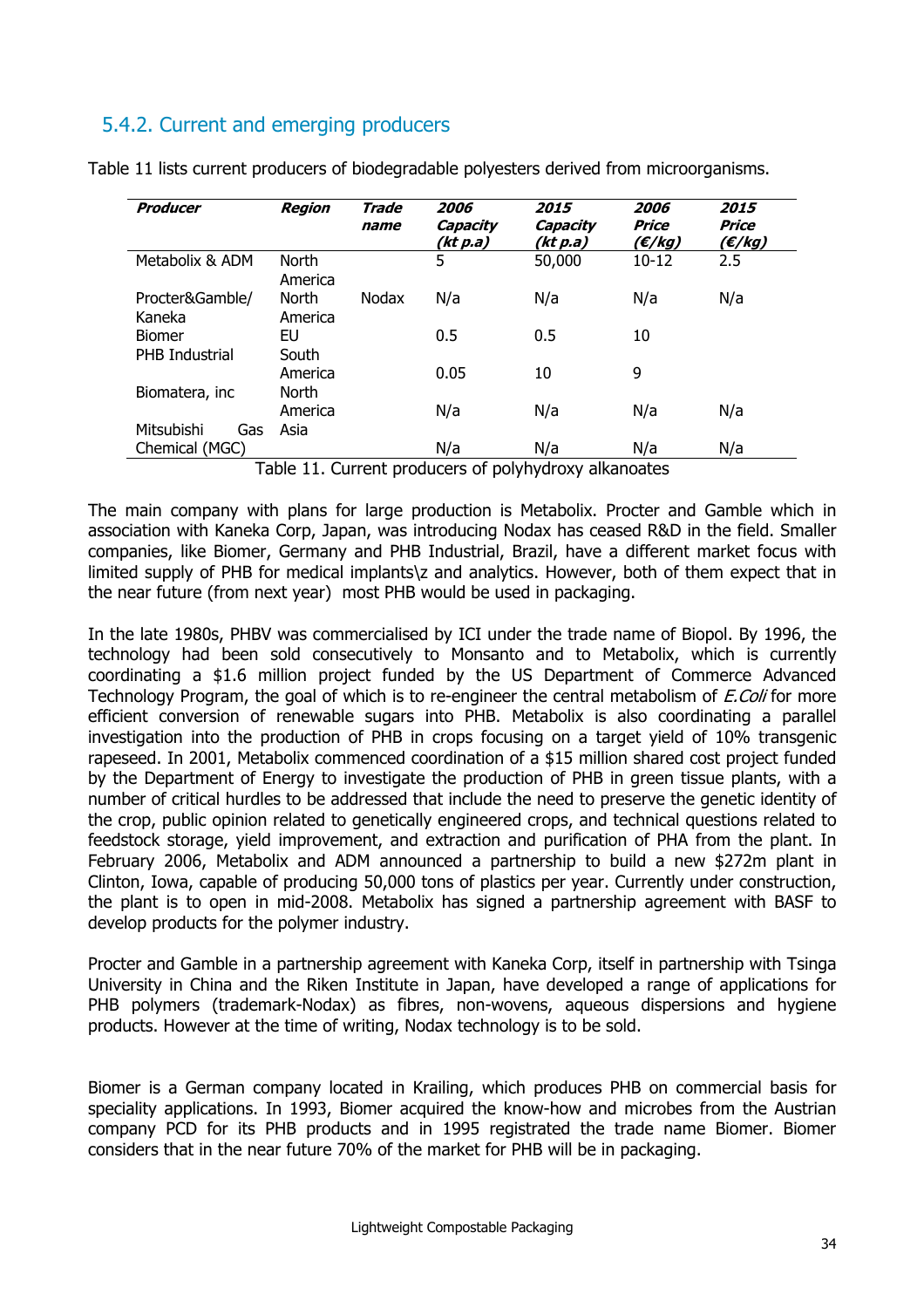PHB Industrial Usina da Pedra-Acucar e alcool, Serrana Sao Paulo, Brazil is a new company planning to enter the commodity market. It is a joint venture between sugar and alcohol producer Irmaoes Biagi and the Balbo Group. The company has been running a pilot plant of 50 tpa, and has commissioned a 10,000 tpa plant which is due to start up in July 2006.

Biomatera Inc, Canada is specialised in the manufacture of PHA by fermentation of agricultural residues. The biopolymers are used in the manufacture of creams and gels that are developed to be used as slow release agents in drug manufacture and as cosmetic agents and tissue matrix regeneration.

In Japan, Mitsubishi Gas Chemical (MGC) has made an in-depth development study of the production of PHB from methanol fermentation (trade name BioGreen).

#### 5.4.3. Cost structure and expected evolutions

The current cost of PHB is €10–12 per kilo. This price is higher than starch polymers and other biobased polyesters due to high raw material costs, high processing costs (particularly the purification of fermentation broth) and small production volumes. Raw material is reported to account for 30– 40% of the total cost of PHB. Metabolix claimed that its recent scale-up exercise demonstrates the possibility to produce PHB at a cost well below \$2.5 per kilo at a full commercial scale, which is expected to be introduced into the market by 2008.

#### 5.4.4. Technical substitution potential

The chemical, mechanical and thermal properties of PHAs are shown in Table 12 below. A distinction will be drawn between poly 3-hydroxybutyrate [P(3HB)] the homopolymer produced by Biomer, poly 3-hydroxybutyrate-co-3-hydroxyvalerate [P(3HB-C-3HV)] the di-copolymer as produced by Metabolix and poly 3-hydroxybutyrate- $co$ -3-hydroxyhexanoate [P(3HB-co-3HHx)] the polymer introduced as Nodax. PHAs are available in the molecular weight range from 1000 to one million. Variation of the chain length in the monomer unit affects the hydrophobicity and a number of other properties including the glass transition temperature, melting point and level of crystallinity. PHA films are translucent and injection moulded products from PHA have high gloss.

Metabolix/P&G PHAs cover an enormous range of physical properties. PHB can behave both as traditional thermoplastic polymers and as elastomers. While some polymers such as polyethylene, flexible PVC, and thermoplastic elastomers have high elongation at break, they yield irreversibly at high levels of extension. Metabolix has developed truly elastomeric grades that have high levels of recovery (typically >80–90%), even under high levels of deformation (e.g. >500% ultimate elongation at break). These materials can be used for adhesives, stretch coatings, and as fibres, and have properties competing with some vulcanized rubbers.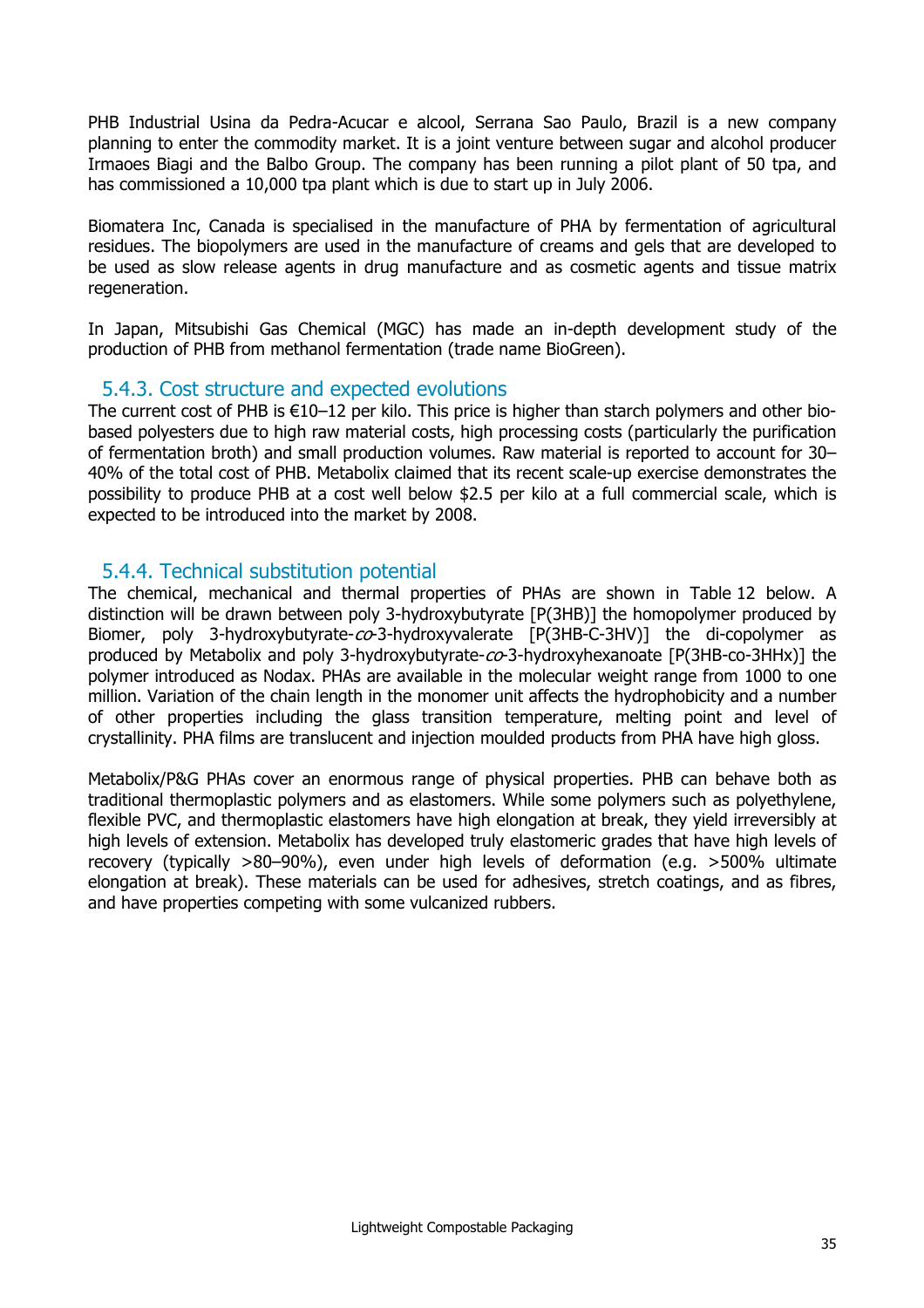|                                          | P(3HB)<br><i>(Biomer</i><br><b>PL9000)</b> | P(3HB)<br>(Biomer<br>P226) | <b>P(3HB-co-</b><br><b>3HV)</b><br>(Biopol) | <i><b>P(3HB-</b></i><br>co-3HHx) | <i><b>PHB</b></i><br><b>Biocycle</b> |
|------------------------------------------|--------------------------------------------|----------------------------|---------------------------------------------|----------------------------------|--------------------------------------|
| <b>Physical</b><br>properties            |                                            |                            |                                             |                                  |                                      |
| Melt flow rate (g/<br>$10 \text{ min}$ ) | 38                                         | $5 - 7$                    | $9 - 13$                                    | $0.1 - 100$                      | 43.74                                |
| Density (g/cm3)                          | 1.25                                       | 1.25                       | 1.25                                        | $1.07 -$<br>1.25                 | 1.23                                 |
| Mechanical                               |                                            |                            |                                             |                                  |                                      |
| properties                               |                                            |                            |                                             |                                  |                                      |
| Tensile strength                         |                                            | 24                         |                                             |                                  | 32                                   |
| at yield (MPa)                           |                                            |                            |                                             |                                  |                                      |
| Elongation<br>yield $(% )$               | at $2.4$                                   | 19                         |                                             |                                  | 1.89                                 |
| Flexular Modulus 35<br>(MPa)             |                                            | 1750                       |                                             |                                  | 2710                                 |
| Thermal                                  |                                            |                            |                                             |                                  |                                      |
| <b>Properties</b>                        |                                            |                            |                                             |                                  |                                      |
| HDT (°C)                                 |                                            |                            |                                             |                                  |                                      |
| softening<br>Vicat<br>point (°C)         | 56                                         | 96                         |                                             |                                  |                                      |

Table 12. Some thermomechanical properties of polyhydroxyalkanoates.

However it should be noted that potentially properties of PHB can be modified to cover virtually all fields of applications as suggested by the illustration obtained from Metabolix publication.





(the thermoplastics and rigid thermoplastics are the two grades that may be used in food packaging)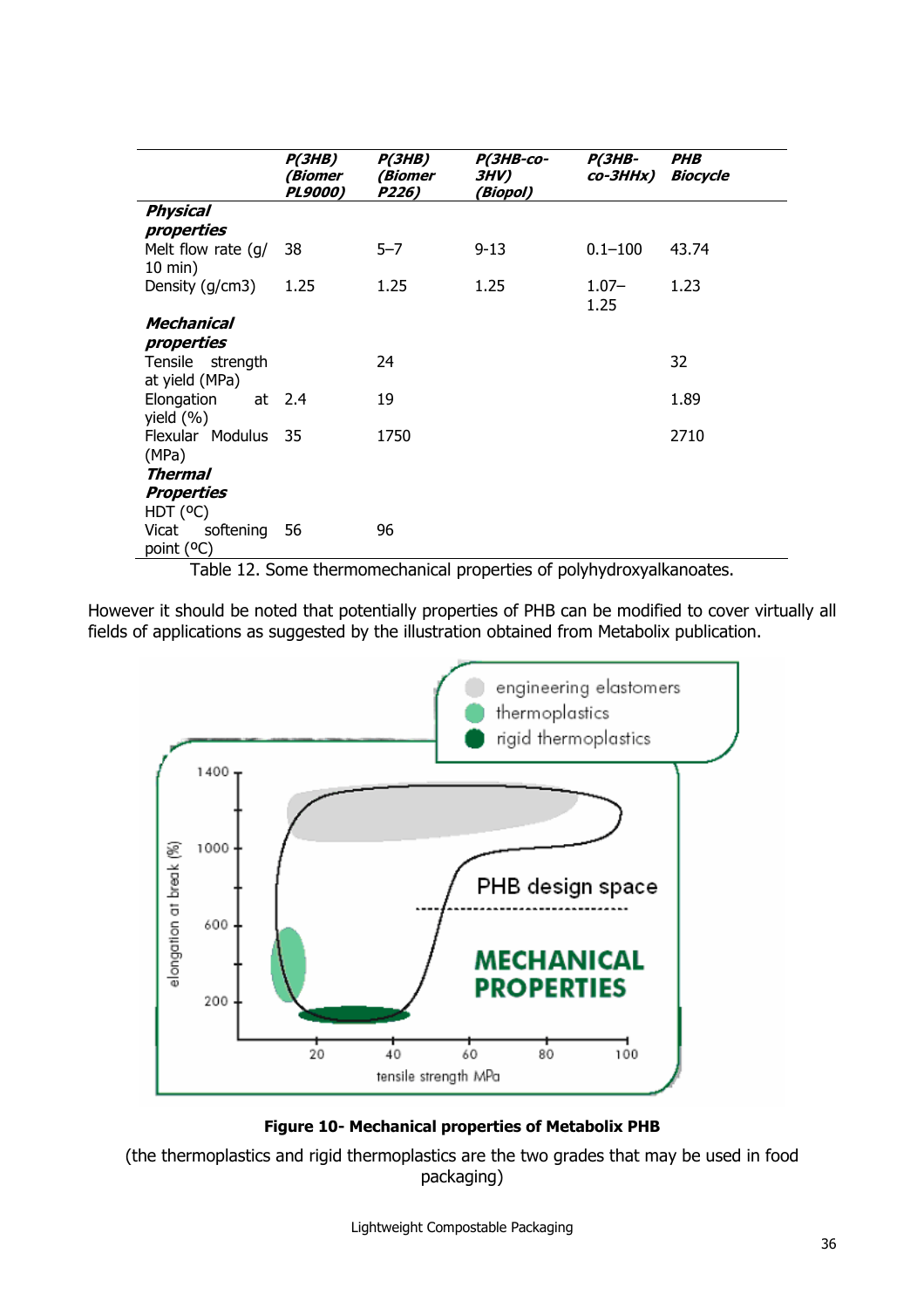A potential for short term substitution was also discussed in interviews with two speciality chemical producers (Biomer, PHB Industrial), and a large manufacturer (Nodax, a partnership between "Procter and Gamble", and Kaneka). A schematic evaluation is presented in Table 13. At the time of writing, the business strategy of Nodax is being refocused developing products for the market in Japan first. The collected information has been cross checked with Metabolix own published claims.

|               | <b>LPDE</b>              | <b>PP</b> | <b>HPDE</b>     | PS                       | HI-PS                    | <i>PVC</i> | <b>PET</b> | PA | PBT                      |
|---------------|--------------------------|-----------|-----------------|--------------------------|--------------------------|------------|------------|----|--------------------------|
| Metabolix     |                          |           | $++$            |                          | ᆂ                        |            |            |    | $\overline{\phantom{0}}$ |
| <b>Biomer</b> |                          | $^{++}$   |                 |                          |                          | -          | -          |    |                          |
| Nodax         |                          | $++$      | $^{\mathrm{+}}$ | $\overline{\phantom{0}}$ |                          | $\div$     |            | -  | -                        |
| <b>PHB</b>    | $\overline{\phantom{0}}$ | $^{++}$   |                 |                          | $\overline{\phantom{0}}$ | -          | -          |    | -                        |
| Industrial    |                          |           |                 |                          |                          |            |            |    |                          |

**Table 13** The potential for substitution by PHA films  $(++)$  = probable,  $+$  = possible,  $±$  = doubtful,  $-$  = unlikely)

The major difference between polyhydroxyalkanoates and all other biopolymers, is their cost (present and in the near future), and their outstanding humidity barrier, which suggest their possible use in the manufacture of multi-barrier films that would be home compostable.

## **5.5. Other aliphatic polyesters**

#### 5.5.1. Technologies overview

Apart from PLA (described in Section 2.3) and polhydroxyalkanoates (described in Section 2.4), a number of polyesters which can provide biodegradable/compostable materials are available in the market. These are polycaprolactone (PCL), polybutylene adipate terephtalate (PBAT), polybutylene succinate (PBS), and poly(trimethylene terephthalate) (\*PTT) all obtained from petroleum sources, but the last two are close to production from bio-based monomers.

Polycaprolactone (PCL) is obtained by a ring opening polymerisation of the corresponding lactone. Its main application is in the formulation of polyurethane, but high molecular weight polymers are used in film manufacture. It is also widely used to modify starch.

Polybutylene adipate terephtalate (PBAT) is produced by condensation of terephthalic acid and adipic acid with butanol. It provides a range of biodegradable polyesters.

Polybutylene succinate (PBS) has a melting temperature of 114 °C, and crystallises at about 75 °C. Blown films have mechanical properties similar to LDPE films. Incorporation of adipic acid into poly(butylene succinate-co-butylene-adipate) (PBSA) increases the degradation rate by lowering the crystallinity.

Poly(trimethylene terephthalate) (PTT) is a linear aromatic polyester produced by polycondensation of 1,3-propanediol and terephthalic acid. Recently, Dupont with Genencor and Tate & Lyle have developed a novel bioroute from glucose as the feedstock. Dupont has introduced petroleum-derived PTT into the market as yg6 x 3GT.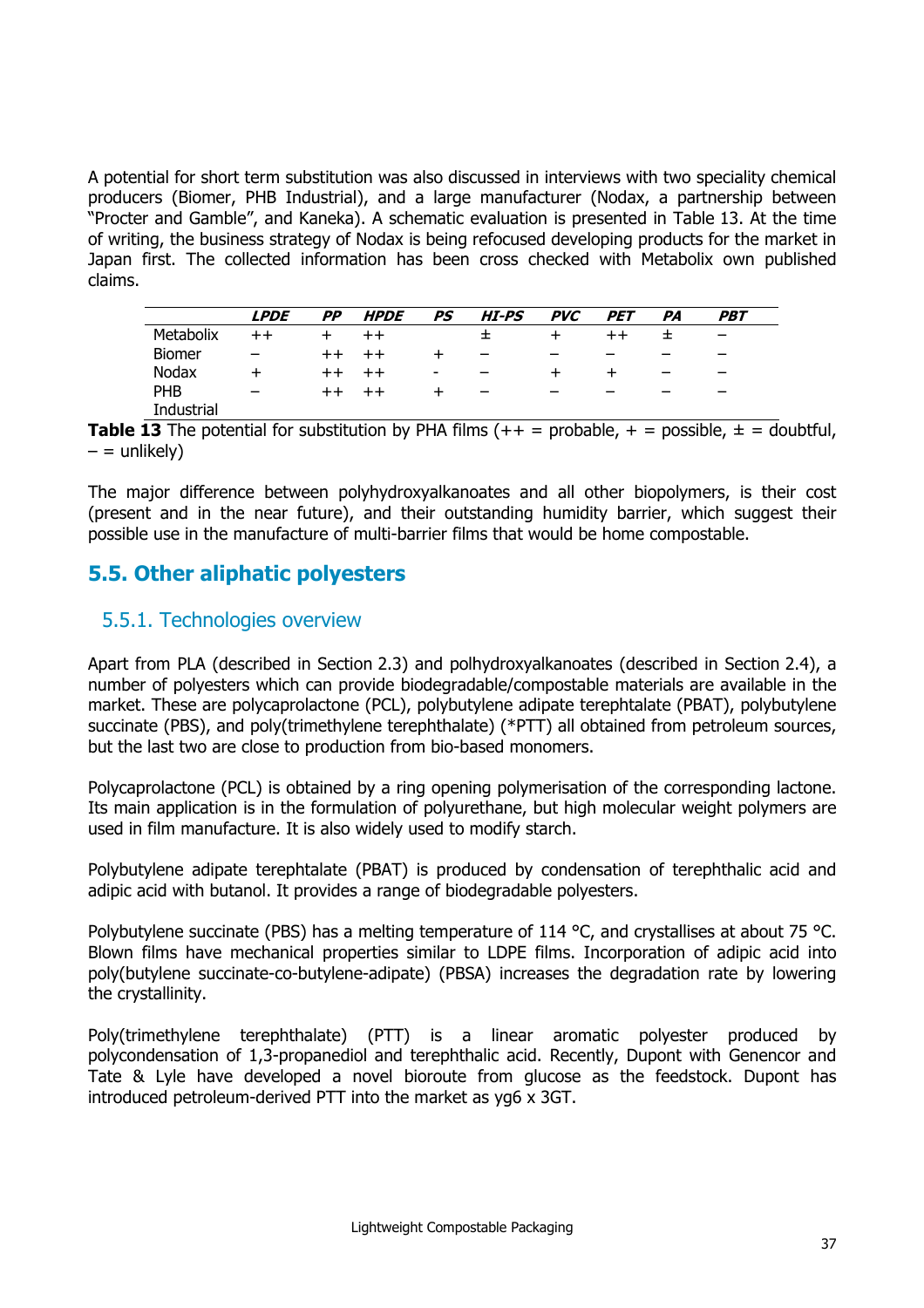#### 5.5.2. Existing and emerging producers

PCL is produced in the UK by Solvay (5,000 tpa), Dow in the US (5,000 tpa), and Daicel in Japan (3500 tpa). PTT is to be produced by Dupont. Shell has also announced a join venture with SGF Chemie JV to produce PTT (under the brand name of Corterra), in Montreal Canada, but using a continuous hydroformylation of ethylene oxide with newly developed catalysts.

PBS and PBSA are produced (10,000 tpa) by Showa Denko under the trade name Bionolle. Mitsubishi Chemical and Ajinimoto are reported to be developing a route to succinic acid, and claim that PBS obtained this way will be cheaper than PLA.

SK Polymers (Korea) is also reported to have a small plant producing PBS and PBS-A under the trade name Sky Green.

It should be noted that Bayer Corp. stopped producing its aliphatic polyester polymer line, BAK, more than a year ago because it did not see a profitable future, according to Josef Hirschman from Bayer Polymers Division.

#### 5.5.3. Price structure

Showa High polymers sells Bionolle PBS for €3.5 per kilo, but expects that the price will decrease. It is expected that PBS produced from a bio-derived source will be priced to compete with Mitsubishi's target PLA price.

#### 5.5.4. Technical substitution potential

From the data presented, it has been suggested that PTT could substitute nylon, PC, and PP (in some applications). PTT has a similar molecular weight distribution and strength in the same range as PET. PTT elongation is significantly larger than PET or nylon suggesting improved tear strength. Some thermomechanical properties are shown in Table 14.

PBS is a white crystalline thermoplastic with density of 1.25 g/cm3 (equal to PLA). It has in general excellent mechanical properties and processability. PBS may be processed using conventional polyolefin equipment in the temperture range 160–200ºC. New grades of PBS have been recently introduced into the market allowing the production of highly expanded foams and to prepare stretched films.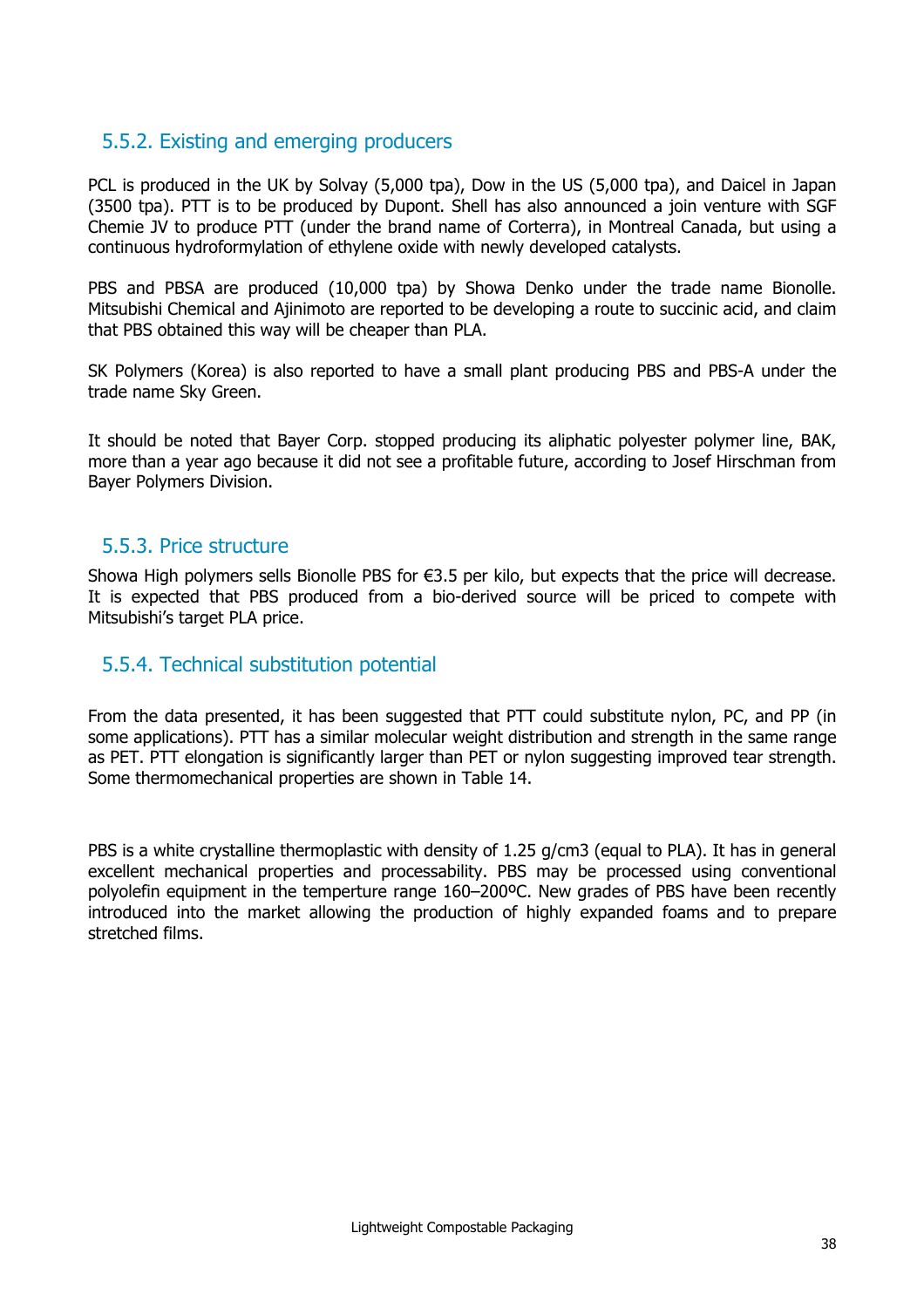|                                     | PCL<br>(Solvay)<br><i>CAPA 650</i> | PBS<br>(Showa<br>Denko)<br><b>Bionolle</b><br><i><b>310</b></i> | <i><b>PTT</b></i><br>(Dupont)<br>Sorona | PBT<br>(Basf)<br>Ecoflex |
|-------------------------------------|------------------------------------|-----------------------------------------------------------------|-----------------------------------------|--------------------------|
| <b>Physical properties</b>          |                                    |                                                                 |                                         |                          |
| Melt flow rate $(g/10 \text{ min})$ |                                    |                                                                 |                                         |                          |
| Density ( $q/cm3$ )                 | 1.11                               | 1.23                                                            | 1.35                                    |                          |
| Transparency                        |                                    | $1 - 2$                                                         |                                         |                          |
| <b>Mechanical properties</b>        |                                    |                                                                 |                                         |                          |
| Tensile strength at yield           | 17.5                               | 62                                                              | 67.8                                    |                          |
| (MPa)                               |                                    |                                                                 |                                         |                          |
| Elongation at yield (%)             | >700                               | 710                                                             |                                         |                          |
| Flexular Modulus (MPa)              | 190                                | 470                                                             | 2760                                    |                          |
| Izod impact J/m, 23 °C              |                                    |                                                                 |                                         |                          |
| <b>Thermal Properties</b>           |                                    |                                                                 |                                         |                          |
| HDT (°C)                            |                                    |                                                                 |                                         |                          |
| Vicat softening point (°C)          |                                    |                                                                 |                                         |                          |

Table 14. Some thermomechanical properties of other biodegradable polyesters

Both Mitsubishi and Showa have shown that PBS can substitute polyolefins and PET. In Japan, PBS is used to manufacture mulch films, packaging bags, flushable hygiene products and as a nonmigrating plasticiser for PVC. Mitsubishi is targeting the market developed by Cargill for PLA, i.e. fibres, mulch films and packaging.

Currently, because of their high cost, and the fact that they have high elongation these materials are blended with either starch or PLA which have higher stiffness to obtain suitable materials.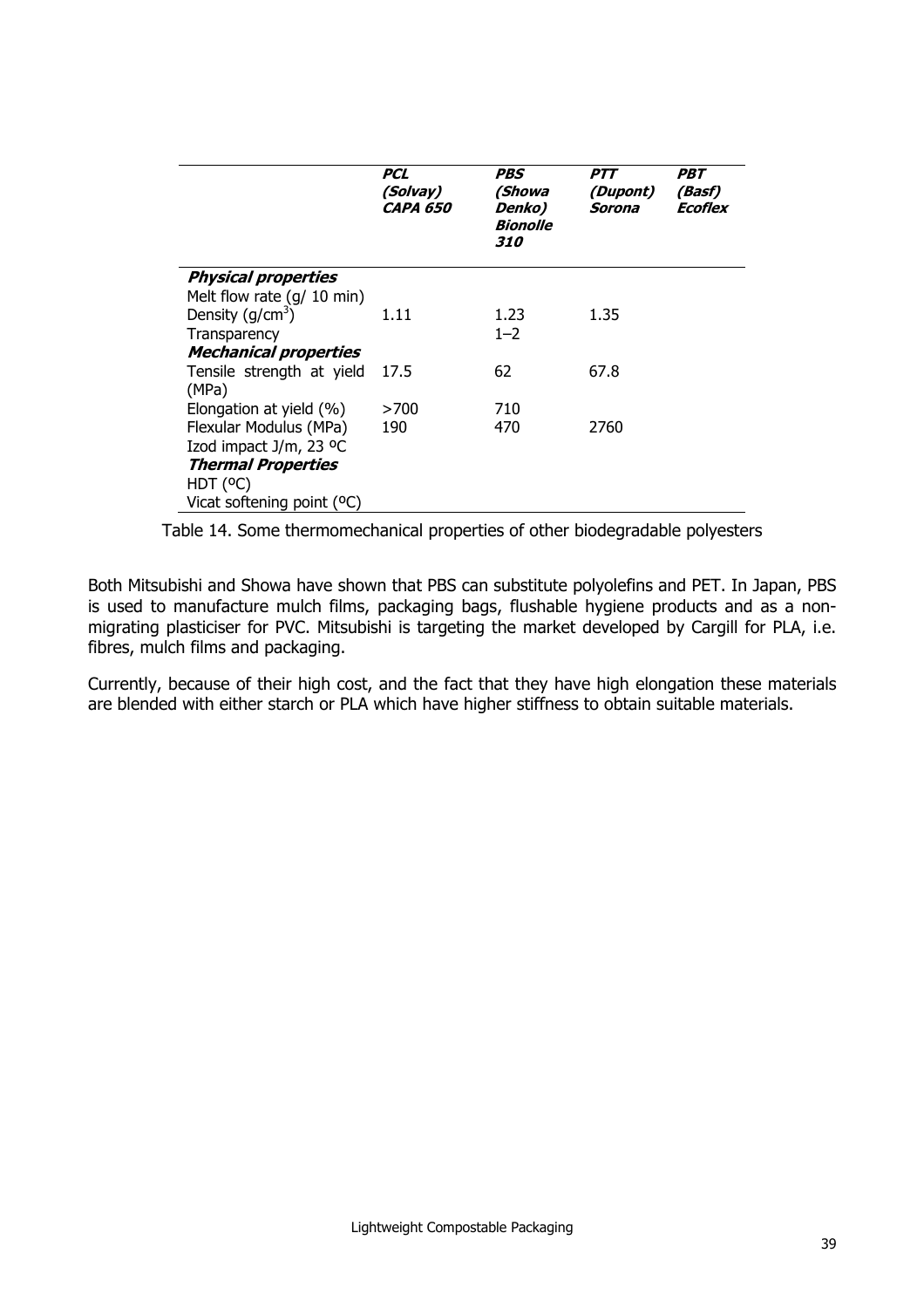## 6. New Packaging formats and potential for weight reduction.

A major objective for this report was to analyse techniques that could be used to reduce food packaging weight, concomitantly looking to possible use of compostable renewable based packaging.

#### **6.1. Influence of additives on the mechanical and barrier properties of renewable based and major synthetic polymers**

On the account that most commercially available renewable polymers are used as blends, it is important to compare mechanical and barrier properties of the commercially available renewable based polymers with the major synthetic ones, and to understand how properties can be modified.

#### 6.1.1. Mechanical and barrier properties of renewable/ compostable based polymers

For the production of rigid materials (trays), the most important mechanical properties are the stiffness measured by the modulus. For non-foamed rigid trays, the modulus is inversely proportional to the minimum required thickness. For flexible materials, like films, elongation at break is the most critical property. These two parameters are represented in the Figure, showing that renewable/compostable materials (PHB, PLA) are stiffer than non-compostable alternatives (HDPE, LDPE, PP, PS, and PVC), while others compostable materials (PBS, PCL ) also present higher elongation. Mixtures of these could theoretically have all range of intermediate properties.



**Figure 11- Mechanical performances of bioplastics** 

Lightweight Compostable Packaging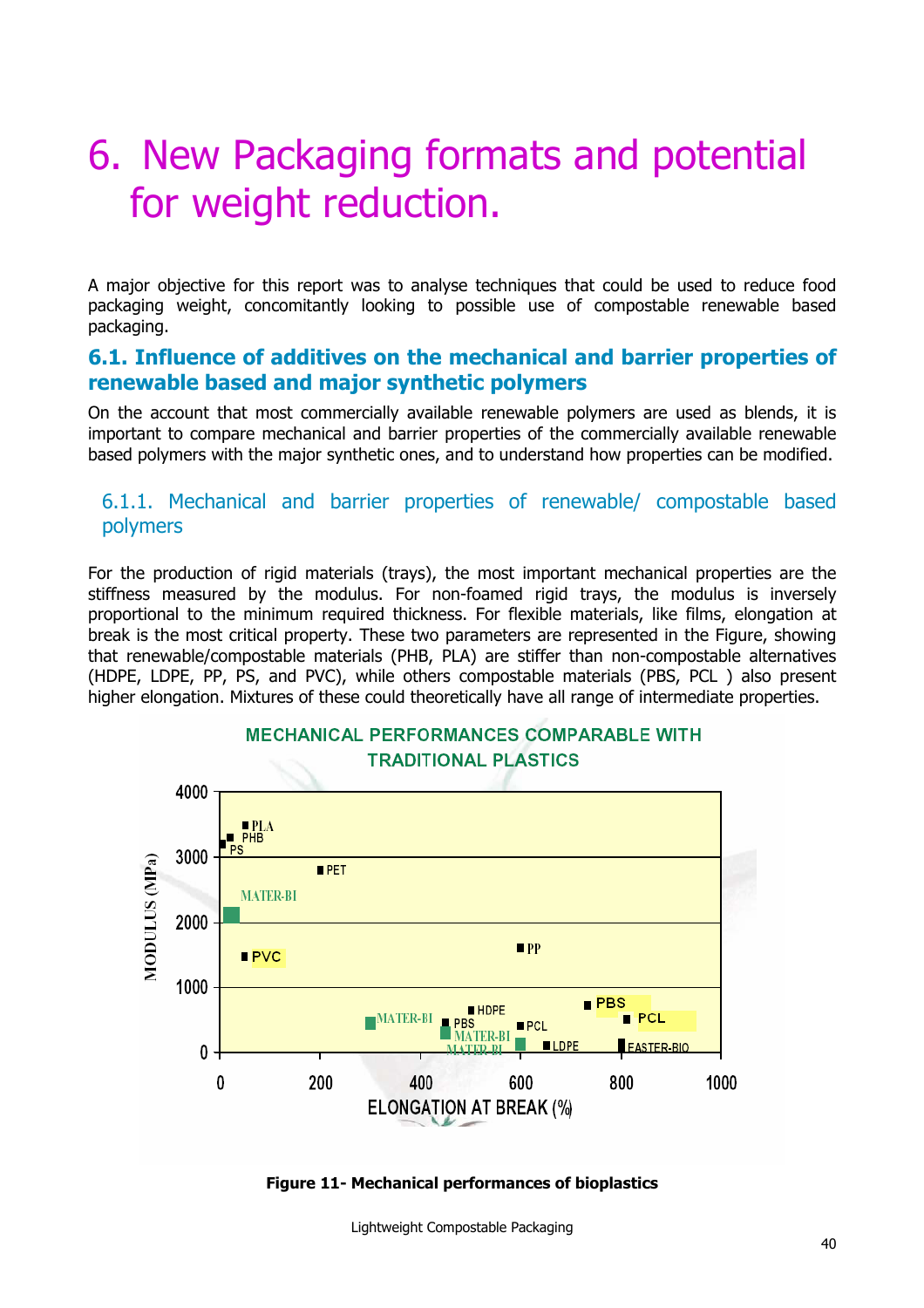

Figure 12 Data on gas permeation are presented for a range of polymers

## [ml/m<sup>2</sup>.day.bar] @ 25°C and 25 $\mu$ m



Figure 13 Data on Water vapour transmission for a range of polymers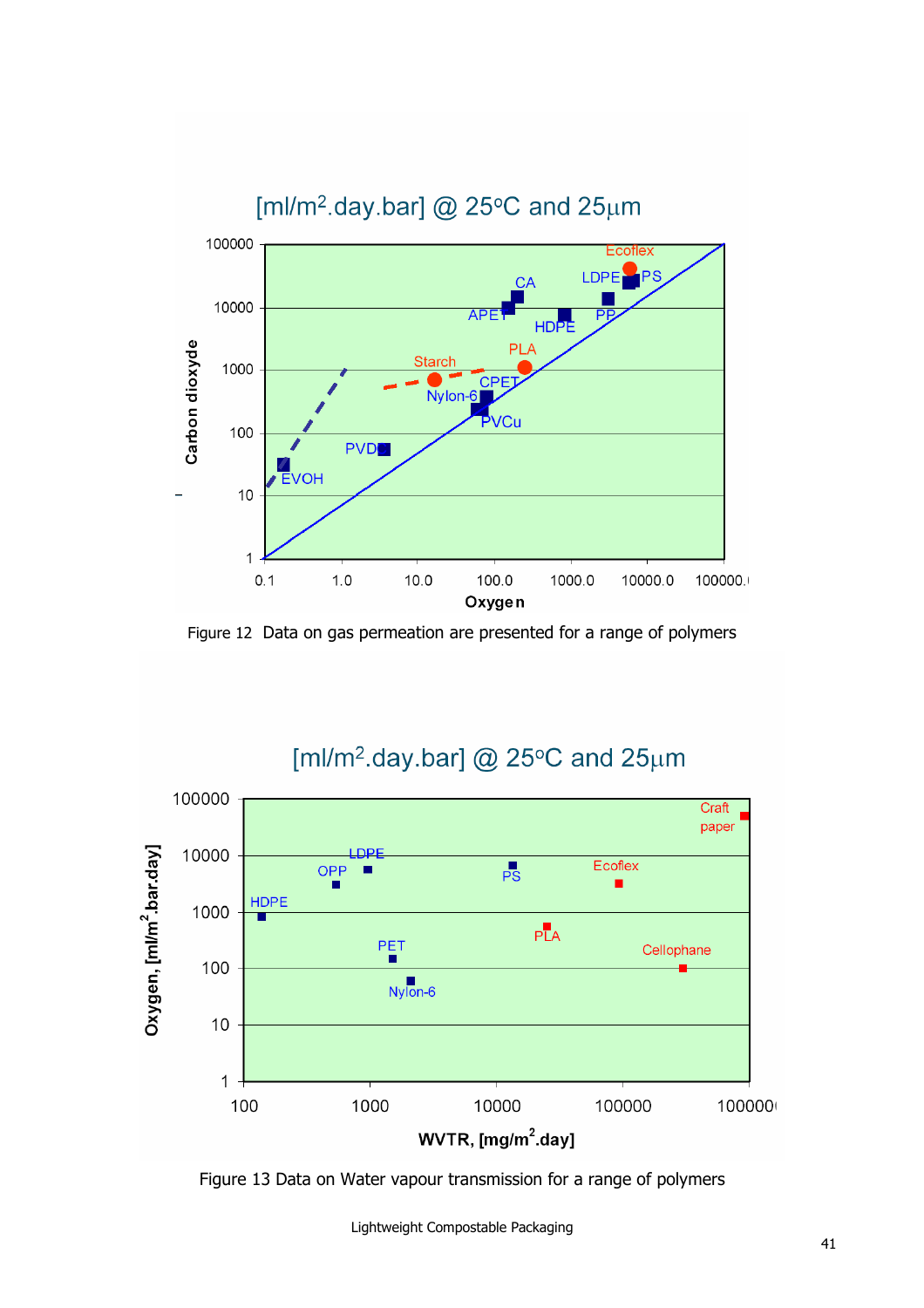## 6.1.2. How to improve these properties

### 6.1.2.1. Multi layers structures

As could be seen from the graph, most renewable based materials have very poor water barrier properties in comparison with existing petroleum based materials. This would limit potential uses in the packaging of products that need to retain moisture. Materials with higher barrier properties like PHB, or esters starches are either very expensive (PHB) or have very weak mechanical properties (like ester starches). A potential solution to accommodate these weakness is the use of multilayer structures. These techniques are also used with conventional materials (laminates and co-extrusions) and being good barriers to moisture, gases (oxygen, nitrogen and carbon dioxide), while providing adequate mechanical protection to the contained product they are known to increase shelf life and quality of various packaged food such as cheese, meat, fish, poultry, snacks coffee, and ready made meals.<sup>29</sup> Multilayer structure are flexible enough to allow pouches to be manufactured or rigid enough to assure thermoforming.

The use of such technology to process materials from renewables is expected to be easily accepted by industries not only because of the merits of the packaging materials but also because the fact that existing processing units, which transform conventional materials may also be used for such modification

#### 6.1.2.2. Fibres, clays fillers, inorganic coatings,

Recent literature shows that a range of fillers have reinforcing effect on the polymers. These are clays and fibres.

A range of natural fibres as seen in the Figure that could be used as been suggested recently by American authors.30 These are reported, in a recent review to provide major savings not only in cost but also in carbon dioxide emissions (up to 44%).31



**Figure 14: Potential new biofibres** 

Lightweight Compostable Packaging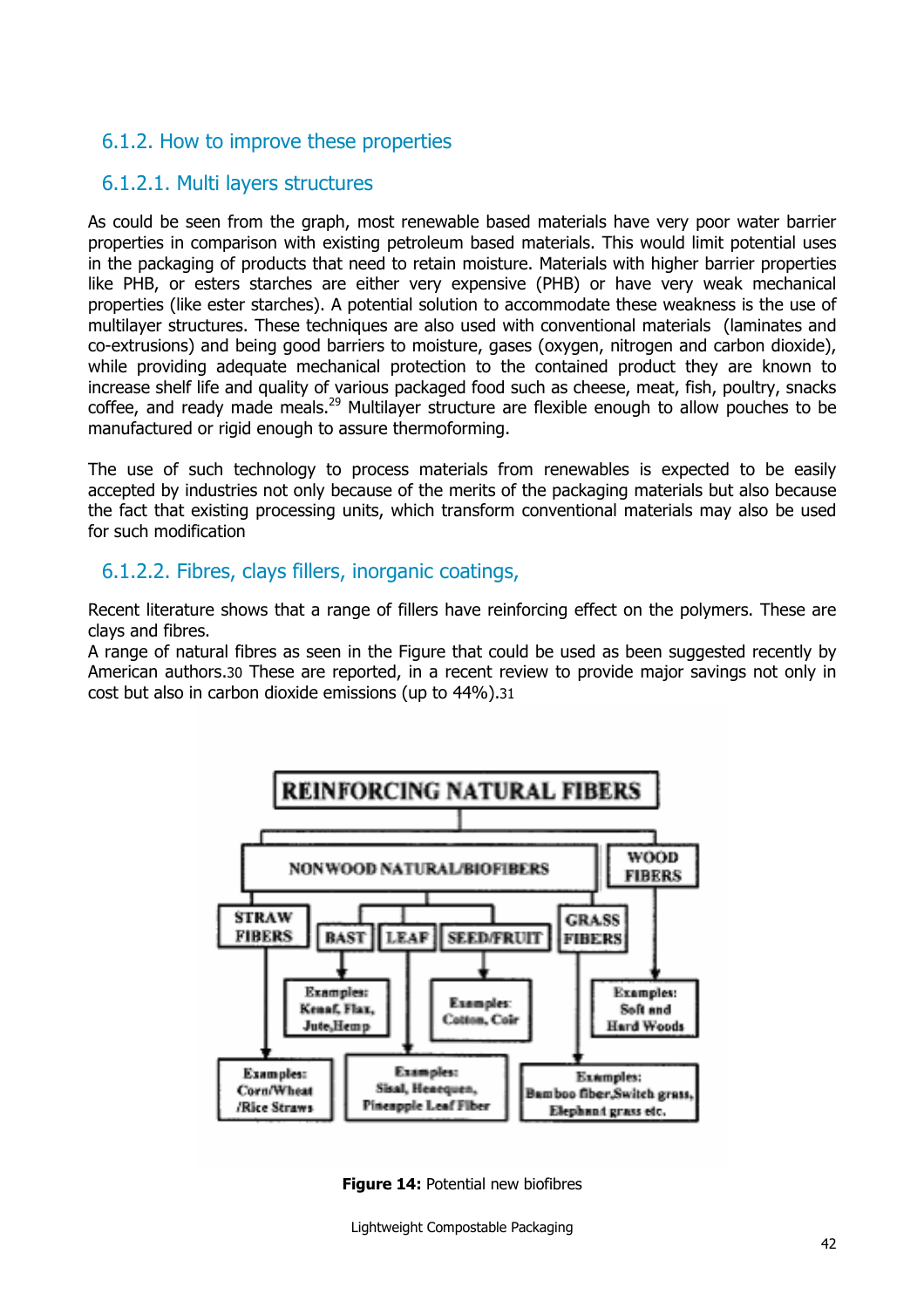Effect of these fibres would depend of a range of factors as the interfacial adhesion between the fibres and the matrix polymer, the dimensions and the morphology of the fibres. To illustrate the potential of the fillers to increase significantly the modulus, some examples from recent literature are provided in the Table.

| <b>Matrix polymer</b>       | <b>Modulus (MPa)</b> | filler                                      | <b>Concentration</b><br>(%) | of<br><b>Modulus</b><br>the<br>composite<br>(MPa) | source                            |
|-----------------------------|----------------------|---------------------------------------------|-----------------------------|---------------------------------------------------|-----------------------------------|
| <b>TPS</b>                  | 47.2                 | Ethanolamine<br>activated<br>montmorilonite | 5                           | 145.5                                             | 32<br>melt<br>by<br>intercalation |
| <b>TPS</b>                  | 87                   | Medium size fibers                          | 5                           | 190                                               | 33                                |
| <b>TPS</b>                  | 87                   | Medium size fibers                          | 12                          | 522 a)                                            |                                   |
| PBSA                        | 38                   | Wheat straw fly ash                         | 10                          | 80                                                | 34                                |
| <b>TPS</b>                  | 80                   | Cellulose<br>microfibrils                   | 10                          | 3000                                              | 35                                |
| <b>PLA</b>                  | 2700                 | Recycled<br>newspaper                       | 10                          | 5300                                              | 36 37                             |
| <b>PLA</b>                  | 3500                 | flax                                        | 30                          | 8000                                              | 38                                |
| <b>TPS</b>                  | 81.5                 | montmorilonite                              | 20                          | 850                                               | 39                                |
| Wheat<br>starch<br>filament | 1390                 | cotton microfibril                          | 5                           | 9340                                              | 40                                |
| <b>TPS</b>                  | 45                   | Waxy maize starch<br>crystals/              | 5 <sub>b</sub>              | 298                                               | 41                                |

a) as a comparation the author also reported that HDPE module only increased two times with 12% fibres, b) 20 % glycerol as a plasticiser

#### **Table 1: Influence of fillers on the modulus of some renewable polymers based composites.**

Fillers, mainly the ones with small dimensions, are also known to improve barriers, due to a phenomenon known as "the tortuous path", as water or gases have to travel a longer path through the material to cross from one interface to the other. This is illustrated in the figure 14 produced in a recent research,<sup>42</sup> which shows the variation of water barrier properties of thermoplastic starch as a function of clay content.



**Figure 15** 

Lightweight Compostable Packaging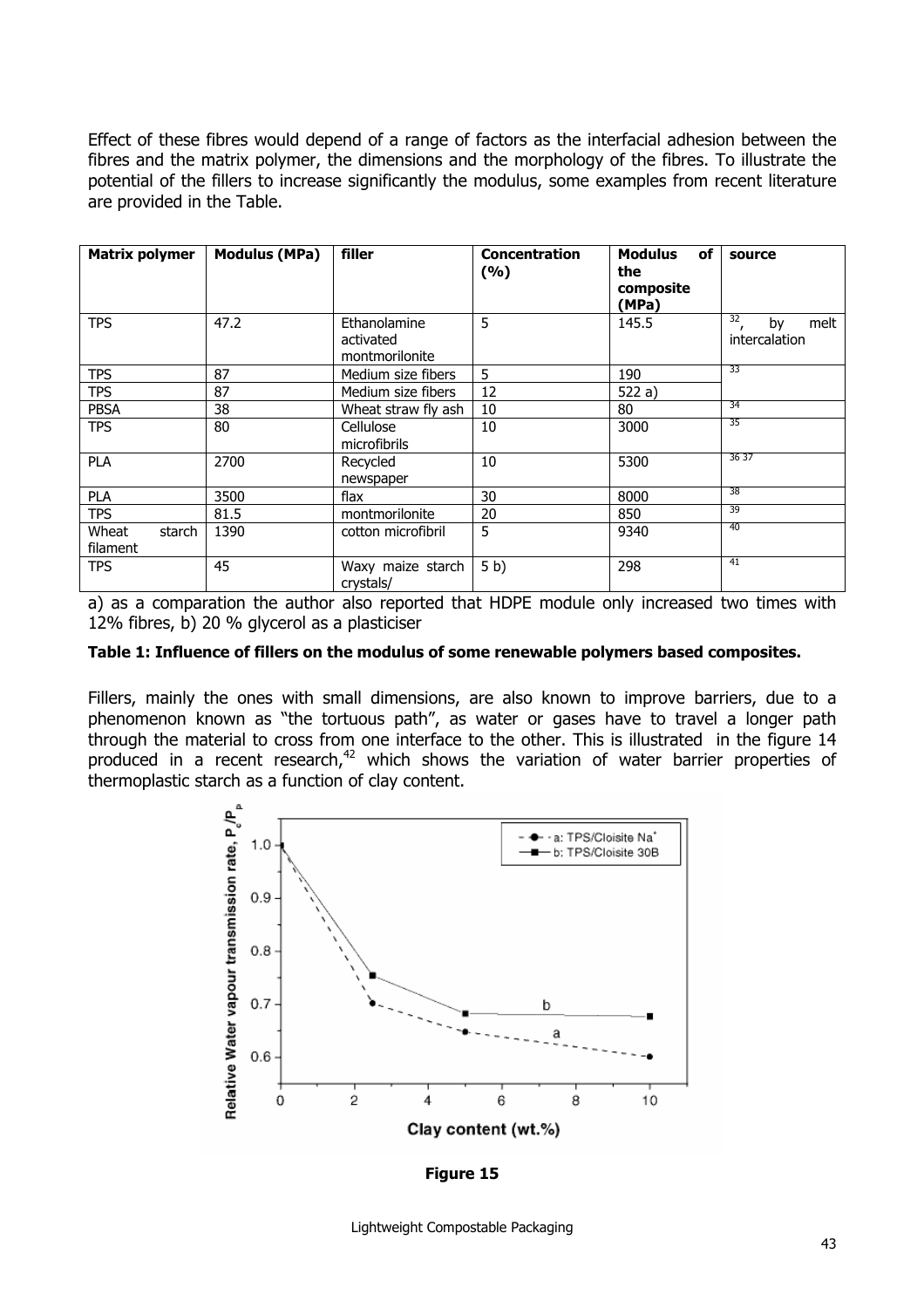## 6.2. Potential techniques for weight reduction

Having analysed how mechanical properties oif the new renewable materials could be manipulated, and how the modulus of polymer matrix can be drastically increased, it is appropriate to analyse how feasible weight reduction of food packaging made of conventional non-renewable polymers with the new materials. 3 base cases are to be discussed, the case of ultra-thin trays/films, the case of foamed trays and the case of bottles.

### 6.2.1. Ultra thin trays/ films

Using the symbols w–weight of material, d-density of material , T-thickness of material, E-modulus of the material, we can describe the opportunity to reduce weight when using PLA instead of PP to produce trays with similar area for similar products.

 $C.$  Wpla = Wpp

Where c is a coefficient indicating the weight reduction

C. Tpla  $A$ . dpla = Tpp  $A$ . dpp

C. Tpla dpla =  $Tpp$ . dpp

 $C = Top/T$ pla dpp / dpla

Assuming that the tray would behave like a beam, it could be deduced from the classical engineering bending equation, that the minimum thickness of trays is inversely proportional to the cubic root of the modulus, therefore :

 $C = (Epla/E pp)^{0.33} dpp/dpla$ 

 $C =$   $(2.3)^{0.33} \times 0.77 = 1.01$ 

However if we consider that PLA tray would be reinforced with 10 % cellulose microfibrils, we could expect a 2.5 increase of the modulus. In this case the proportionality coefficient would be:

 $C = (2.3 \cdot 2.5)^{0.33} * 0.77 = 1.7.$ This predicts that a fibre reinforced PLA may offer up to 70% weight savings.

On the account of the errors in the assumptions, i.e. of a) the fact that the tray may not behave totally like a beam, and that b) the increase of the modulus may not be the expected one, c) the density of PLA microfibrils is similar to the one of PLA, it is safe to consider that a reduction of at least 15% is possible.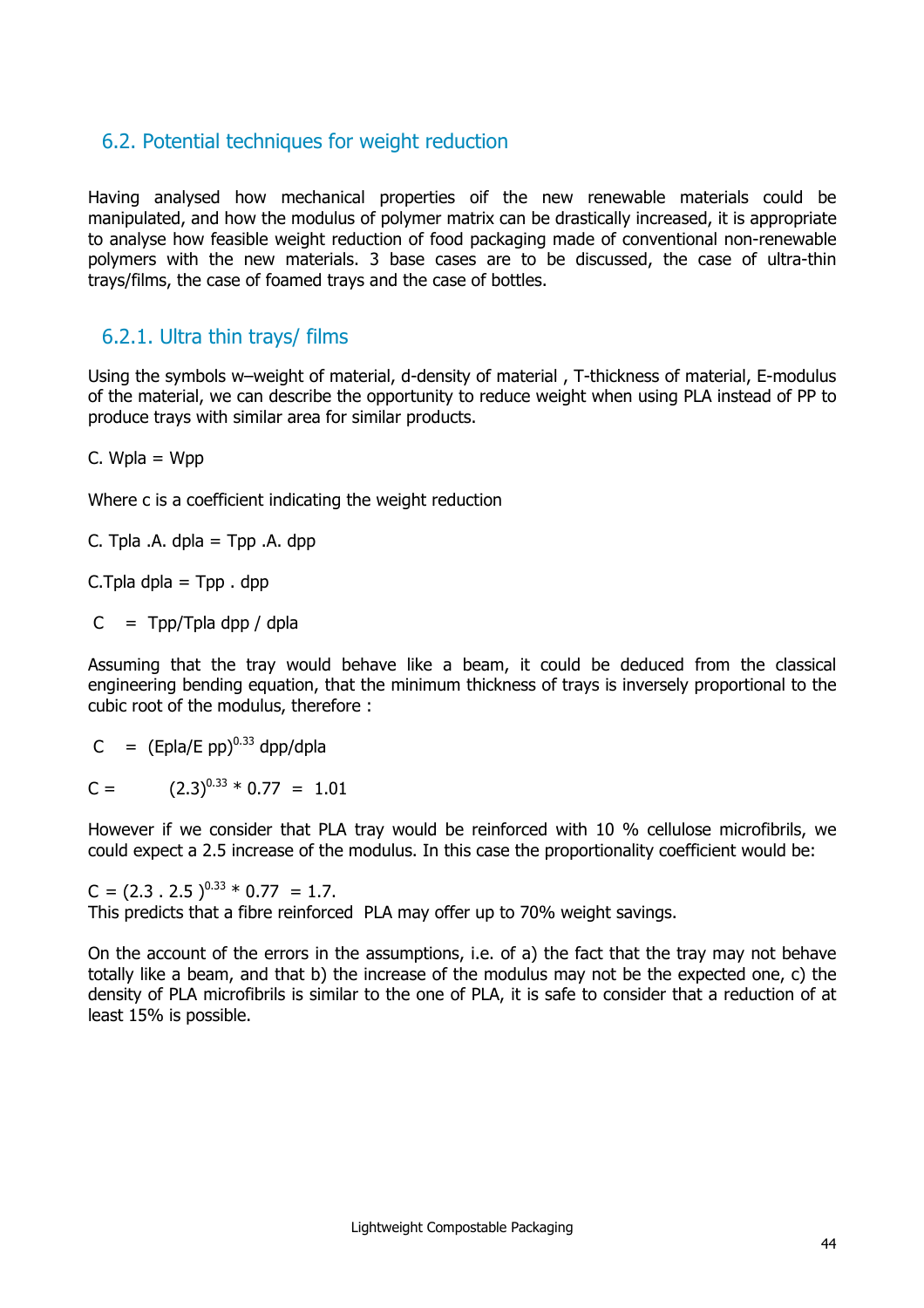## 6.2.2. Foamed materials

As seen in points 5.3.4.4, and 5.1.4.3.foamed materials in both starch polymers and PLA have been developed. A possible method of reducing weight and raw materials costs is the development of sandwich foamed material, with a core in starch , and a skin in more expensive PLA.



**Figure 16 Scheme of a sandwich foamed material** 

A demonstration similar to the point 6.2.1. could be performed to estimate the weight reduction in the case foamed materials. However the models is more complicated, so applying a rule of thumb which validity has been proven for others thermoplastic materials, it is possible to state that a 50 % weight reduction for the same stiffness would be possible.

## 6.2.3. Long term benefits

It is expected that the techniques to be developed in these additional material science research would provide the basis to analyse others packaging. This is, novel forms to increase stiffness of renewable materials and technologies to improve barrier properties and compostability rate would allow these materials to be used in others more complex forms of packaging- like beer and soft drink bottles, punches, etc… This work is also expected to provide basis for use in others areas of materials, spanning outside the packaging areas and providing data for potential savings in construction materials and others consumers goods.

### 6.2.4. Opportunities for weight reduction

On the basis of the presented information it is acceptable to consider that savings in weight packaging can be obtained by using stiff and thin materials, and sandwich foamed trays, using polymeric materials from renewable resources.

Sainsbury's presently uses 2,000 tonnes of rigid packaging, so that a conservatively estimated 15% saving is expected to correspond to 300 tonnes of reduction in the weight of packaging. The fact that material may be home compostable is expected to divert additionally a fraction of the remaining material from the landfill. If these results could be adopted by whole UK packaging sector than the saving would be 1900 tonnes (based on a 16% share of stream).

Major savings, in terms of waste reduction could be achieved if foamed materials could be used.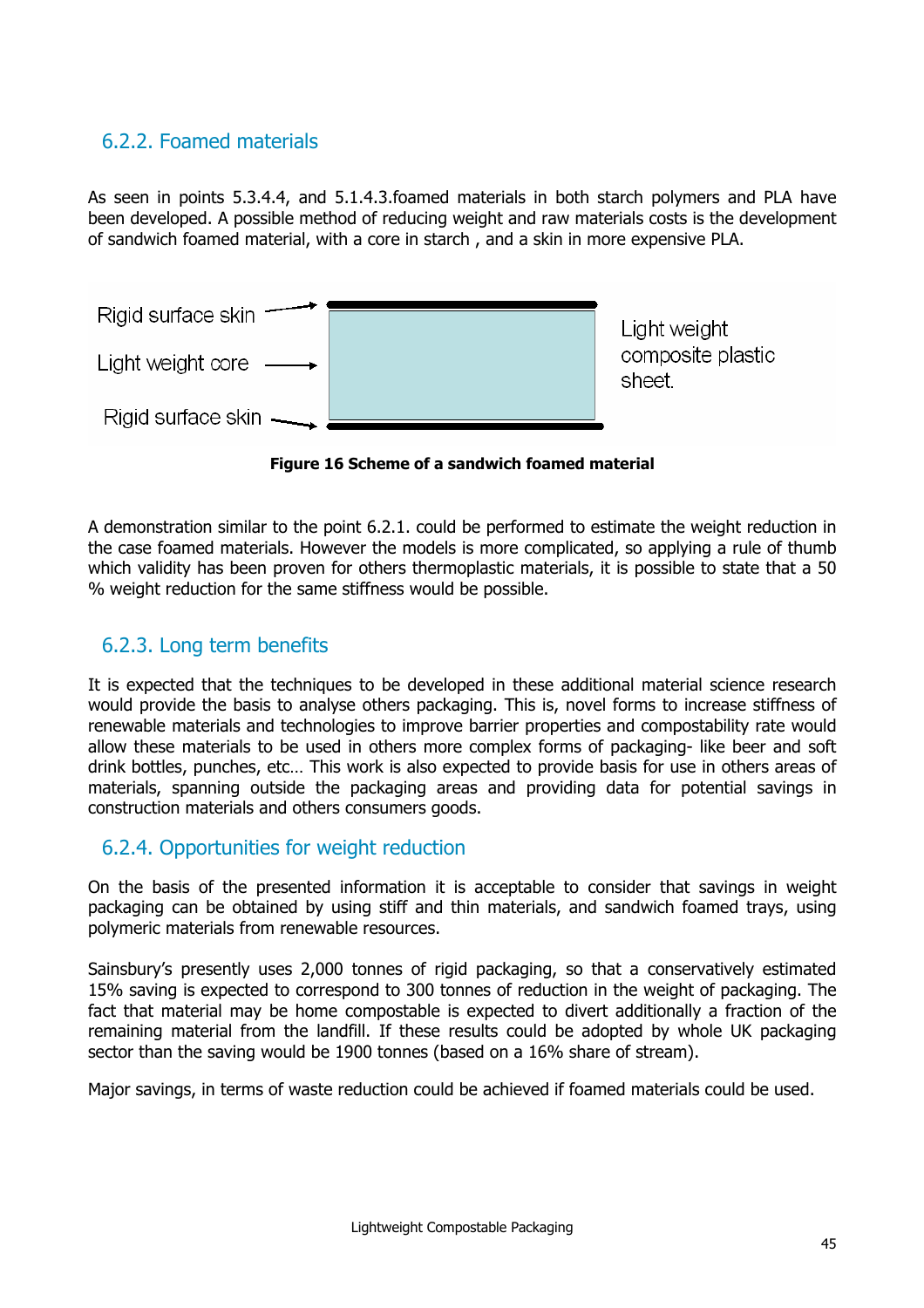## 7. Conclusions

This report is based on peer-reviewed literature and others publicly available information (patents, newspapers), information obtained by contacting the three main societies of renewable polymers (i.e. European Bioplastic (formely IBAW), in Europe, The Biodegradable Plastics Society in Japan and the Biodegradable Products Institute in the US, and direct contact with several major players in the field. It is accepted that some information may be incorrect (mainly the referring to volumes of sales/ production processes used by companies or referring to moulder/packaging manufacturers existing in the US/Australia/Japan). Patent database analysis shows that in addition to work done (on the investigated matter) in this part of the world, research is also being carried out in China..

It has also been explained that most observers believe that price of petroleum and of commodity polymers presently used in packaging is to increase in the near future, which would therefore increase the price competitiveness of renewable based materials.

This document has dealt with three issues:

- (1) the use of starting raw materials from renewable sources;
- (2) the development of packaging solutions fit for purpose
- (3) end of life disposal by composting

On the basis of the foregoing discussion, it is clear that the number of available renewable raw materials for the commercial production of compostable packaging is very limited. Indeed, the only renewable raw materials available in significant (1000s tonnes) quantities at the present time are either cellulose pulp, starch or polylactic acid derived. Of these, only starch and polylactic acid may be rendered thermoplastic for processing by conventional extrusion and conversion techniques. It should also be noted that the installed production capacity of polyhydroxybutyrate is 500 tonnes per year. This quantity represents a viable volume for the commercial production of packaging solutions where it is used as a non-structural, water-proof coating of otherwise water sensitive base substrates.

Significantly at the current time, these raw materials are combined with synthetic biodegradable polyesters such as polycaprolactone to afford a final product with appropriate functional properties and therefore none can be said to be wholly bio-derived. Without such additions, prototype packages may, for example, be too brittle or too water sensitive in use.

It is in trying to meet the requirements of issues (2) and (3) above that compromises and balances have to be met with the current state of the art renewables-based polymers. In fulfilling the requirements of issue (2), packages are conferred with hydrophobicity (made more waterproof) but this impacts on issue (3) rendering the package less biodegradable.

As stated above the main techniques that could be used to bring about weight reduction in rigid food packaging are related to (a) increasing the rigidity of a material and corresponding reduction in thickness; and (b) foaming the material to reduce the density while increasing the mechanical rigidity of the composite.

The model described in section 6.2.1 shows that a target of 15% weight reduction in comparison with a standard polypropylene tray presently used for packaging tomatoes is plausible. Testing is necessary to validate the demonstration and check shelf-life and production technology.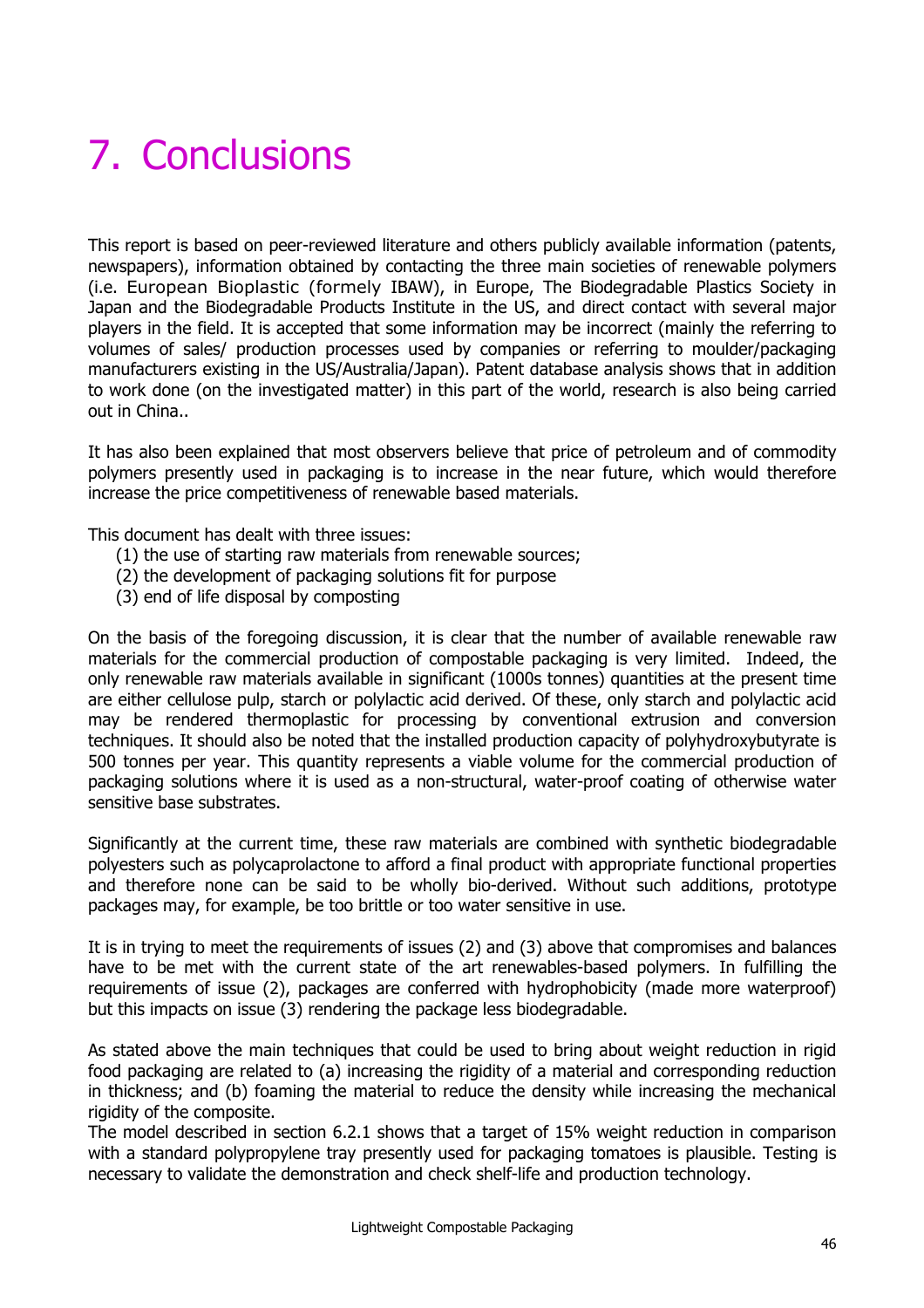In order to fulfil the requirements of weight reduction, fitness for purpose and compostability at end of life, two candidate solutions emerge, based on already commercially available starting materials, that should be tested.

The solutions are:

(1) production of a co-extruded 3-layer PLA-foamed starch-PLA tray;

(2) production of blends of thermoplastic starch with other biodegradable polymers;

(3) reinforcement of thermoplastic blends with cellulose fibres and clays.

In the longer term, other modifications to foaming and fillers, both fibrous and particulate, may be developed that could allow weight further weight reductions to be achieved.